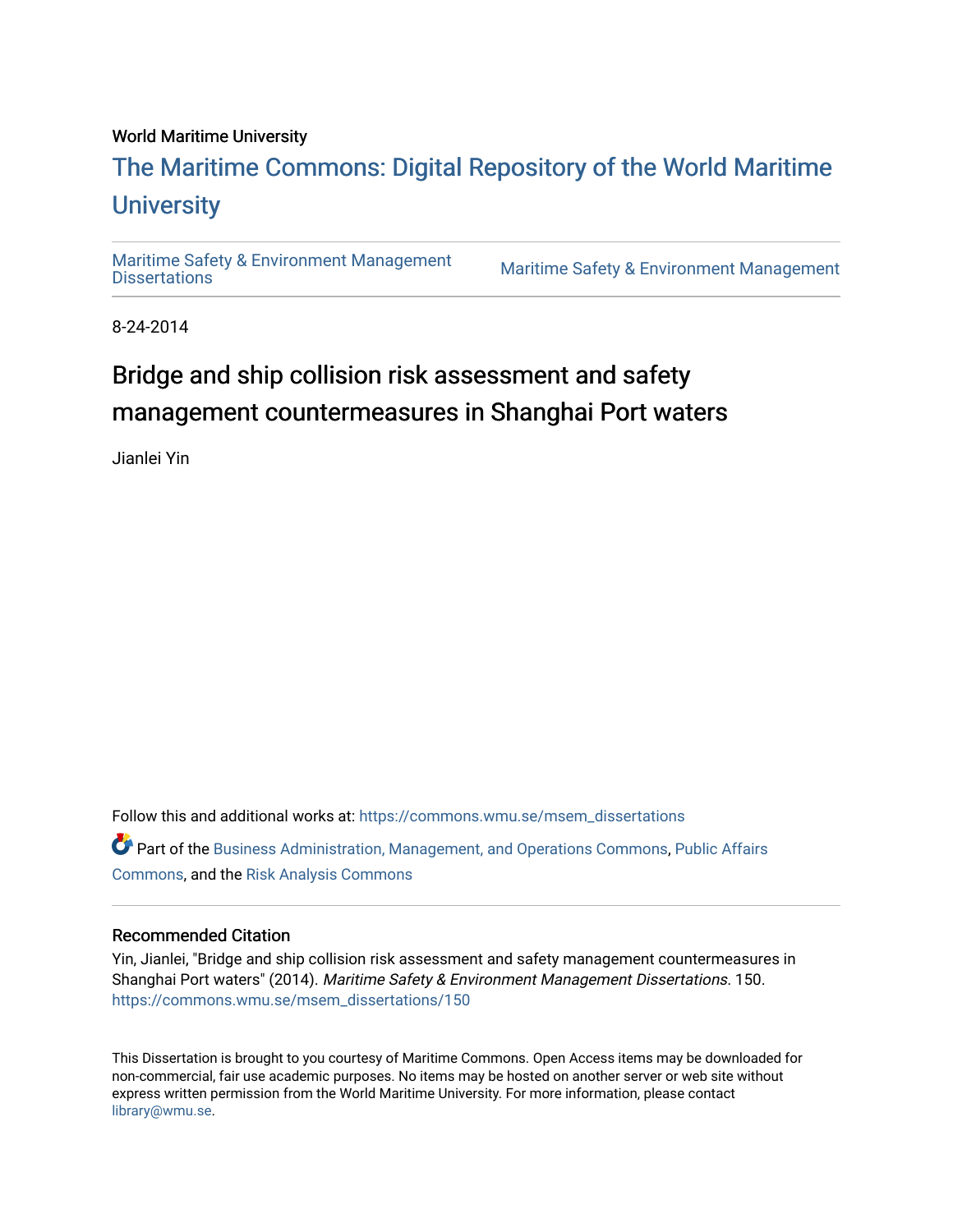**WORLD MARITIME UNIVERSITY** Dalian, China

# **BRIDGE AND SHIP COLLISION RISK ASSESSMENT AND SAFETY MANAGEMENT COUNTERMEASURES IN SHANGHAI PORT WATERS**

By

## **YIN JIANLEI China**

A research paper submitted to the World Maritime University in partial Fulfilment of the requirements for the award of the degree of

## **MASTER OF SCIENCE**

**(MARITIME SAFETY AND ENVIRONMENTAL MANAGEMENT)**

2014

 $\mathcal{L}(\mathcal{L})=\mathcal{L}(\mathcal{L})$ 

Copyright Yin Jianlei, 2014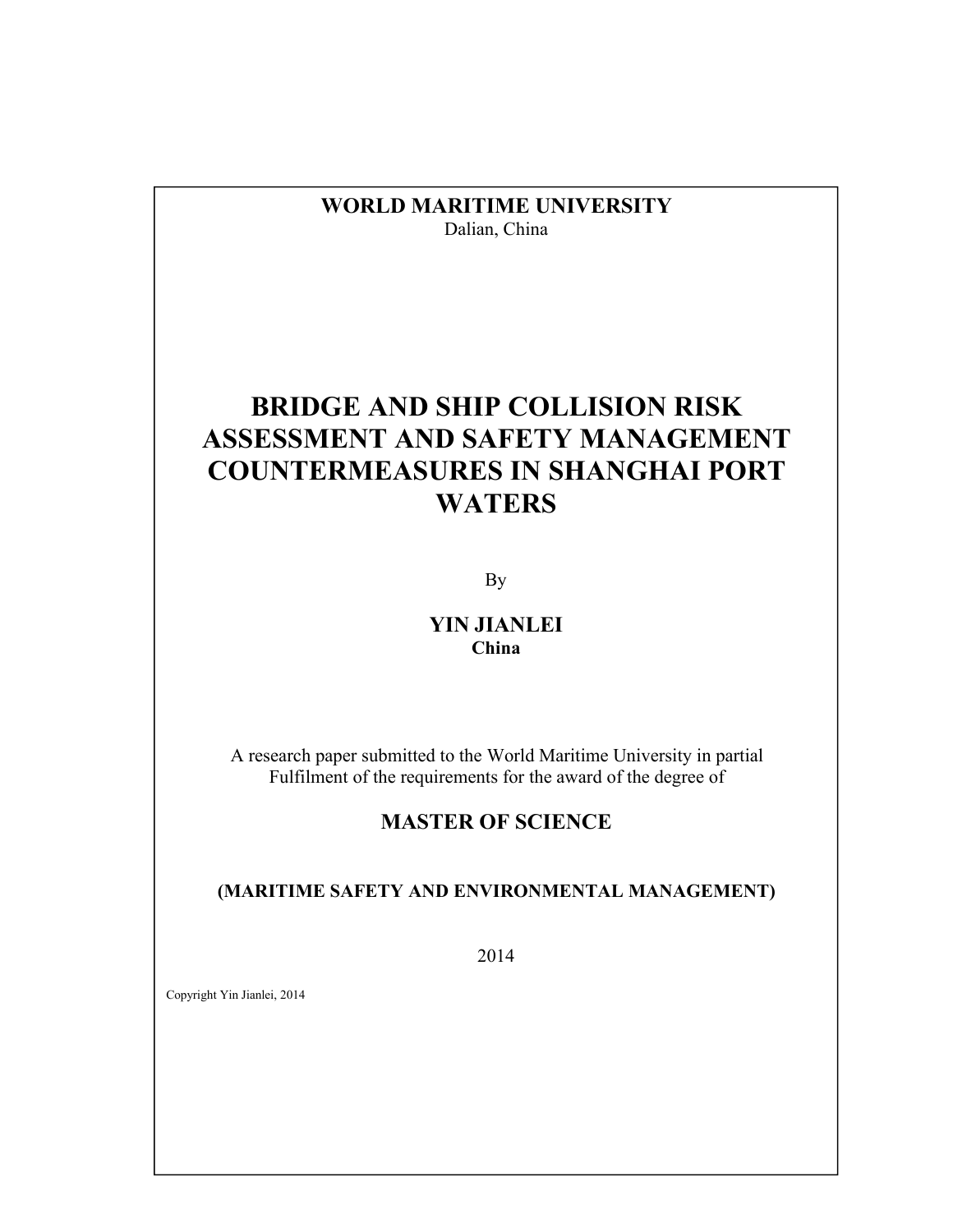## THE DECLARATION

I certify that all the materials in this research paper that are not my own work have been identified, and that no material is included for which a degree has previously been conferred on me.

The contents of this research paper reflect my own personal views, and are not necessarily endorsed by the University.

(Signature): ...............Yin Jianlei...........................

(Date): ...............July 10, 2014.......................

Supervised by: Zheng Yun Feng

Professor

Dalian Maritime University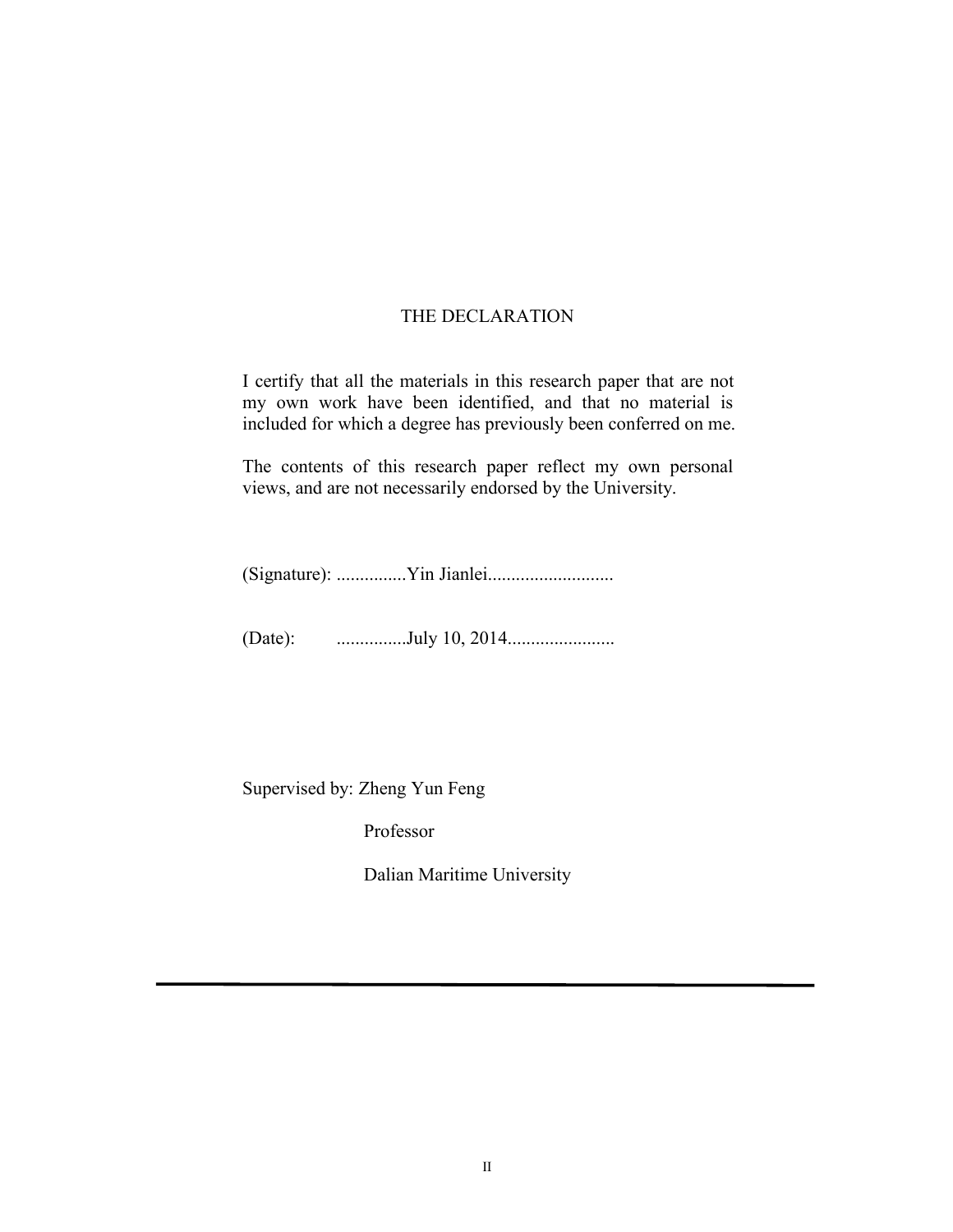#### ACKNOWLEDGEMENTS

On the occasion of the graduation thesis to complete, I am profoundly grateful to the person who have supported and assisted me in various ways during my studies on MSc of MSEM offered by WMU and DMU.

Firstly, I would like to express my sincere gratitude to Professor Zheng Yunfeng, my research paper supervisor for his valuable guidance in leading me to the completion of this work. In these days, Professor Zheng always gives me careful guidance and unremitting support from the selected topic to complete, so I have deep gratitude and best wishes to my tutor professor Zheng Yunfeng!

Secondly, the completion of this thesis is also inseparable from other teachers, classmates and friends. Such as Ms Wang and Dr. Bao for giving valuable advice during the thesis proposal, the first draft; Shanghai Maritime Safety Administration (MSA) for providing the data and advice; Classmates Mr Chang, Mr Xiao, Mr Liu, Mr Shen, and Mr Xiang for encourage and help; and so on. After thinking and enlightenment, I have a deeper understanding of learning subject, so I feel more cherished.

At last, I would express the gratitude to my beloved father, mother and my wife for their support and encouragement. Due to the meticulous care to me in life, I was able to concentrate on writing. Thank you very much!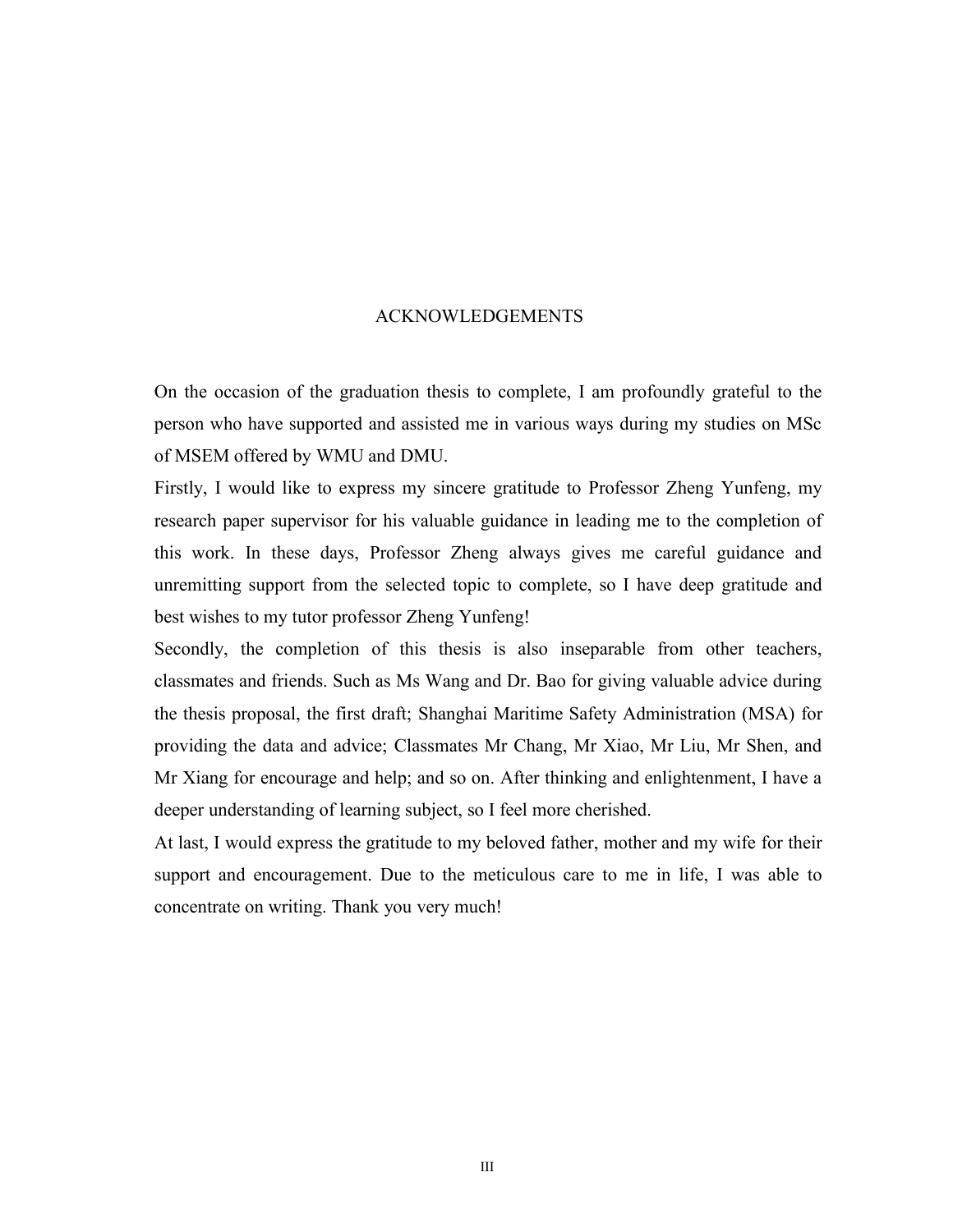## Title of Research paper: Bridge and Ship Collision Risk Assessment and Safety Management Countermeasures in Shanghai Port Waters

Degree: MSc

### ABSTRACT

The ship collision is an important safety issues while building a bridge across the channel. Since 1980s, with the development of national economy, China has built and planed building a lot of bridges across the channel, and the shipping has also fast developed at the same time. The above two factors present the necessary to solve shipbridge collision safety analysis and risk assessment. Meanwhile, Shanghai port is as an important water transportation hub, there are many bridges in jurisdiction, so researching the ship-bridge collision risk assessment is particularly prominent and important in Shanghai port water.

This paper mainly uses the method of probabilistic risk assessment for ship-bridge collision risk analysis. In fact, it is well-known that a large number of ship accidents are caused by human factors, so on the basis of the passive anti-collision facilities, the bridge safety management is more and more important. This paper gives some safety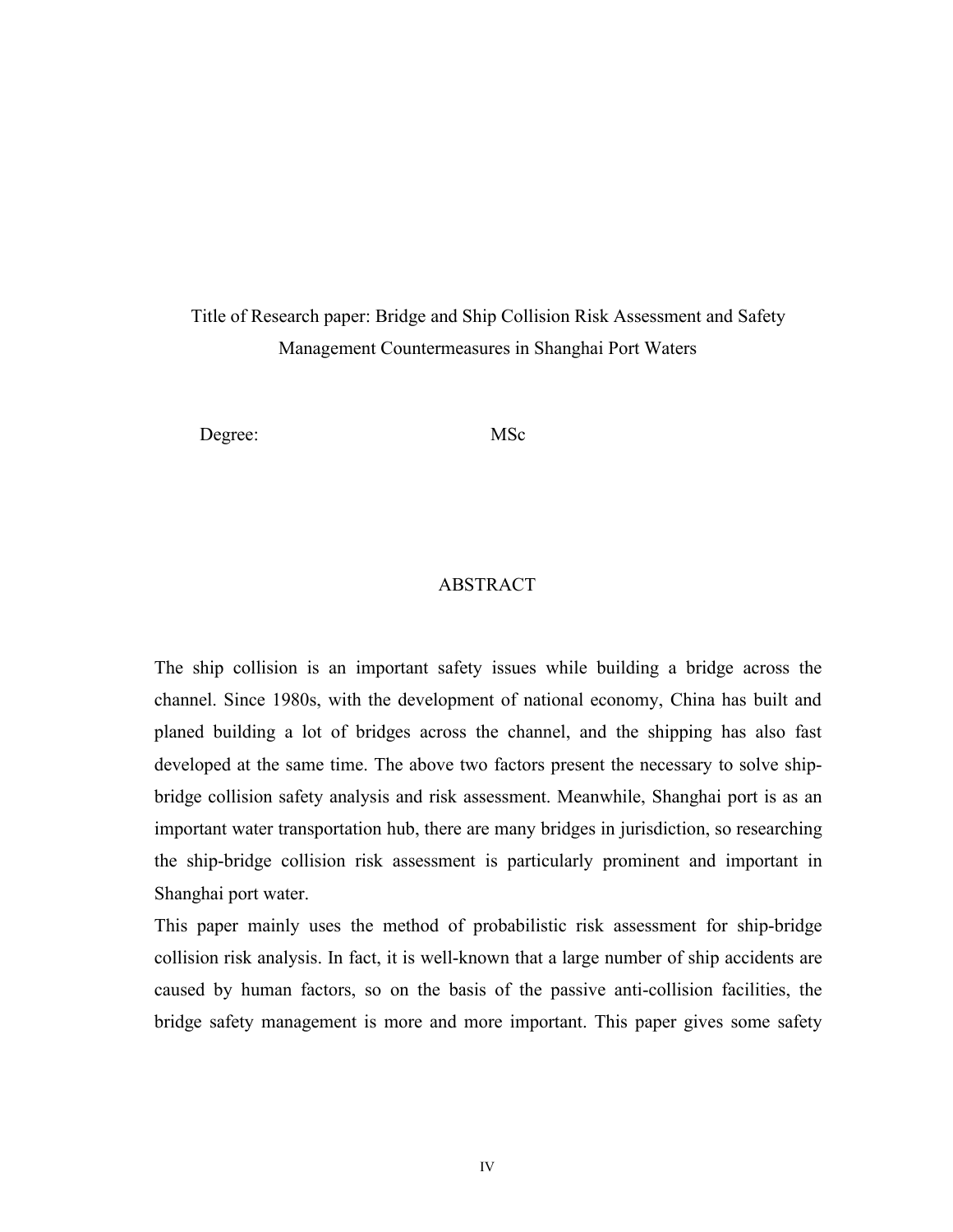management countermeasures. Maybe it has certain reference significance for the ship anti-collision in the future.

KEYWORDS: ship-bridge collision ; bridge safety management countermeasures shanghai port water; ship-bridge collision risk assessment passive anti-collision active anti-collision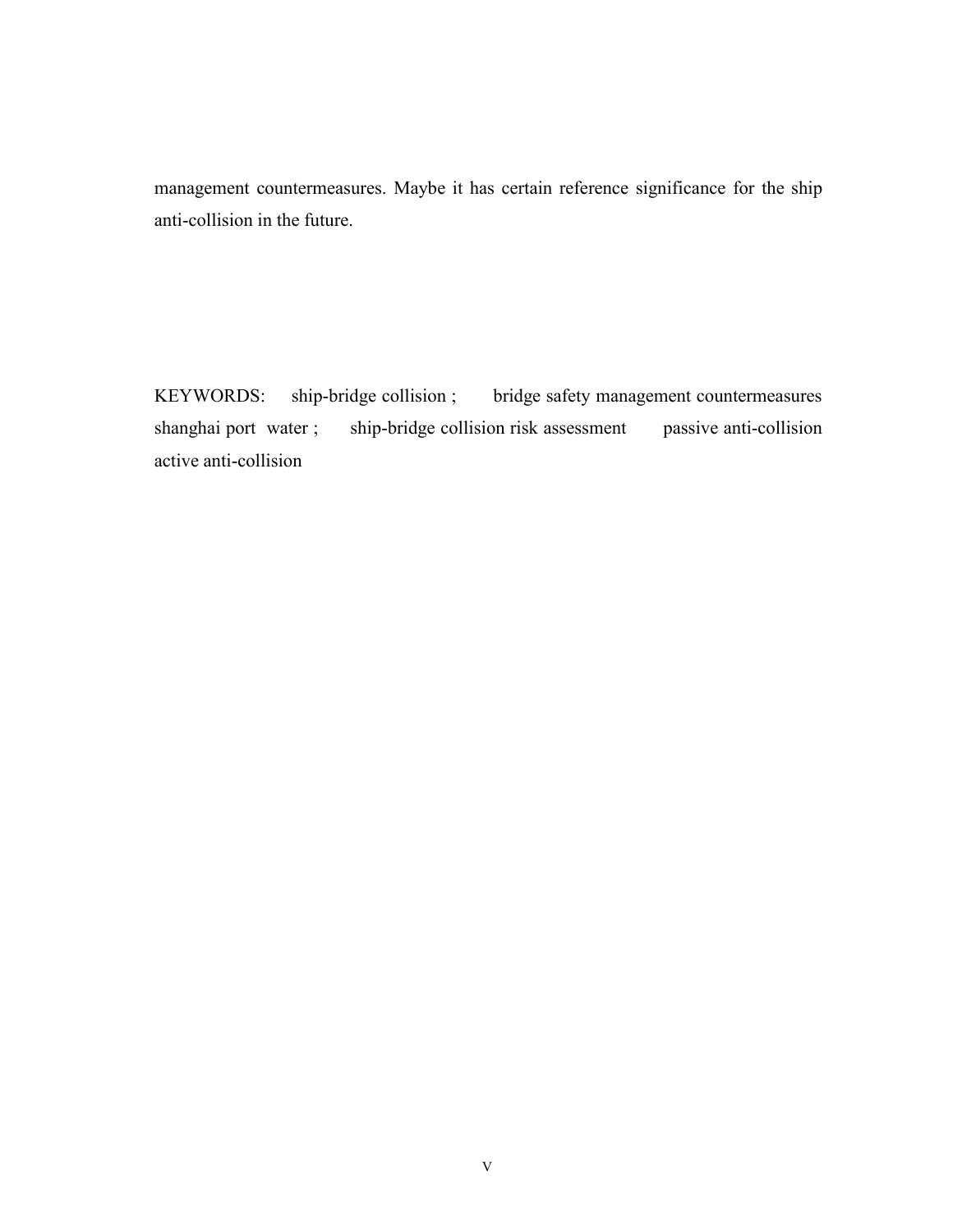## **CONTENTS**

| CHAPTER 2 GENERAL INFORMATION OF BRIDGE AND SAFETY                       |
|--------------------------------------------------------------------------|
|                                                                          |
|                                                                          |
| 2.2 The Problems and Difficulties of Shanghai Port Bridge Management 10  |
|                                                                          |
|                                                                          |
| CHAPTER 3 SHIP-BRIDGE COLLISION RISK MANAGEMENT  14                      |
|                                                                          |
|                                                                          |
|                                                                          |
|                                                                          |
|                                                                          |
| CHAPTER 4 SHIP-BRIDGE COLLISION RISK ASSESSMENT METHODS 20               |
|                                                                          |
| 4.2 Common Methods of the Ship-bridge Collision Risk Assessment 21       |
| 4.2.1 The Fault Tree Method to Ship-bridge Collision Risk Assessment .21 |
|                                                                          |
|                                                                          |
|                                                                          |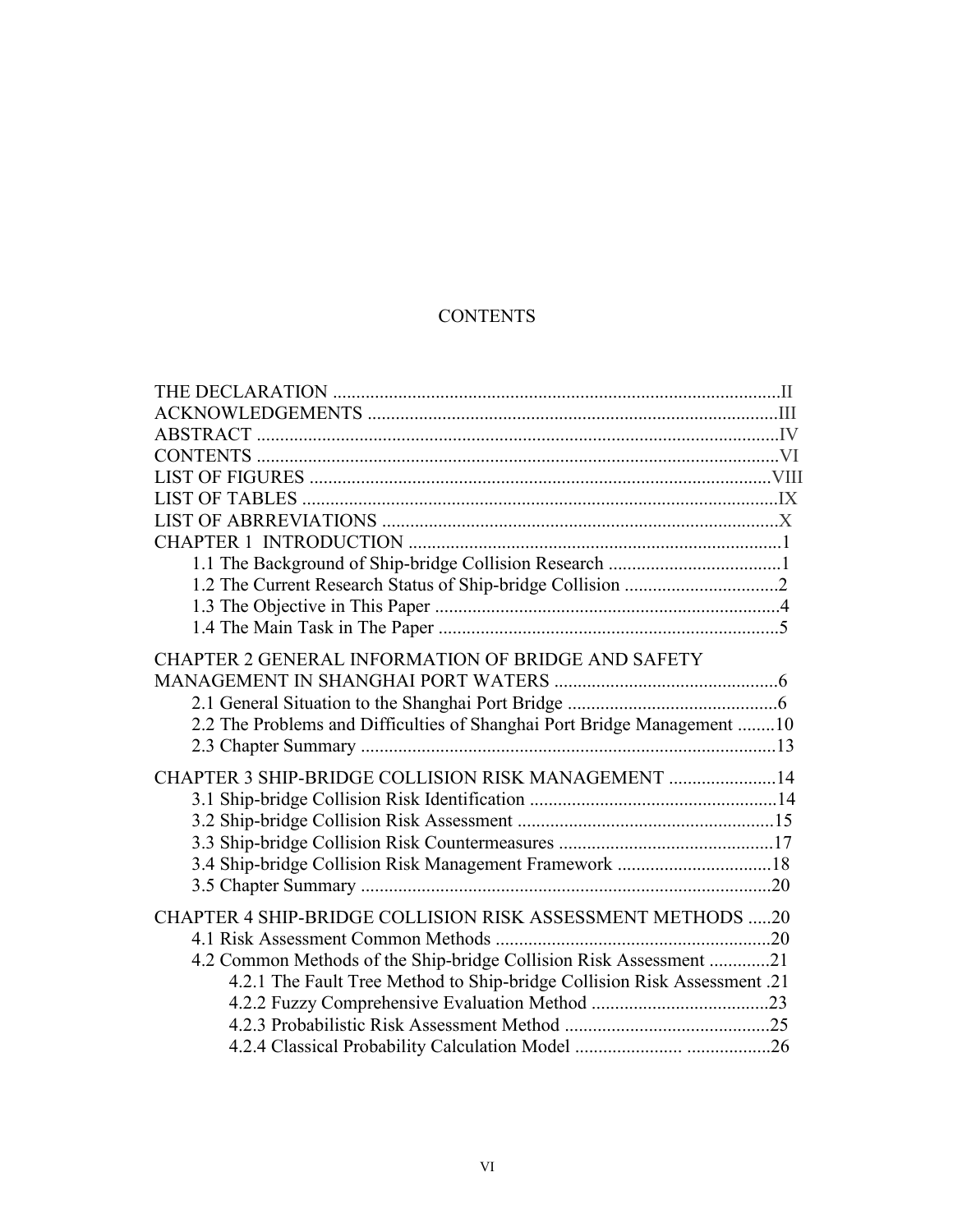| <b>CHAPTER 5 BRIDGE SAFETY MANAGEMENT COUNTERMEASURES 35</b> |  |
|--------------------------------------------------------------|--|
| CHAPTER 6 SHIP-BRIDGE COLLISION CASE ANALYSISN 39            |  |
|                                                              |  |
|                                                              |  |
|                                                              |  |
|                                                              |  |
|                                                              |  |
|                                                              |  |
|                                                              |  |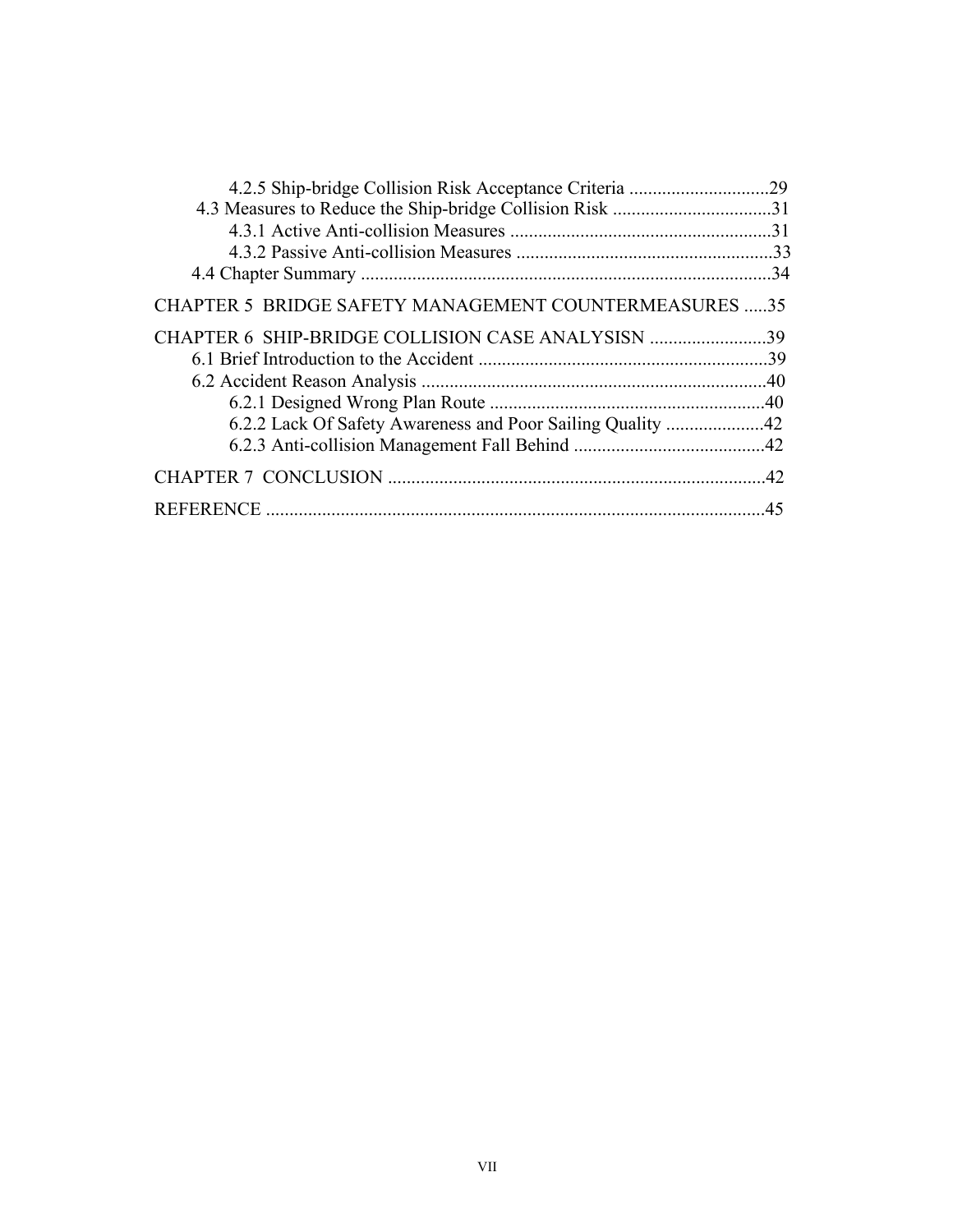## LIST OF FIGURES

| Figure.1 - The Ship-bridge Collision Risk Management System Flow Chart | 19 |
|------------------------------------------------------------------------|----|
| Figure.2 - The Fault Tree Structure of Ship Yaw                        | 22 |
| Figure.3 - KUNZ Probability Calculation Mode                           | 28 |
| Figure.4 - "Qinfeng 128" Impacted the Jintang Bridge                   | 40 |
| Figure 5 - The Impact Schematic of "QinFeng" Ship                      | 41 |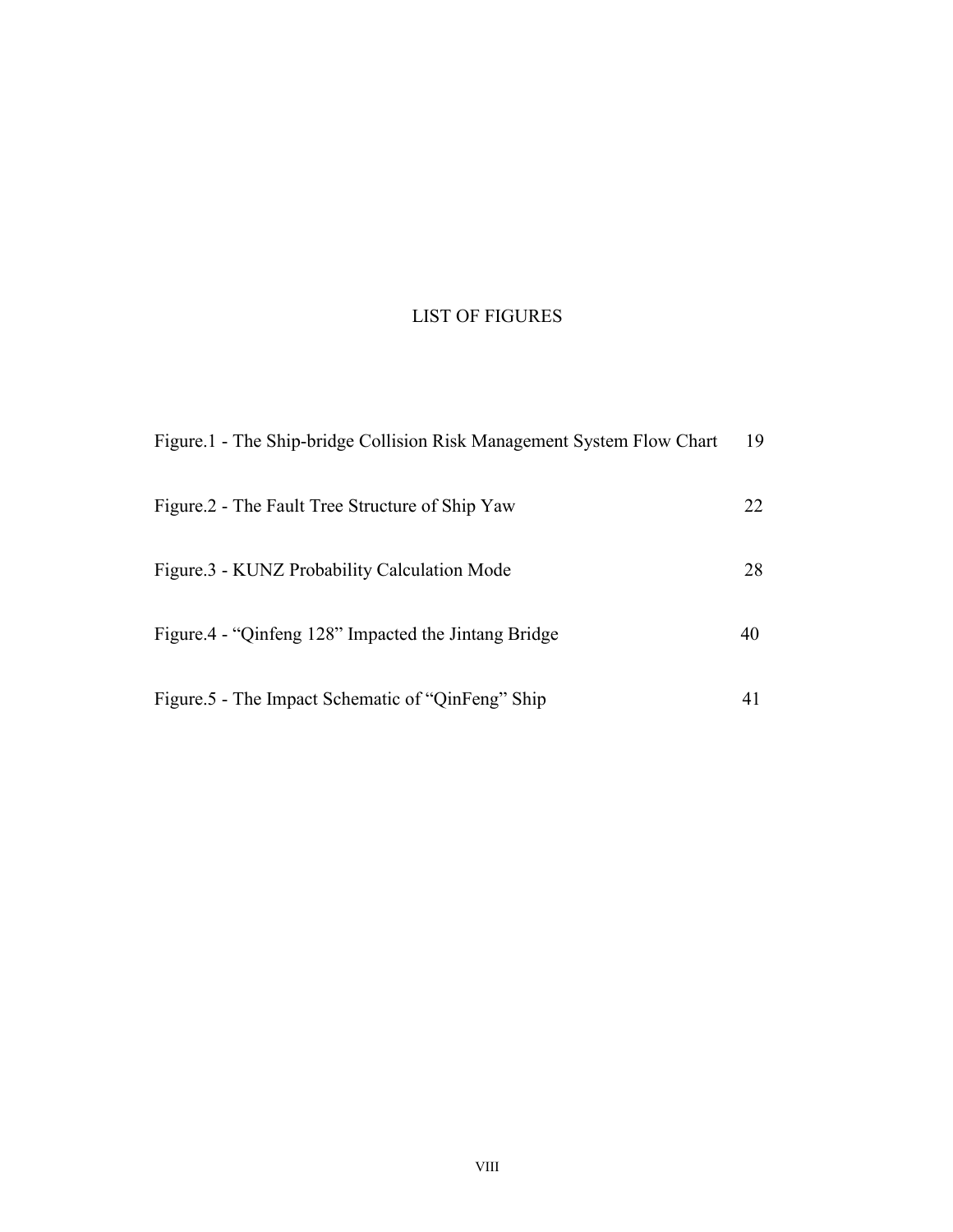## LIST OF TABLES

| Table 1 - Donghai Bridge Navigation Technology Standards and Anti-collision Facilities |    |
|----------------------------------------------------------------------------------------|----|
|                                                                                        | 7  |
| Table 2 - Shanghai Yangtze River Bridge Navigation Technology Standards and Anti-      |    |
| collision Facilities                                                                   | 8  |
|                                                                                        |    |
| Table 3 - Chong-Qi Changjiang Highway Bridge Navigation Technology Standards and       |    |
| <b>Anti-collision Facilities</b>                                                       | 9  |
|                                                                                        |    |
| Table 4 - The Navigable Hole Design Parameters of Huangpu River Bridges                | 9  |
|                                                                                        |    |
| Table 5 - The Risk Acceptance Criteria of Some Specific Bridges                        | 30 |
|                                                                                        |    |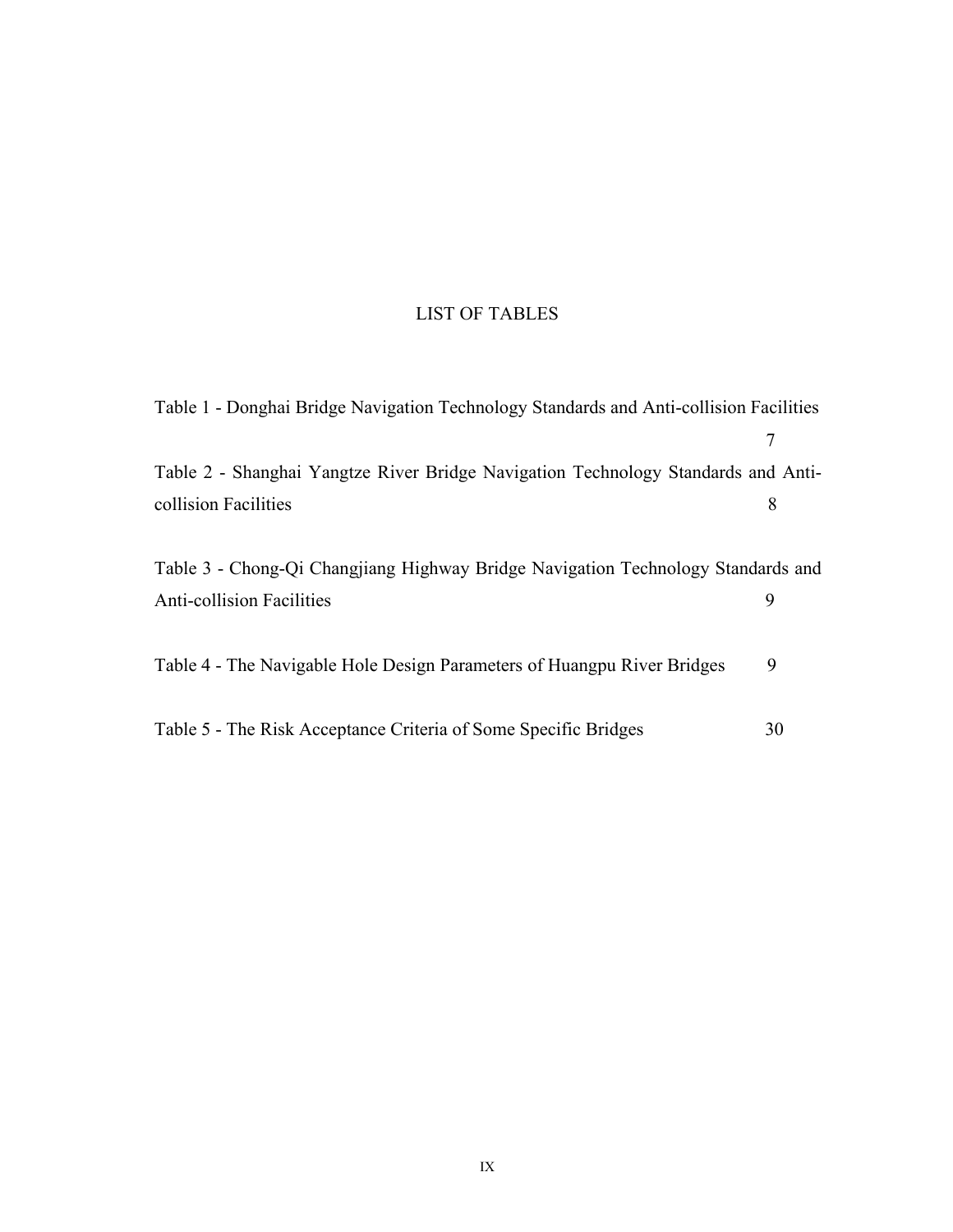## LIST OF ABRREVIATIONS

| <b>AASHTO</b> | American Association of State Highway and Transportation Officials |
|---------------|--------------------------------------------------------------------|
| <b>AIS</b>    | <b>Automatic Identification System</b>                             |
| <b>CCTV</b>   | Closed Circuit Television                                          |
| <b>DWT</b>    | Dead Weight Tonnage                                                |
| <b>FTA</b>    | <b>Fault tree Analysis</b>                                         |
| <b>MSA</b>    | Maritime Safety Authority                                          |
| <b>IABSE</b>  | International Association of Bridge and Structure Engineering      |
| NM            | <b>Nautical Mile</b>                                               |
| <b>PIANC</b>  | Permanent International Association of Navigation Congresses       |
| <b>VTS</b>    | <b>Vessel Traffic Services</b>                                     |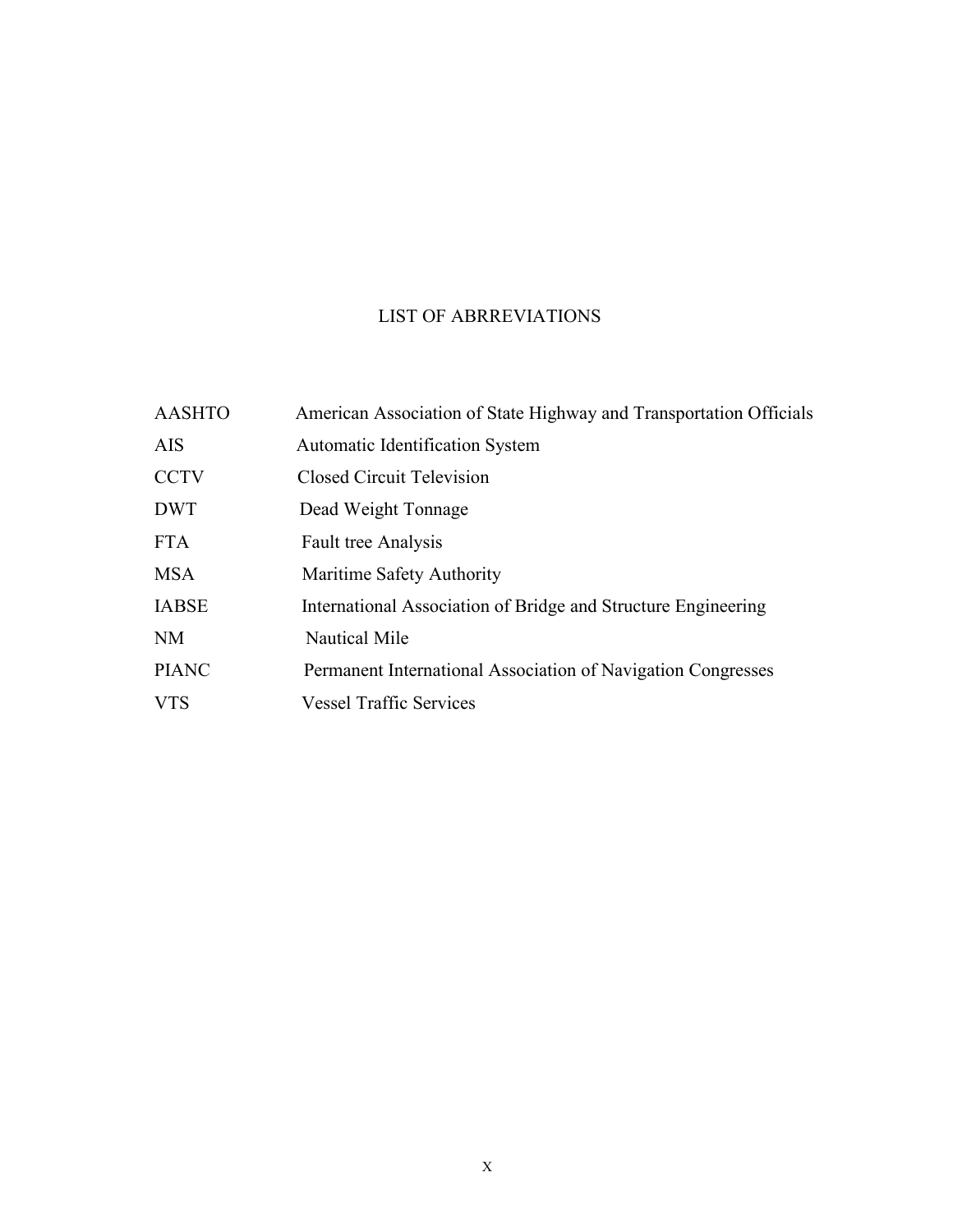#### CHAPTER 1 INTRODUCTION

#### 1.1 The Background of Ship-bridge Collision Research

With the rapid development of economic construction in China, a lot of across the river and cross-sea bridges have been built up. These bridges bring the national or local economy profits, but also affect the safety of the shipping. Bridge as a cross channel structure isundoubtedly a obstacle for navigation. Meanwhile, bridge could cause the navigation environment to change, such as flow velocity, wind speed, bend, scouring and silting, tide, etc. Now as a result of the development of shipping, ships are becoming more and more large and fast, and the ship-bridge collision accidents are inevitable, It not only involves the safety of the ship navigation, but also seriously affects the safe operation of the bridge. The performances of ship-bridge collision are as follows: bridges and ships damage, people injuries and deaths, water traffic interruption, environment destruction, and social trust crisis, etc. As the situation of the bridge engineering is increasing, the navigation density is growing, and the ship-bridge collision accidents occur frequently. Based on these, making the ship-bridge collision risk assessment and researching the bridge against ship collision are very necessary, and have a great economic and social value (Geng & Wang, 2007, p.34). Shanghai Port, as an important water transportation hub, has tens of thousands ships coming in and out of the Yangtze river estuary and the Huangpu river every day. Only the Huangpu River has 7 bridges, forming a complex navigation environment. So how to take effective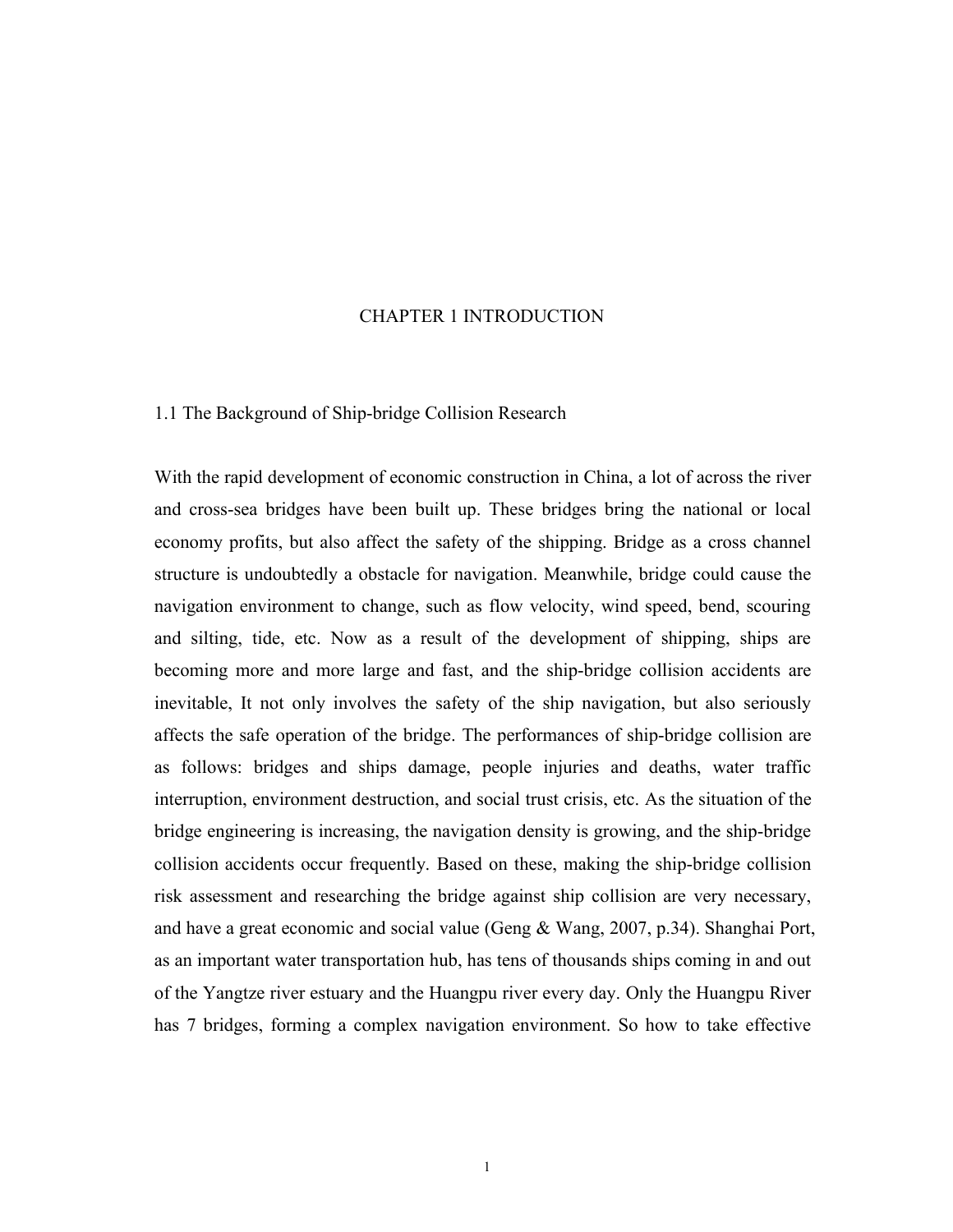management measures to reduce ship-bridge collision occurrence and the loss is of great significance for Shanghai Port.

#### 1.2 The Current Research Status of Ship-bridge Collision

The first systematical research on the problem of ship-bridge collision in the world began in 1978, when several ship crash bridge malignant accidents happened in the United States. Then, the United States government and the university of Maryland civil engineering department signed a research contract (AASHTO, 1991), to research the impact protection system of bridge and pier. In June 1983, the International Association of Bridge and Structure Engineering (IABSE) held an international academic conference in Copenhagen, Denmark, named "Ship Collision with Bridge and Offshore Structure". It is the first seminar for this subject, a part of which is about the report of ship impact bridge and offshore construction accidents.The meeting offered a proposal to build a international database of ship bridge collision accidents. Its main content was about ship-bridge collision accidents which happened around the whole world from the 1960's. Since the 1980s, some technical consultancy companies and research institutions, including the Cape, Lush, COWI and the Logistic company, carried out individualized researches on ship-bridge collision successively around the Denmark Sea Bridge ,the Australia Tasman Bridge, the USA Sunshine Bridge, the Gibraltar Strait Bridge and Louisiana waterway piers, and obtained some important research results (Yang, 1990).

In 1980, 11 states of the United State and the USA Federal Highway Administration jointly invested and carried out a research project. The most significant achievement of this research work is the birth of the United State first guideline "Design of Highway Bridge Ship Collision" in 1991 (AASHTO. Lrfd, 1994). And it is the first relatively integrated and widely used technical document about ship-bridge collision. At present,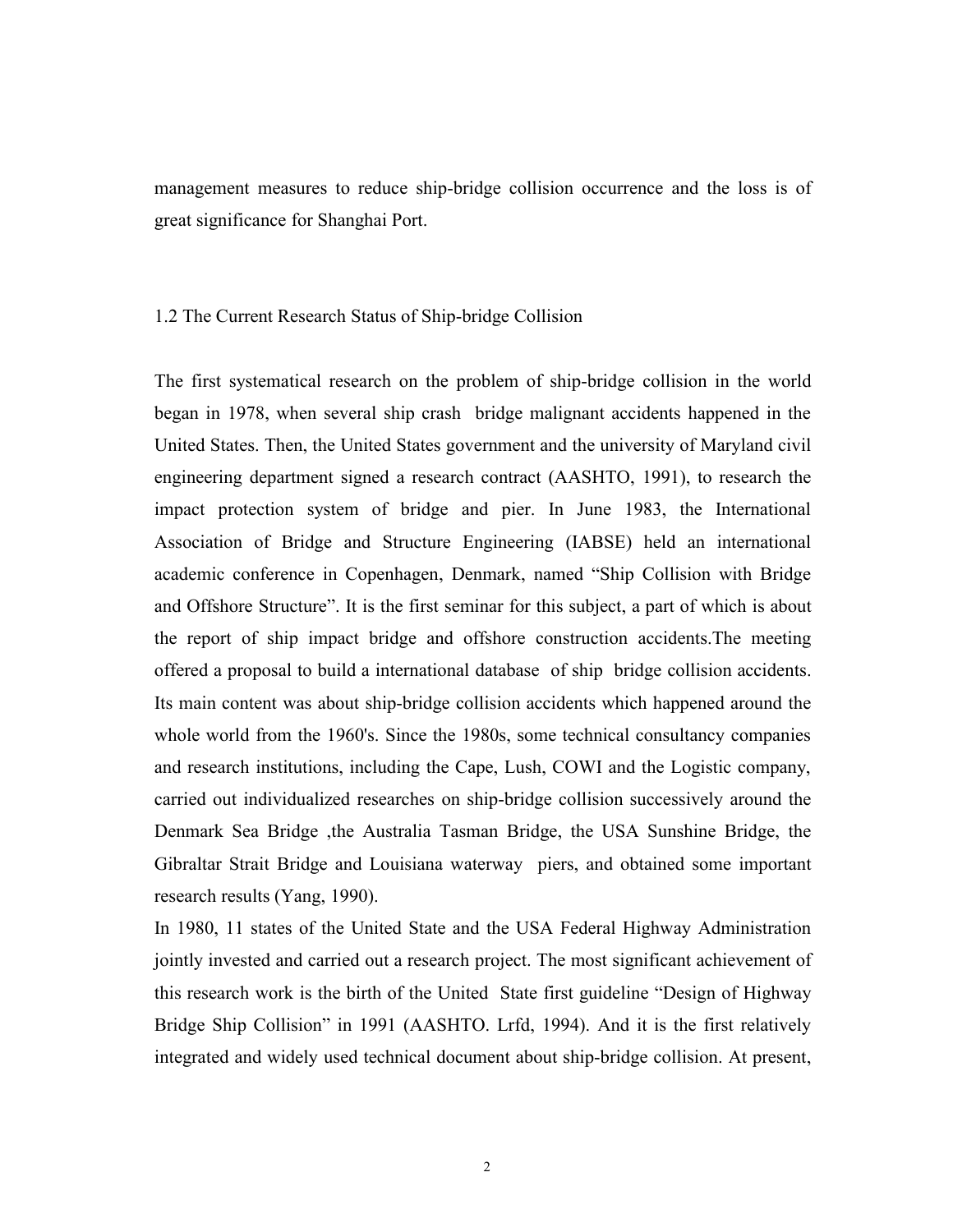part of the guideline has been written into some chapters of the America "Highway Bridge Design Code", and it becomes a practical specification on bridge anti-collision design. In 1991, the IABSE accepted a article which had been written by Larson as the chief copywriter about ship bridge collision - "the Influence Between Vessel Traffic and Bridge Structure (Review and Guide)". To conclude and summarize on the research results of ship-bridge collision. And the article as the IABSE file, was officially published in 1993. It systematically discussed the ship collision risk and anticollision design problem during the bridge plan and design, and it further promoted the research work on the problem of ship-bridge collision. After this, some European countries also made some technical standards or specifications on this subject (Pan, 2010, p.24).

In 1995, the work-group of the Permanent International Association of Navigation Congresses (PIANC) was set up, specially researched the problems of ship-bridge collision, it includes 9 member countries: Belgium, France, Germany, Japan, Spain, Sweden, the United Kingdom, the United States and the Netherlands. The group has gone through five years of research and by the year 2000, has set up a database including 151 ship-bridge collision accidents, and analyzed the related problems.

In China, the relevant technical department and workers gradually realized the importance of research on the safety of the ship-bridge collision. Researching the shipbridge collision was since the late 1980s, from the Huangshi Yangtze River Bridge beginning, combining the construction of large-span channel bridge project(e.g., the Sutong Bridge, Zhanjiang Bay Bridge, Shanghai Yangtze River Bridge, the Hangzhou Bay Bridge, the East China Sea Bridge, etc.), they carried out in-depth research work step by step.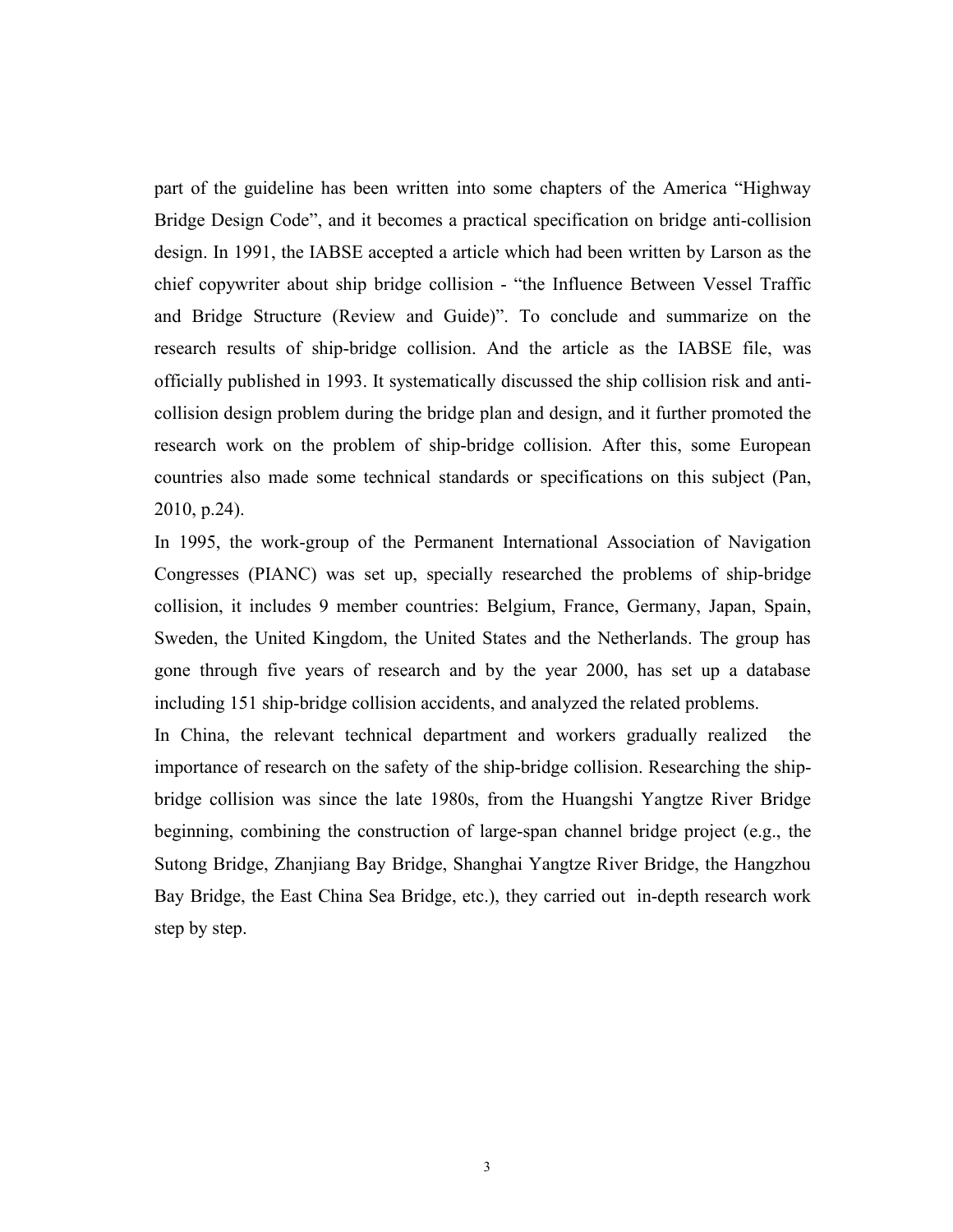#### 1.3 The Objective in This Paper

As we know, the main reason of ship accidents are human factors and technical reasons. So is the ship-bridge collision. Taking effective measures to reduce human error and avoid steering gear failure and navigation system failure are fundamental to prevent ship-bridge collision accident. At the same time it is useful making reasonable management regulations and navigation rules in bridge zone, implementing effective monitoring and guidance to ship navigation with the help of modern information technology, also real-time informing channel, hydrology, meteorology, ship flow distribution to ship navigation. Building ship-bridge collision risk assessment system is an important way of real-time monitoring ships when crossing bridge zone, so using the ship-bridge collision risk assessment system to send danger alarms and remind ship navigation is the effective guarantee of bridge against ship.

However, the defensive measures of ship-bridge collision are mainly concentrated in the passive anti-collision of bridge, and researching the active defense measures of ship-bridge collision is still in its infancy. So the paper focuses on the active defense measures of ship-bridge collision, to achieve the following objectives:

(1) Analyze bridge zone safety involving related party interests, management responsibilities and ship-bridge collision accident responsibility investigation, etc. put related parties into bridge zone safety management, and promote the bridge zone safety management together.

(2) Establish and improve the management mechanism, elaborate safety management measures and requirements of the relevant parties, weave "safety net of bridge zone management", and provide a solid guarantee for the bridge anti-collision management.

(3) Set up dynamic risk assessment of ship and bridge collision and early warning system, provide dynamic (real-time) risk measurement and early warning, and build the risk level assessment, which provides strong support and takes effective measures to prevent danger happening.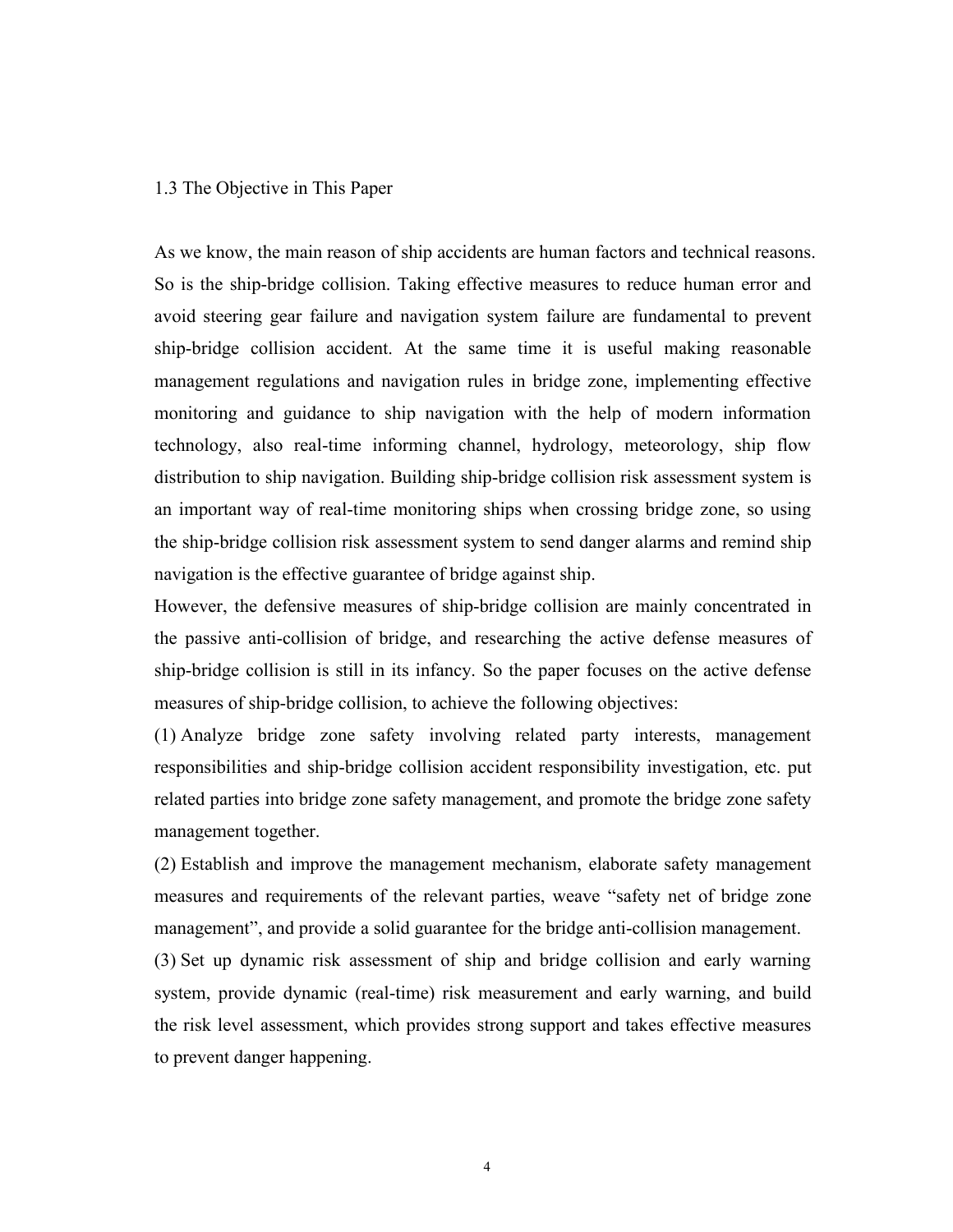(4) Discuss the bridge anti-collision management countermeasures, present the concept of hierarchical management mechanism, establish bridge anti-collision security classification management system, as normal, early warning, emergency three levels and formulate corresponding management system, each unit implement management measures according to the different levels.

1.4 The Main Tasks in The Paper

The main tasks in this paper are as follows:

Firstly, this paper has an overview of the ship-bride collision research and status quo, and then presents that it is necessary and urgent to carry out the ship-bridge collision risk assessment research, expound the writing purpose and research content of this paper.

Secondly, the paper introduces bridges informations and parameters in Shanghai port, and gives some problems of bridges safety management in Shanghai Port waters.

Thirdly, this paper focuses on the ship-bridge collision risk management and risk assessment, an intact ship-bridge collision risk management process and three methods of ship-bridge collision risk assessment is introduced.

Fourthly, some bridge safety management countermeasures are given in this paper, combining with case to introduce and analyze.

At last, this paper gives conclusions and some suggestions.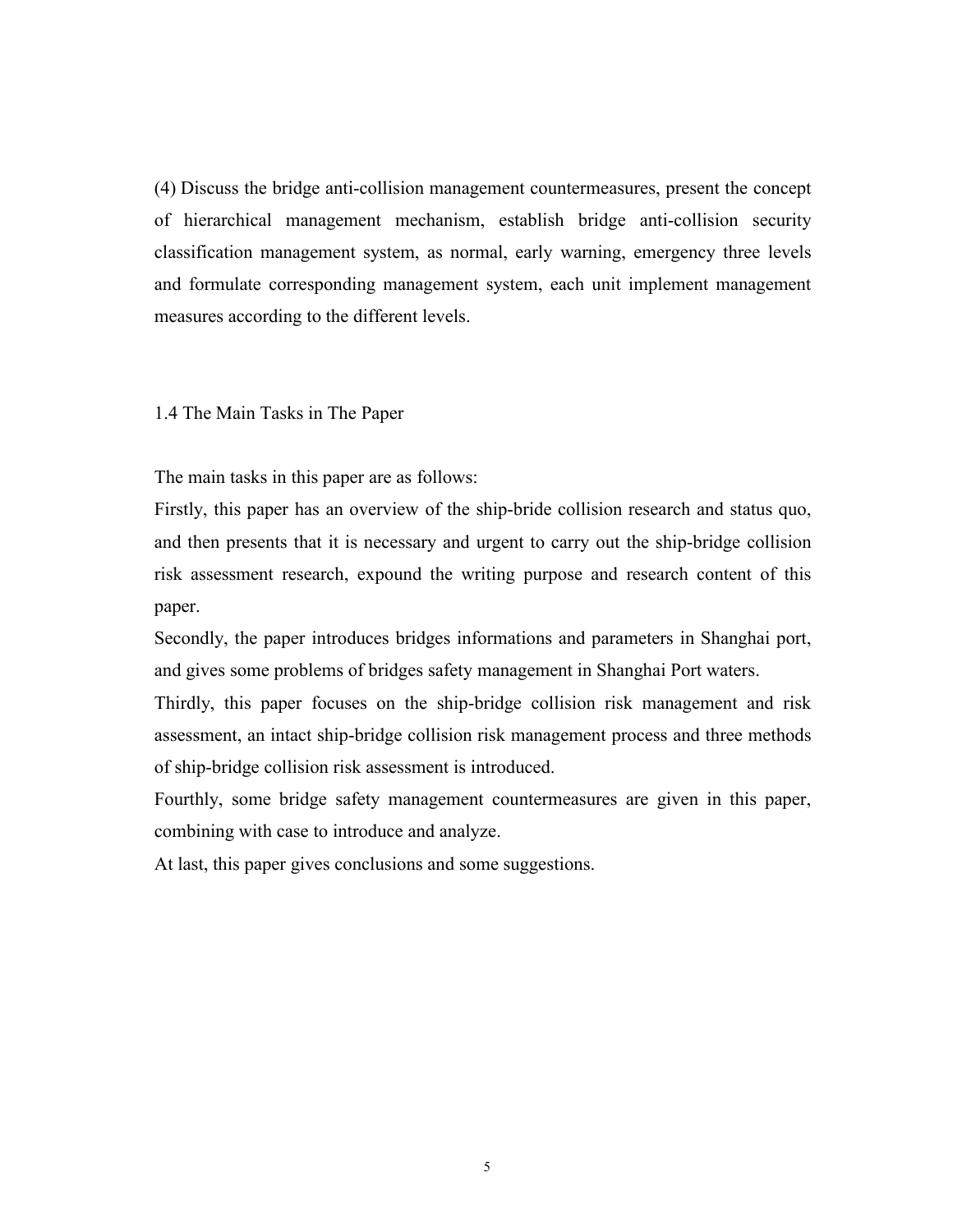## CHAPTER 2 GENERAL INFORMATION OF BRIDGE AND SAFETY MANAGEMENT IN SHANGHAI PORT WATERS

### 2.1 General Situation to the Shanghai Port Bridge

Shanghai Port, which has an advantageous geographical position, connects with the east China sea, the Yangtze river and the Huangpu river. The water traffic is busy and considered as a gold port in China. Meanwhile, it has a developed and comprehensive transportation network in shanghai area, and the construction of bridge facilities enriches and perfects the urban comprehensive transportation network, which makes great contribution to shanghai economic and social development. At present shanghai port has a number of bridges: 1 Donghai bridge, 2 Yangtze river bridges and 7 Huangpu river bridges. The profile of bridges is as follows (Table1):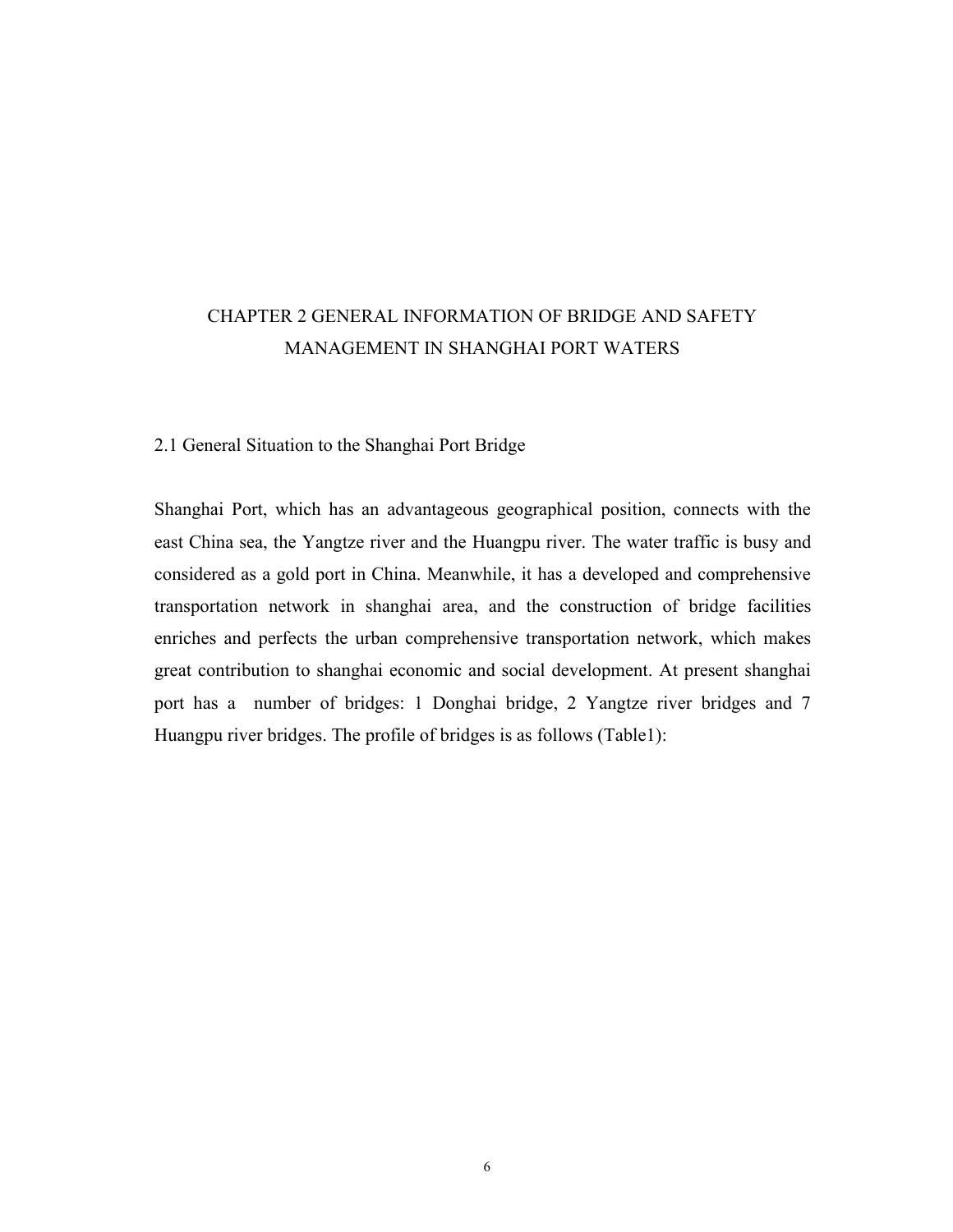| Name of<br>navigable<br>hole<br>(south to<br>north) | Free<br>height<br>(meter)                                                                              | Navigable<br>clear width<br>(meter) | Navigation<br>capacity<br>(DWT) | Anti-<br>collisio<br>n<br>device<br>(Y/N) | Ship flow<br>(ships/year)                                                  |
|-----------------------------------------------------|--------------------------------------------------------------------------------------------------------|-------------------------------------|---------------------------------|-------------------------------------------|----------------------------------------------------------------------------|
| NO.1                                                | 17.5                                                                                                   | $2\times 56$                        | $<$ 500                         | Y                                         | NO.2 hole                                                                  |
| NO.2<br>(main<br>hole)                              | 40                                                                                                     | 300                                 | $<$ 5000                        | $\mathbf Y$                               | has about<br>149285<br>ships in                                            |
| NO.3                                                | 27.5                                                                                                   | $2\times100$                        | $<$ 1000                        | Υ                                         | 2011                                                                       |
| NO.4                                                | 17.5                                                                                                   | $2\times56$                         | $500$                           | Υ                                         | years;<br>NO.1, 3, 4<br>holes only<br>less.                                |
| Ban<br>navigable<br>hole                            | Ban navigable waters, set the "alarm 1" to<br>"alarm 24" buoy, every buoy distance is<br>about 1.1 NM. |                                     |                                 | N                                         | Part of<br>small<br>vessel,<br>fishing<br>boats<br>illegally<br>navigation |

Table 1 - Donghai Bridge Navigation Technology Standards and Anti-collision Facilities

Source: Ying J.H. (2006). Research on the ship navigable capacity of donghai bridge main navigable hole. Shanghai: Author.

From Table 1, it can be seen that the navigation of ship main concentrates in the No.2 navigable hole, considering the wind and current is perennial large in the bridge water, high ship density causes the ship-bridge collision accidents easily (Ying, 2006, pp. 7- 13).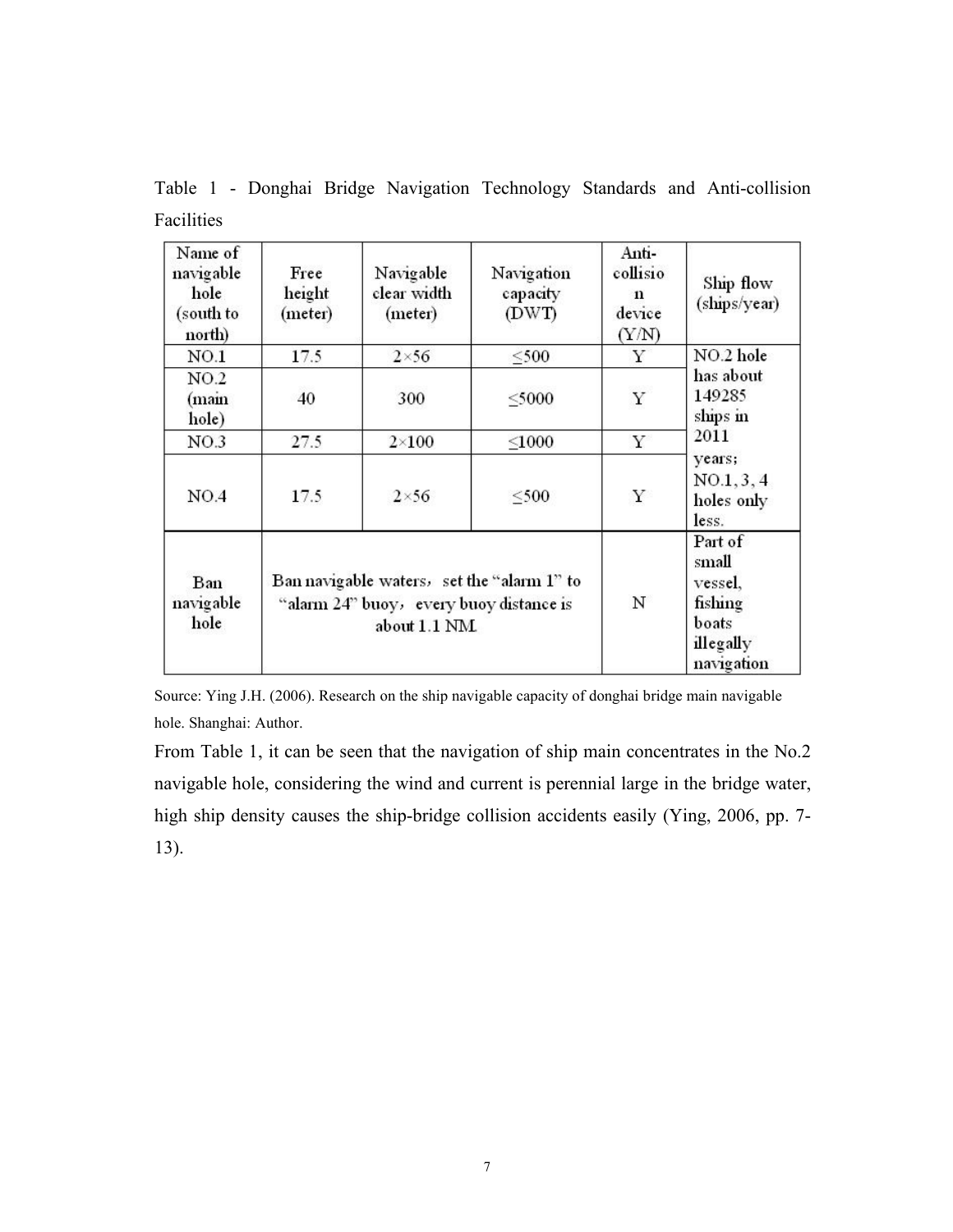| Name of<br>navigable<br>hole<br>(south to<br>north) | Free<br>height<br>(meter)                                                                             | Navigab<br>le clear<br>width<br>(meter) | Navigatio<br>n capacity<br>(GT)                                                                 | Anti-<br>collision<br>device<br>(Y/N) | Ship flow<br>(ships/year)                                         |
|-----------------------------------------------------|-------------------------------------------------------------------------------------------------------|-----------------------------------------|-------------------------------------------------------------------------------------------------|---------------------------------------|-------------------------------------------------------------------|
| NO.1                                                | 36                                                                                                    | 146                                     | 5000<br>tonner                                                                                  | 3000<br>tonner                        |                                                                   |
| NO <sub>2</sub>                                     | 52.7                                                                                                  | 585                                     | 50<br>thousand<br>tonner<br>bulk<br>carrier or<br>30<br>thousand<br>tonner<br>container<br>ship | 5000<br>tonner                        | about 50-60<br>thousand<br>ships in 2009<br>year                  |
| NO <sub>3</sub>                                     | 36                                                                                                    | 146                                     | 5000<br>tonner                                                                                  | 3000<br>tonner                        |                                                                   |
| NO.4                                                | 25                                                                                                    | 102                                     | 3000<br>tonner                                                                                  | 3000<br>tonner                        |                                                                   |
| NO.5                                                | 25                                                                                                    | 102                                     | 3000<br>tonner                                                                                  | 3000<br>tonner                        |                                                                   |
| <b>Ban</b><br>navigable<br>hole                     | Ban navigable waters, set the "alarm 1"<br>to "alarm 9" buoy, every buoy distance<br>is about 1.1 nm. |                                         |                                                                                                 | Ν                                     | Part of small<br>vessel, fishing<br>boats illegally<br>navigation |

Table 2 - Shanghai Yangtze River Bridge Navigation Technology Standards and Anticollision Facilities

Source: Shanghai municipal engineering design & research institute. Shanghai Yangtze riverbridge overall design and key technology. Retrieved June 16, 2014.

from the World Wide Web: http://www.docin.com/p-442615171.html

Table 2 shows, in Shanghai Yangtze River Bridge water, ship traffic volume islarge with a number of large-size ships. With the development of the shipping, more and more large-size ships put into operation. In the current situation, the anti-collision device of Shanghai Yangtze river bridge has lagged behind.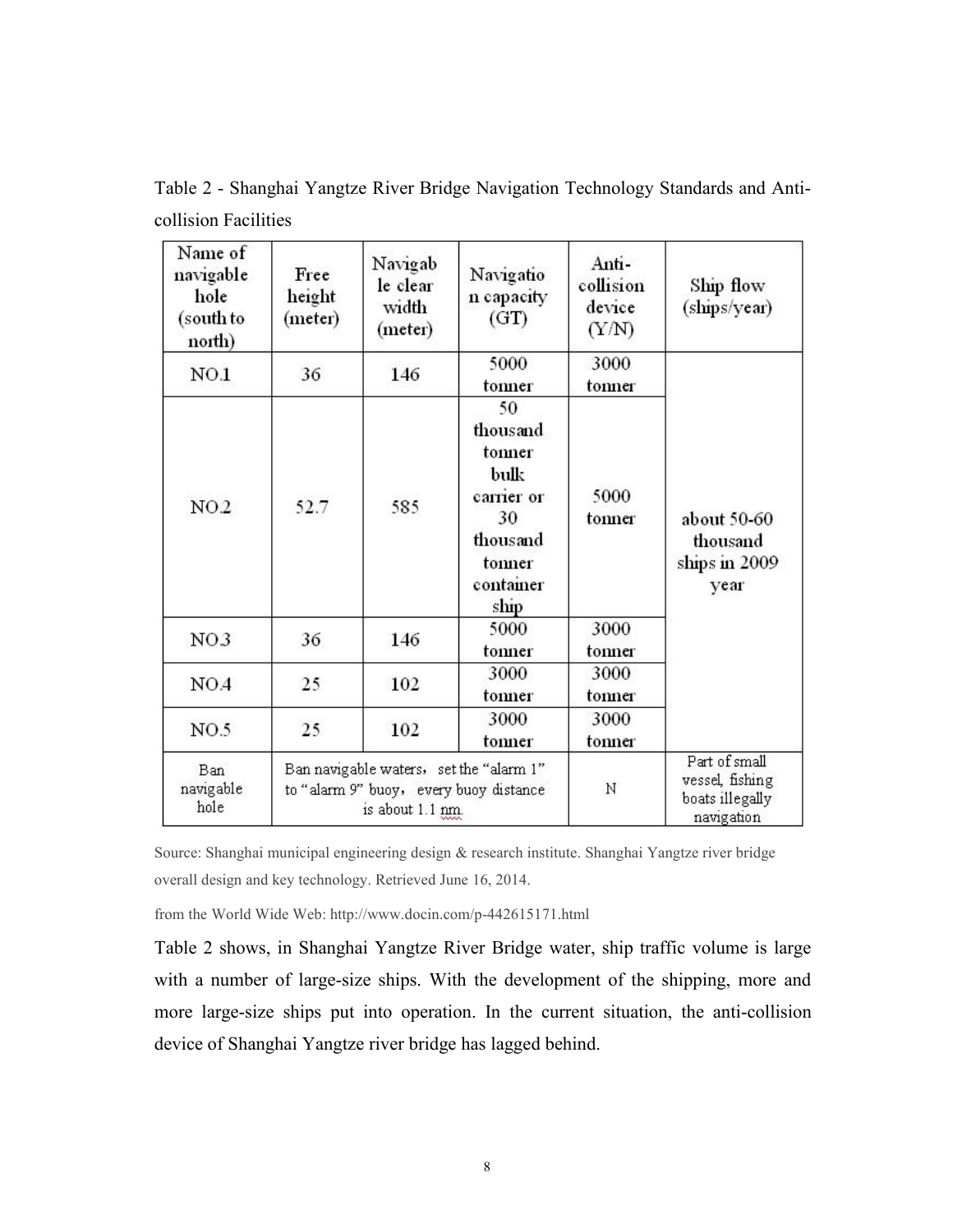| Name of<br>navigable<br>hole<br>(south to<br>north) | Free<br>height<br>(meter)                                     | Navigabl<br>e clear<br>width<br>(meter) | Navigation<br>capacity<br>(GT) | Anti-<br>collision<br>device<br>(Y/N) | Ship flow<br>(ships/year)                             |
|-----------------------------------------------------|---------------------------------------------------------------|-----------------------------------------|--------------------------------|---------------------------------------|-------------------------------------------------------|
| NO.1                                                | 28.5                                                          | 152                                     | 3000<br>tonner                 | Ν                                     | About<br>30,000                                       |
| NO.2                                                | 28.5                                                          | 152                                     | 3000<br>tonner                 | N                                     | ships, most<br>are small<br>vessels and<br>sand ships |
| NO.3                                                | 28.5                                                          | 152                                     | 3000<br>tonner                 | Ν                                     |                                                       |
| NO.4                                                | 28.5                                                          | 152                                     | 3000<br>tonner                 | N                                     |                                                       |
| Ban<br>navigable<br>hole                            | Ban navigable waters, set the<br>"alarm 1" to "alarm 2" buoy. |                                         | Ν                              | Some fishing<br>boats<br>through      |                                                       |

Table 3 - Chong-Qi Changjiang Highway Bridge Navigation Technology Standards and Anti-collision Facilities

Source: Dai, Jie. & Li, Zheng. The bridge project research of Chong-Qi changjiang highway bridge. Retrieved June 16, 2014. from the World Wide Web: http://www.doc88.com/p-268188543856.html

As shown in Table 3, the Chong-Qi changjiang highway bridge has few ship traffic every year relatively, but it is important to note, there is almost no anti-collision device. Once the ship-bridge collision accidents happen in this area, there are more severe consequences.

Table 4 - The Navigable Hole Design Parameters of Huangpu River Bridges

| Name of bridge  | Free height<br>(meter) | Navigable clear<br>width (meter) | Navigatio<br>n capacity<br>(GT) |
|-----------------|------------------------|----------------------------------|---------------------------------|
| Yangpu Bridge   | 52                     | 423                              | 10000                           |
| Nanpu Bridge    | 48                     | 340                              | 10000                           |
| Lupu Bridge     | 48                     | 340                              | 10000                           |
| Xupu Bridge     | 47                     | 300                              | 10000                           |
| Minpu Bridge    | 43                     | 330                              | 10000                           |
| Fengpu Bridge   | 29.5                   | 315                              | 8200                            |
| Minpu II Bridge | 28                     | 218                              | 4500                            |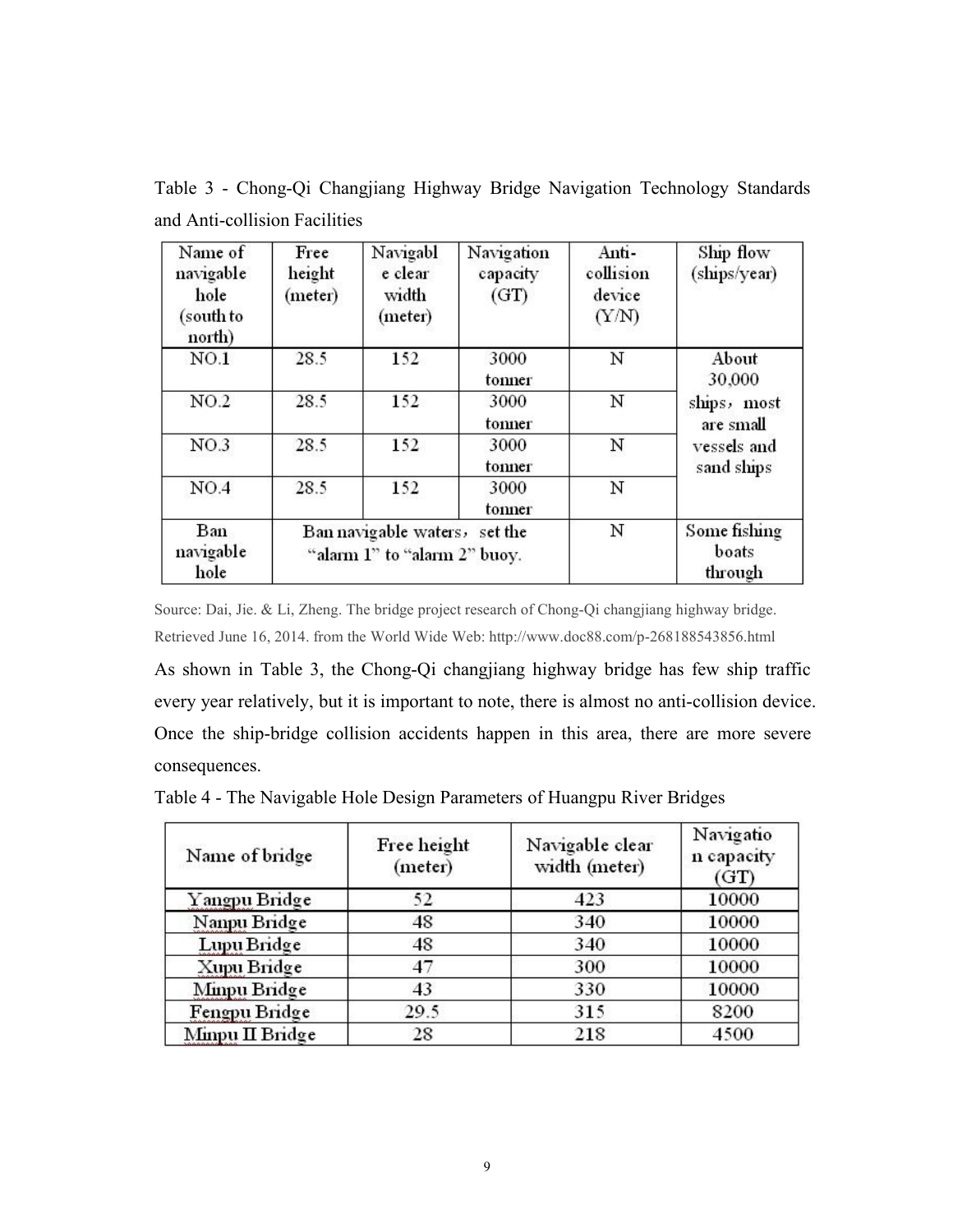Source: Juharin. The general survey of Shanghai Huangpu river bridges. Retrieved June 16, 2014. from the World Wide Web: http://wenku.baidu.com/view/6a4c6328e2bd960590c677a0.html

The channel of Huangpu river is narrow and there are more bends and bridges. In fact, the ship flow is also large perennial, which increases the ship-bridge collision risk. Meanwhile, the bridges only have simple anti-collision device. Obviously, it cannot meet the needs of bridge safety management (Chao, 2002, p.18).

#### 2.2 The Problems and Difficulties of Shanghai Port Bridge Management

Shanghai port has a large number of bridge facilities, whose status and role to shanghai local economic and social development is self-evident, so the local government and relevant functional departments continue to increase investment and system construction in the bridge safety management (Sun & Feng, 2000, PP. 34-37). However, there is a long distance to get up to scientific and standardized management, mainly embodied in the following aspects:

(1) Legislation is insufficient to shanghai port bridge safety management

Shanghai government issues the regulations about bridge safety management which cannot meet the needs of water and land comprehensive management.

Firstly, there is no unified clear administrative department in charge of bridge safety management. The bridge safety management involves many departments, such as municipal engineering management department, the construction and traffic committee, road administration department, etc. but the administrative department has not been unified. This situation is very bad to bridge safety management.

Secondly, the existing relevant management regulations have fallen behind. At present, the relevant provisions of shanghai has not covered the safety management of the east China sea bridge, the Shanghai Yangtze river bridge, and the Chong-Qi changjiang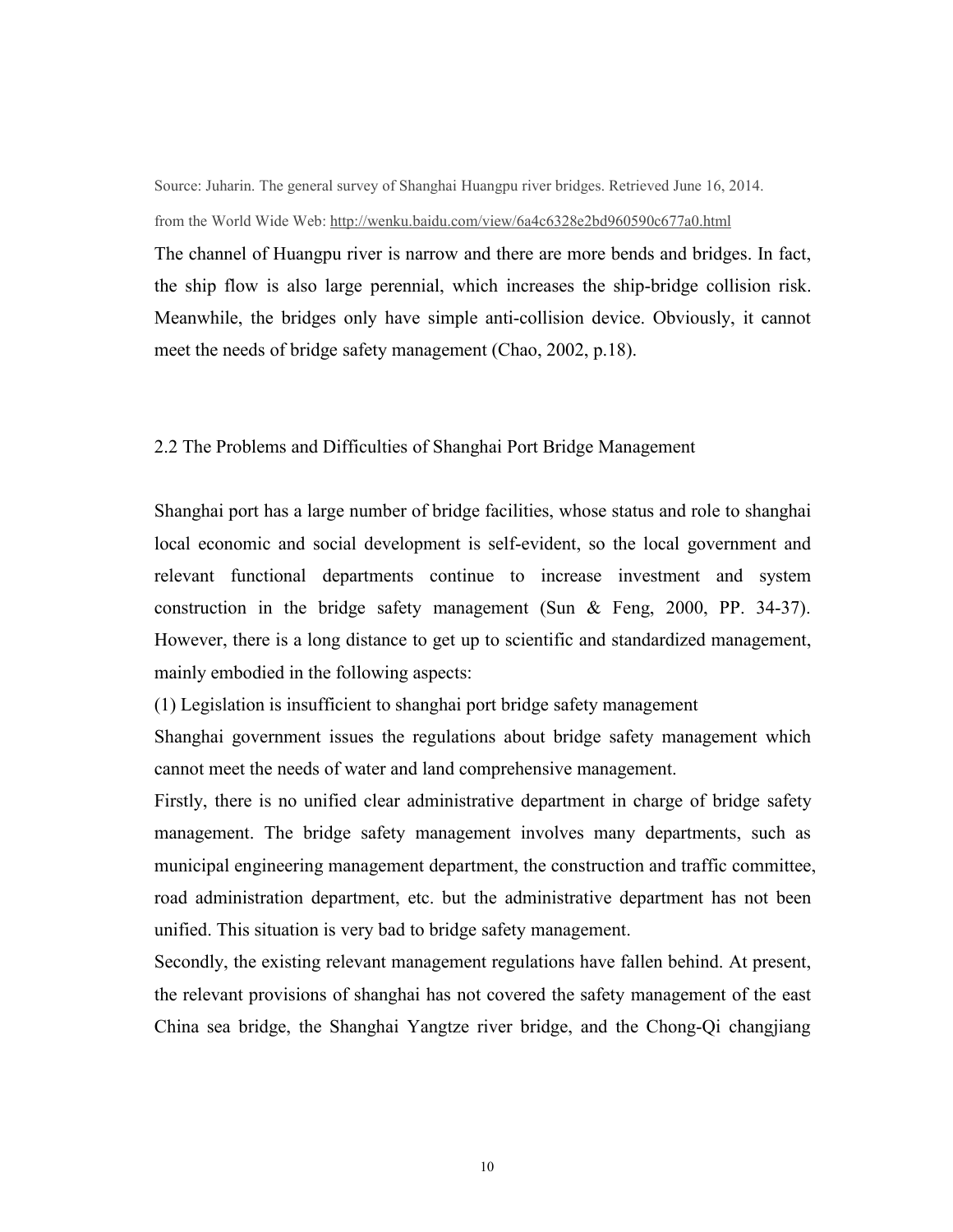highway bridge, but the water safety risk of the three bridge is very highlight, and there is lack of relevant legal support to the water safety management.

Thirdly, the management department concerning bridge safety management is difficult to meet the demand of management. Although the bridge owner unit and the operating unit are in charge of bridge water traffic safety department, the regulations do not cover them in Shanghai.

And the last, there is no special agency for the bridge safety management. The existing relevant government functional departments are related to bridge safety management, but are not specialized in bridge safety management, so there are some problems to bridge safety in professional management, and almost have no the functional departments to supervise.

(2) The bridge safety comprehensive management coordination mechanism is not yet mature

The bridge safety management involves many departments, but due to lack coordination between each other, it is prone to poor sharing information and communication in daily management, the hidden perils and emergency disposal work, and so on, which is adverse to bridge safety management.

(3) The bridge owners and operating units have "heavy bridge floor, light the water" management mode

The bridge owners and operating units are in charge of the bridge water safety and the safety situation is extremely serious, but the investment and management is very limited in water traffic safety, and it is basic in the blank stage for bridge water traffic safety monitoring and management.

(4) Shortage of bridge water supervision power and equipment

At present, the bridge water supervision and management main rely on Shanghai Maritime Safety Authority (MSA), which uses the VTS, AIS and patrol boat to supervise. In fact, the duty of MSA is water safety supervision and management and the range is the whole jurisdiction waters, although the MSA has listed the bridge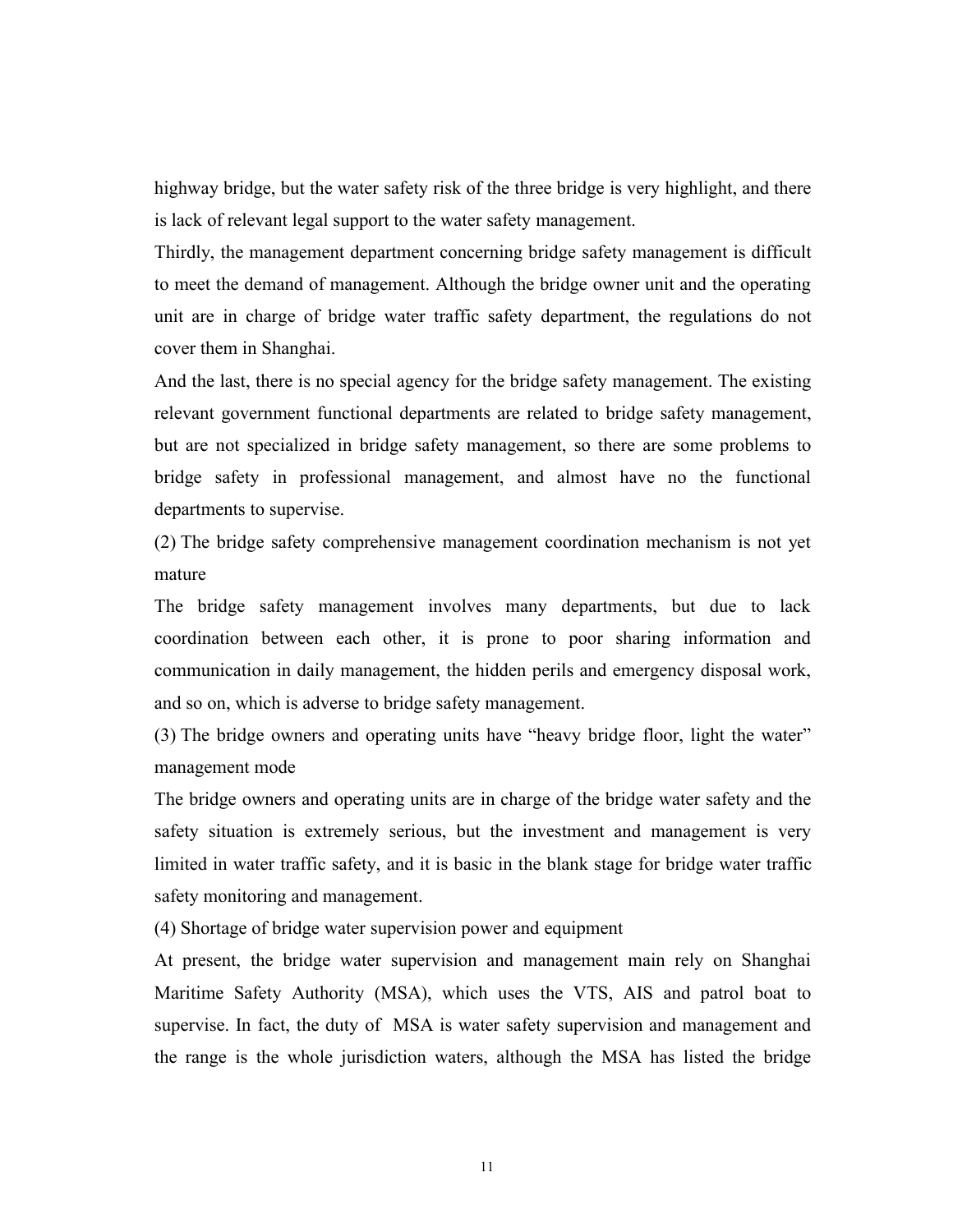waters as key monitoring object. And using the VTS, AIS to supervise part areas, the MSA is not a full-time department of bridge water safety. Further there has a problem, of the frequency of bridge waters cruise management.

(5) Lack of emergency and rescue power

Due to lack of supervision and emergency reaction base near the bridge, and no special emergency and rescue power, it cannot start emergency and rescue action immediately. For example, on July 22, 2012, "ZHE CHANG XING HUO 5280" was out of control near the Shanghai Yangtze bridge water, which could not get timely rescue. As a result, it sank near the bridge water, not only influencing ship navigation, but also increasing the potential risk of bridge.

(6) Insufficient to the bridge anti-collision

Although shanghai port set the anti-collision device overnavigable hole pier of some bridges, it still cannot meet the anti-collision capability designed by the level of ship navigation. What is more, all the ban navigable hole pier of bridges in shanghai port jurisdiction did not install anti-collision device. Once the ship is out of control or strays into restricted areas, it will endanger the bridge safety directly.

(7) Lag behind to the information construction of bridge safety management

Some bridges are installed with CCTV, VTS and other monitoring equipment in shanghai port. The modern equipments provide convenience for bridge water safety management. However, quite a number of bridges have no corresponding monitoring equipments, and some bridge monitoring equipments have additional funding and maintenance (Shen, 2004, pp. 5-7).

In addition, although it is installed with CCTV, VTS, AIS, many small vessels, sandstone ships are not installed with AIS, these ships have the fact of condition poor, low personnel quality, usually navigation illegally, and the monitoring track is very difficult. General speaking, they bring danger to the bridge safety management.

(8) The ship collision risk arises due to ships not familiar with water and asymmetric information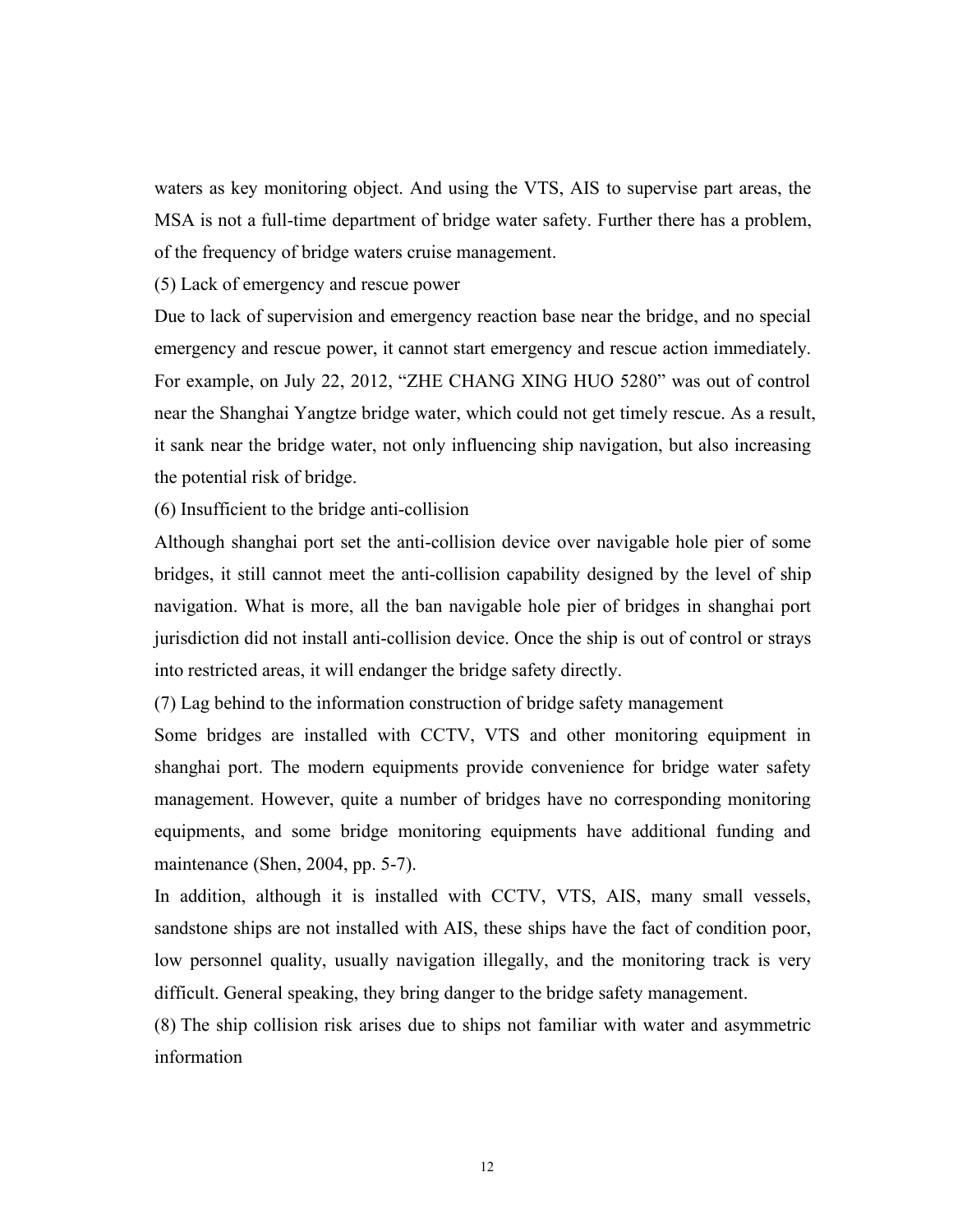It is more difficult to distinguish the navigable hole when the ship is not familiar with the bridge water, so they cross the bridge hole randomly, and lead to a ship-bridge collision accident eventually. Another is that after the completion of the bridge, the corresponding technical parameters of bridge are not published timely and in a wide range, such as bridge navigable level, navigable hole headroom, navigation method and so on. If the crew cannot know the essential data timely, it is easy to go a wrong navigable hole, causing ship-bridge collision accidents.

#### 2.3 Chapter Summary

This chapter first puts forward the specific steps of ship-bridge collision risk management, and uses the flow chart of risk assessment management framework to intuitive express the whole process of ship-bridge collision risk management. The shipbridge collision risk management is divided into three parts: the ship-bridge collision risk identification, the ship-bridge collision risk assessment and the ship-bridge collision risk countermeasures. The ship-bridge collision risk assessment mainly involves: the ship-bridge probability, the bridge vulnerability and the ship-bridge consequence assessment.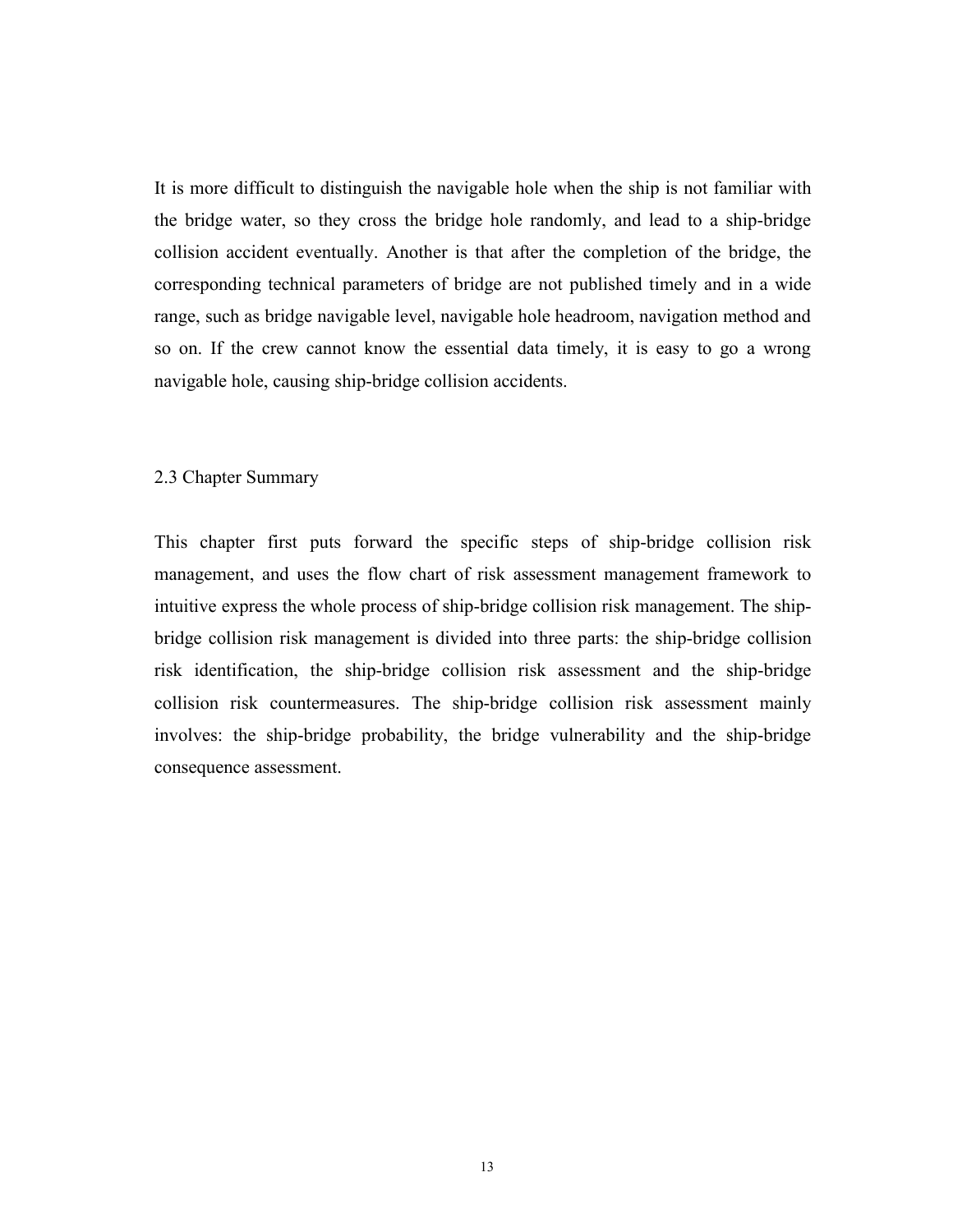#### CHAPTER 3 SHIP-BRIDGE COLLISION RISK MANAGEMENT

Ship-bridge collision risk management includes the following three aspects: the shipbridge collision risk identification, risk assessment and risk countermeasures.

3.1 Ship-bridge Collision Risk Identification

The risk identification of ship-bridge collision could be measured by the bridge suffer losses caused by ship collision:

(1) Bridge damage: repair and rebuilding costs, tollbridges loss revenue during repair or rebuild, the detection repair and replacement parts cost caused by the accident, etc.

(2) The users of bridge damage: casualties, the damage of goods and vehicles.

(3) Ship damage: casualties, ship salvage charges, ship repair fee or remake fee and beneficial damage during this period, ship goods loss, the claims of bridge users and owner, insurance fees and so on.

(4) The inconvenience to the society and business: the loss of traffic interruption and restricted passage in highway and railway, shipping disruption and business losses.

(5) Environmental damage: the goods leakage carried by the boat or vehicle cause environmental pollution, including the clean and recover cost.

(6) Social loss: the indirect social and political influence.

Bridge is a public infrastructure and the government department would be concerned with all losses, especially the casualties. A malignant ship-bridge collision accident,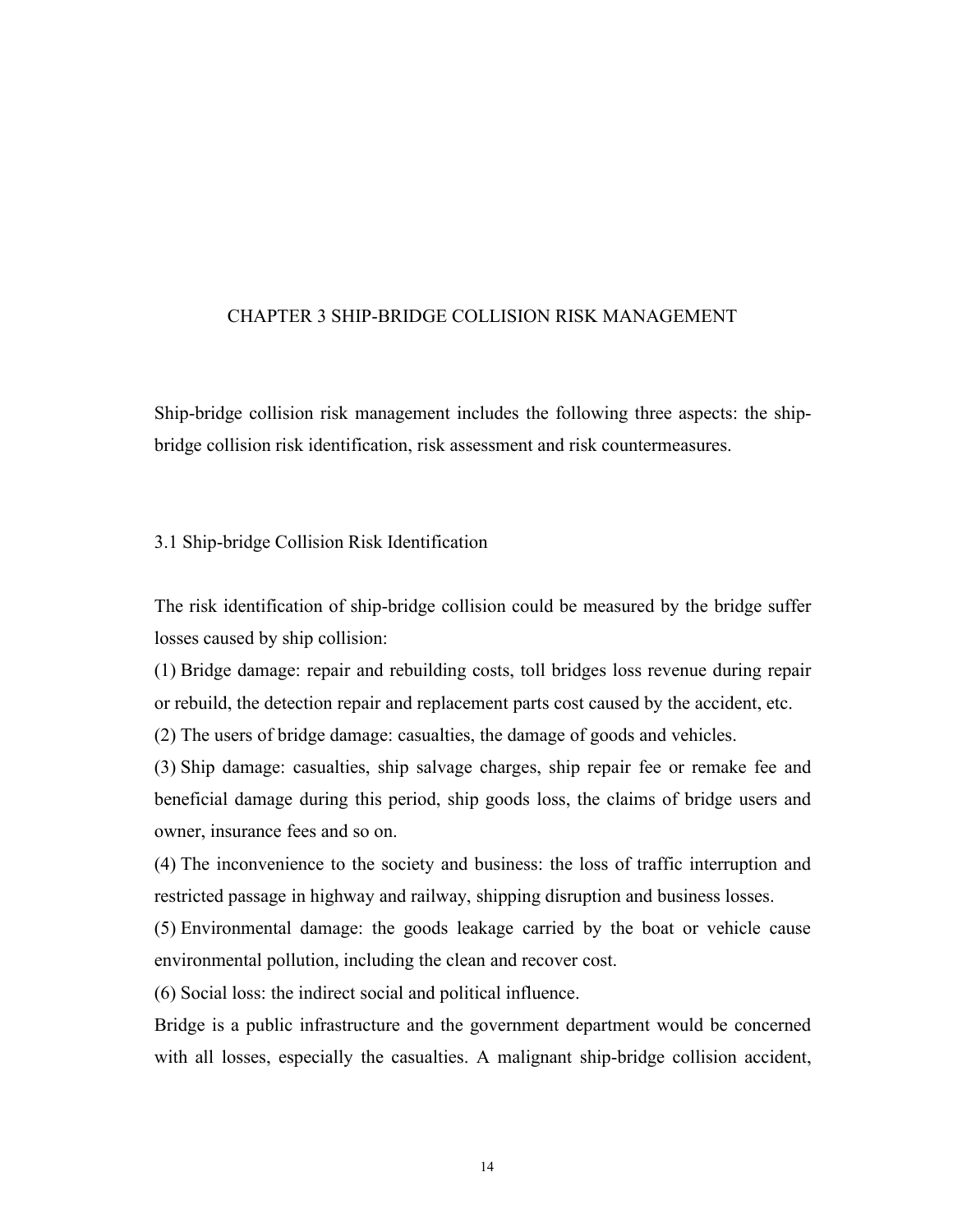besides huge economic loss, might make social confusion and cause bad political influence.

#### 3.2 Ship-bridge Collision Risk Assessment

The content of ship-bridge collision risk assessment mainly involves three aspects: the probability of ship-bridge collision, the vulnerability of bridge, and the consequence assessment of ship-bridge collision. In the field of risk analysis, the method of direct economic loss evaluation has been more mature, however, it has dissent between the casualty loss, environmental damage loss and social loss. Actually, not all the shipbridge collision accidents include all of the above losses, so in order to facilitate risk assessment, usually the total risk, caused by the damage degree of bridge and economic, social and environmental losses, divide into 5 risk level of the ship-bridge collision:

$$
D = \{d_1, d_2, d_3, d_4, d_5\} \tag{3-1}
$$

In this formula:

 $d_1$  indicates intact, which means the affect of ship-bridge collision is less than or equal to the considered factors in the bridge design, no adverse effects to operating, and the economic loss can be ignored;

*d* <sup>2</sup> shows slight and small effect on bridge structure. Economic losses include a small amount of repair fee and the loss caused by the inadequate use of bridge and fairway;

*d* <sup>3</sup> means moderate: the bridge could continue to use after being reinforced or repaired. Economic losses include the reinforce and repair fee and the loss caused by stop operation;

 $d<sup>4</sup>$  shows relatively serious: the bridge structure is not collapse yet has been unable to work normally. Including the value of bridge structure and demolish rebuild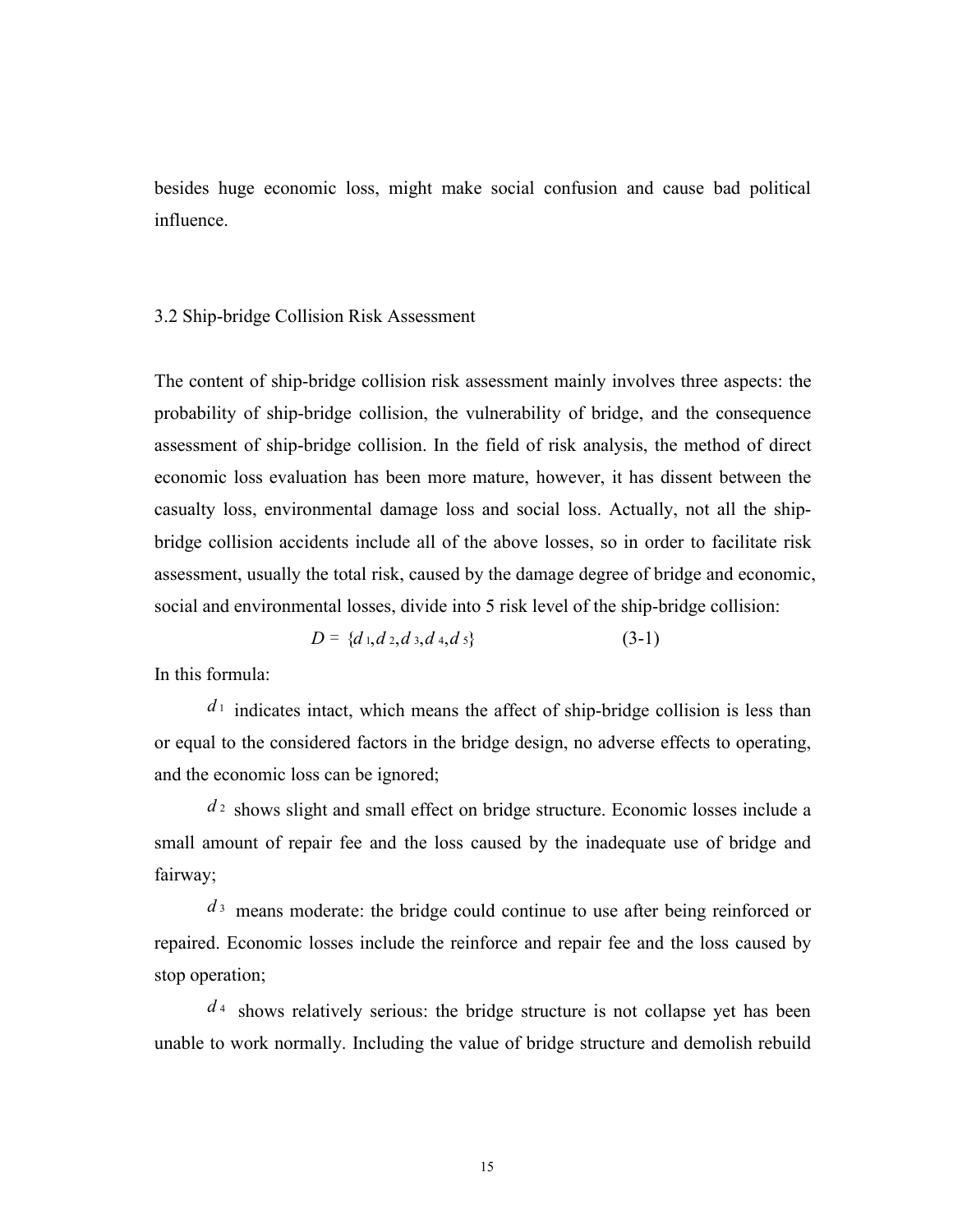cost, and the corresponding disaster losses, social and economic losses, environmental damage loss, etc.;

 $d_5$  indicates serious: bridge has collapsed and suffered great losses. Including the bridge value, demolish rebuild cost, secondary disaster loss, casualties, social and political loss, and environmental damage loss, and so on.

The probability of ship-bridge is related to ships per year, yaw probability and geometric probability in bridge water area. In addition, it is closely related to the current, meteorological and shipping management. Whether collapsed or the degree of damage to the bridge after suffered by ship collision is related to bridge vulnerability, ship size, ship appearance, ship speed, impact angle, quantity and collision characteristic and so on(Pedersen, 2002, pp. 29-45). In fact, even if the bridge suffers the same degree of damage after ship-bridge collision, the loss of each accident is not consistent, so the risk of ship-bridge collision is actually random. The events of shipbridge collision might happen many times during the service life of bridge. The total risk expectation can be represented as:

$$
R E = \int_{i=1}^{n} p_{ij} d_{ij}
$$
 (3-2)

In this formula:

*n* means the bridge life (year)

 $d_{ij}$  shows the expected present value of the j level loss in the i year;

 $P^{\tilde{y}}$  indicates the probability of j level loss occur in the i year,  $P^{\tilde{y}}$  change along with the probability of ship-bridge collision, the vulnerability of bridge structure, the reliability of bridge anti-collision measures and the state of fairway management, it is also time-varying functions.  $P<sup>i</sup>$  is the probability of bridge collapsed. From the statistics, we can see that the less ship-bridge collision accidents cause bridge collapsed. However, the slight ship-bridge collision accidents often happen, in generally, it is characterized by  $p_i \rightarrow p_i \rightarrow p_i \rightarrow p_i \rightarrow p_i$ . Although the low level ship-bridge collision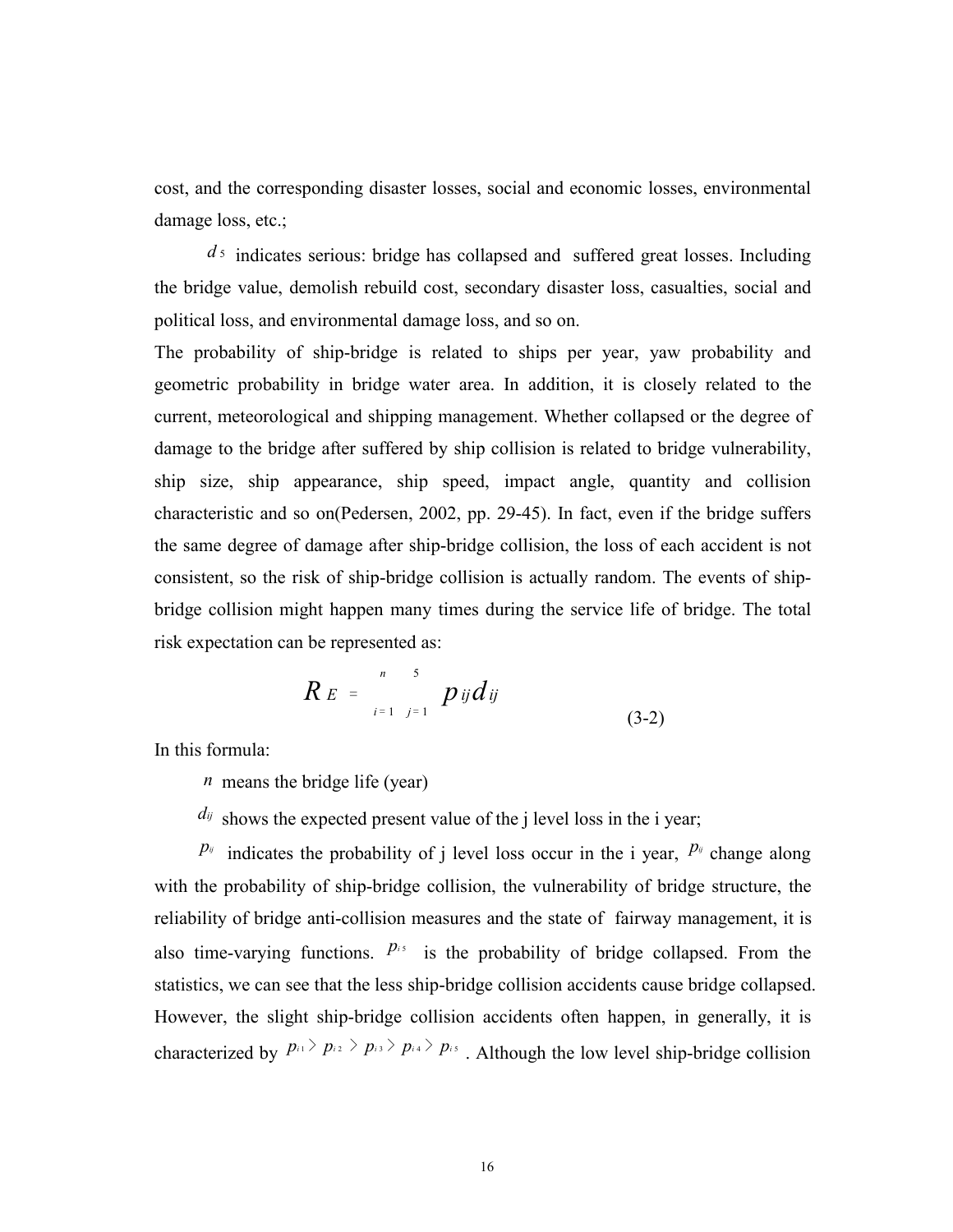accidents cause the loss small because of the high probability, the total loss is considerable. For serious ship-bridge collision accidents, the indirect economic loss, casualties, social and political loss, and environmental damage can far exceed the value of bridge itself.

#### 3.3 Ship-bridge Collision Risk Countermeasures

Like the earthquake and hurricane harmful to bridges, the events of ship-bridge collision is also a small probability events. However, the main reasons for ship-bridge collision are human error, indicating the risk of ship-bridge collision can be controlled in a great extent. Studies show that in the reasons causing ship-bridge collision, the human error, mechanical failure and poor natural environment are 70%, 20% and 10% respectively. To reduce the risk of ship-bridge collision should take systematic methods, it can reduce the risk for planning to build a bridge mainly from the design aspects, such as the bridge location, shipping command, waterway planning and bridge span. These are also the main way to solve the problem of ship-bridge collision(Xiang, Fan, & Wang, 2002, pp.386-392). The ship-bridge collision risk should be considered in the above methods.

From the formula (3-2), the best way to decrease the total risk expectation  $R_E$  of shipbridge collision is to reduce  $P^{\prime\prime}$ . It can be achieved through the following measures: reduce the vulnerability of bridges, reduce the strength of ship-bridge collision, and reduce the probability of ship-bridge collision. The first two measures can be achieved by the "passive anti-collision", and the last measure belongs to "active anti-collision". In other words, the "passive anti-collision" and "active anti-collision" measures are two basic measures to reduce the risk of ship-bridge collision.

Passive anti-collision shows the ability of bridge to resist ship collision in the design of bridge structure, or taking anti-collision measures to reduce the direct effect of ship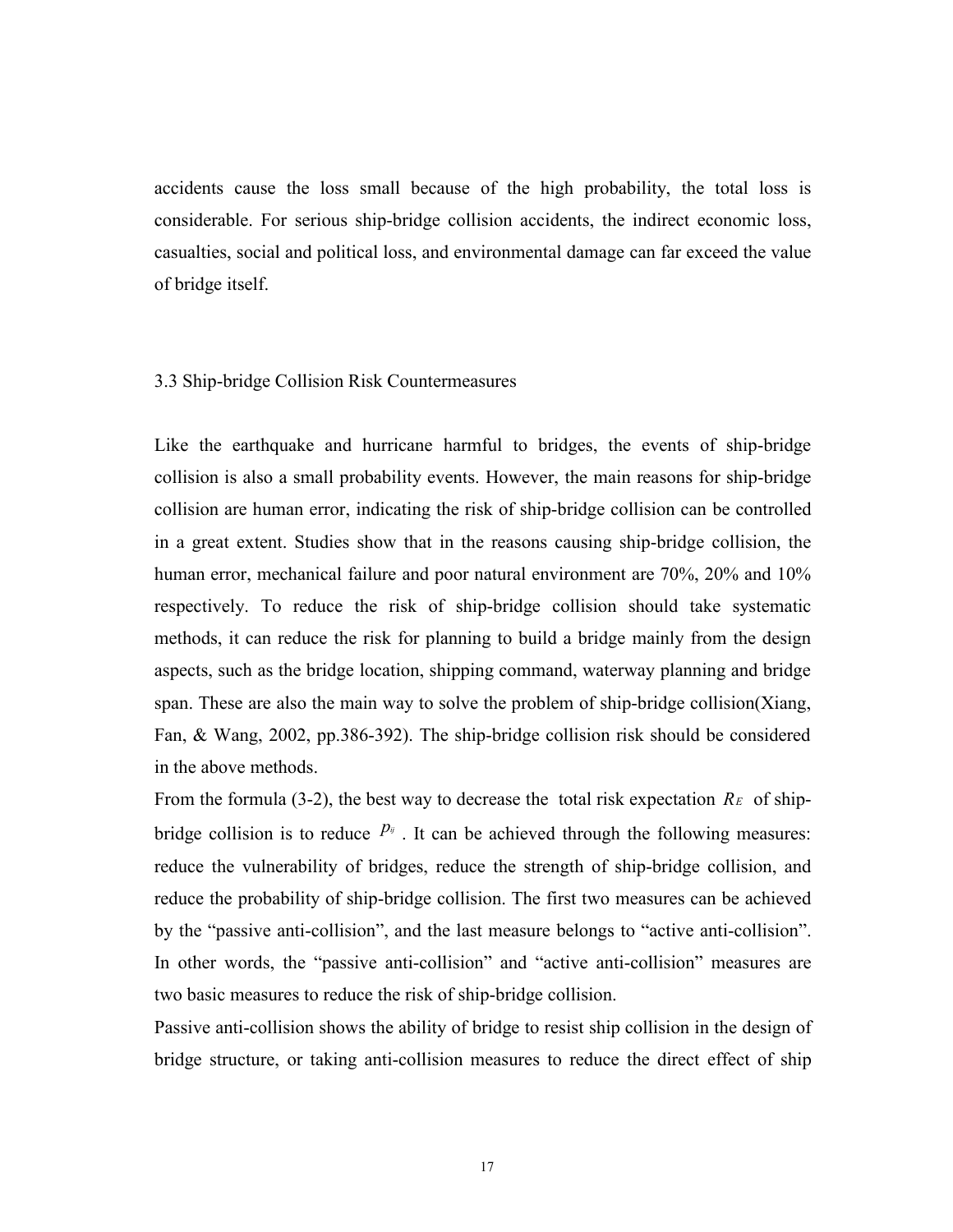collision to the bridge structure. If the overall bridge has enough ability of resisting ship collision, then the anti-collision equipment is partial to prevent local damage of bridge; otherwise, it must adopt the bridge piers and the overall anti-collision measures. The main roles of bridge anti-collision equipments are to protect the bridge pier. Its working principle is to change the force direction of ship collision or absorb the impact, like cushion to achieve the purpose of protecting bridge piers.

Active anti-collision is to take comprehensive measures (for example early warning, navigation and traffic control) to reduce the probability of ship-bridge collision. The main effective measure is the MSA with the aid of buoy, radar and GPS etc. to master ship movement surrounding the bridge, to command ship safe navigation. Considering the main accidents caused by human factors, the reasonable command and management are the most basic guarantee to reduce the risk of ship-bridge collision.

#### 3.4 Ship-bridge Collision Risk Management Framework

The aims of ship-bridge collision risk management are to identify the suffer possibility of bridge by ship collision and the consequences. It can provide the reference for the scheme design of bridge anti-collision. The administrative department, starting from the concept and technology of project risk management, established the risk management model of ship-bridge collision, with the aid of the data and conclusions of risk assessment, considering the factors of economy, politics, and environment to establish appropriate measures which reduce the ship-bridge collision.

An intact ship-bridge collision risk management system should include: ship-bridge collision safety assessment database, ship-bridge collision safety assessment module, risk acceptance criteria, active anti-collision scheme design and passive anti-collision scheme design (Geng, & Wang, 2007, pp. 34-40). So a preliminary framework is be put forward to the ship-bridge collision safety assessment (Figure.1).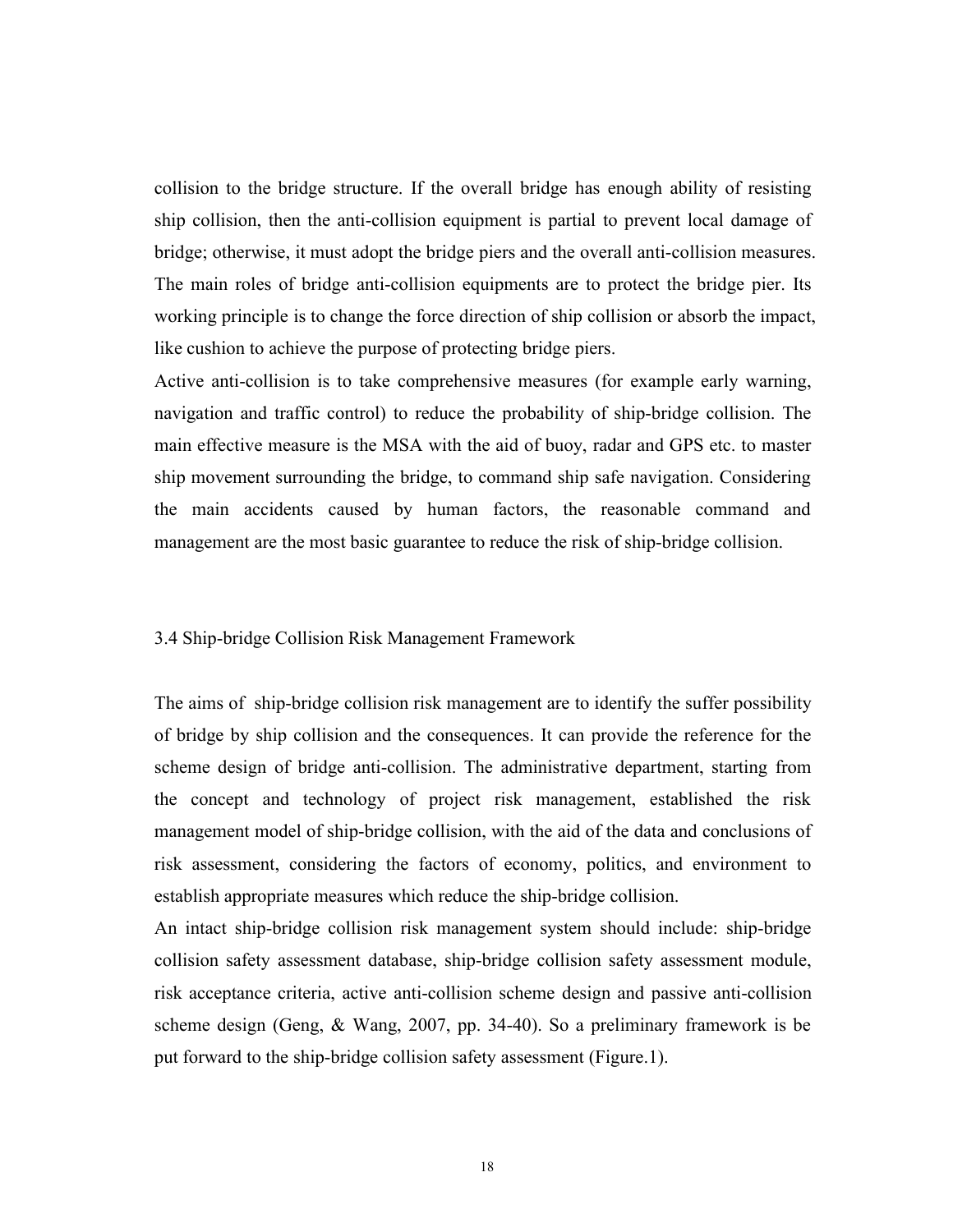

Figure.1 - the Ship-bridge Collision Risk Management System Flow Chart

Source: Jin Y.J. (2011). Research on bridge ship collision risk assessment and bridge protection facilities. Wuhan: Author.

As shown in Figure 1, ship-bridge collision risk management is a dynamic process: first risk identification by the historical materials and related data of the ship-bridge collision safety assessment database, and then risk estimates by the ship-bridge collision safety assessment module and risk acceptance criteria, according to whether meet the acceptable risk level, to decide whether to take risk countermeasures, if it does not meet the acceptable risk level. Risk countermeasures is followed by risk analysis and risk estimation, so repeat until meet the acceptable risk level.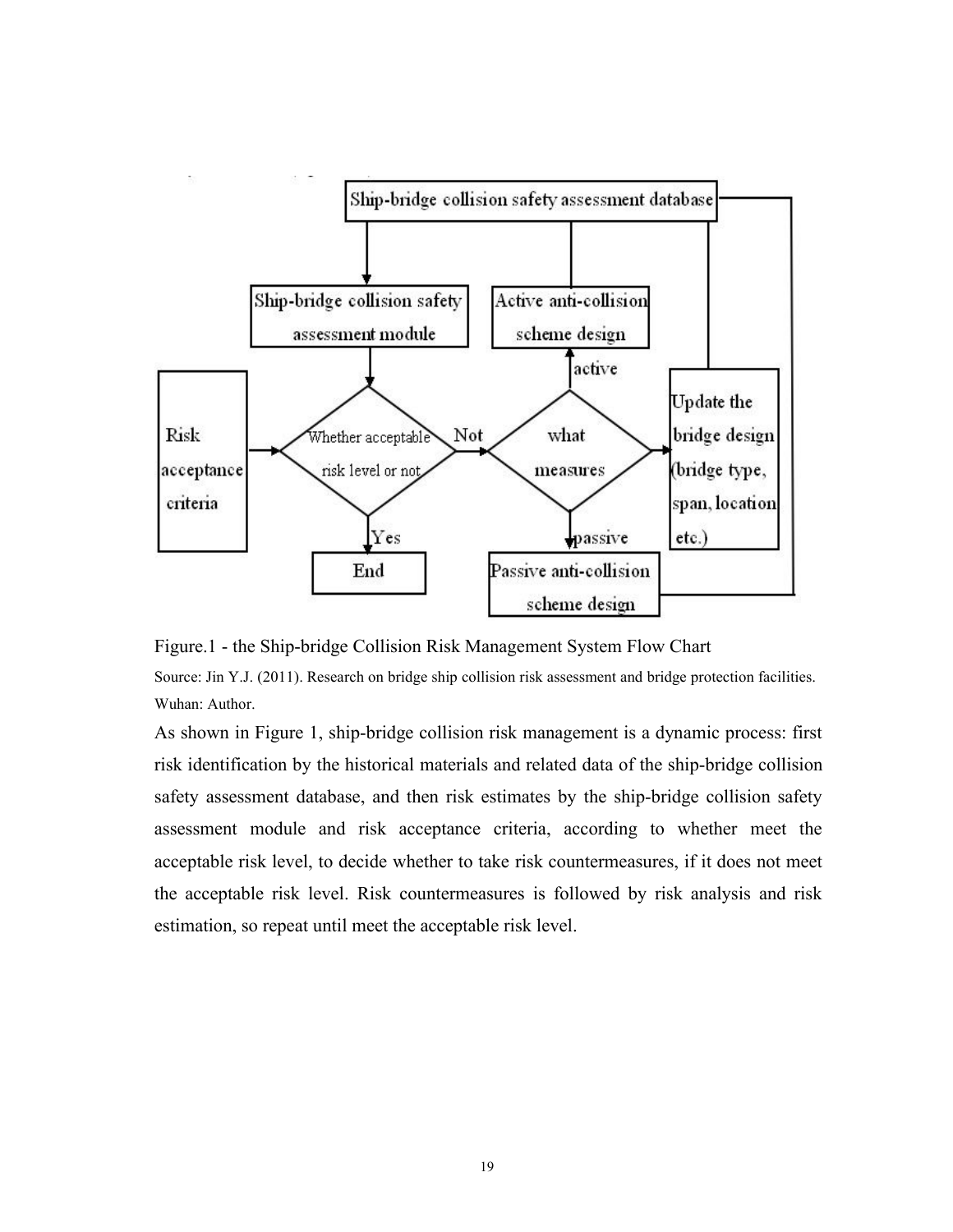#### 3.5 Chapter Summary

This chapter puts forward some specific steps to the ship-bridge collision risk management, and the ship-bridge collision risk management is divided into three parts: ship-bridge collision risk identification, ship-bridge collision risk assessment and shipbridge collision risk countermeasures. Among the ship-bridge collision risk assessment main involves three aspects: ship-bridge collision probability, bridge vulnerability and the consequences assessment of ship-bridge collision. The ship-bridge collision risk countermeasures include passive anti-collision and active anti-collision. At last, referring to previous research results, the whole process of ship-bridge collision risk management is presented visually by the ship-bridge collision risk management system flow chart.

#### CHAPTER 4 SHIP-BRIDGE COLLISION RISK ASSESSMENT METHODS

### 4.1 Risk Assessment Common Methods

The risk assessment is to measure and evaluate the risk occurrence likelihood and consequence by using risk occurrence probability on the basis of risk identification. That is to say the reasonable risk assessment generally adopts the combination of qualitative and quantitative, first qualitative and then quantitative, and it generally uses a single method or several methods to analyze. In the actual engineering projects, the common methods for assessment project risk mainly include Brainstorming Method, Event Tree Analysis (ETA), Fault Tree Analysis (FTA), Failure Mode and Effects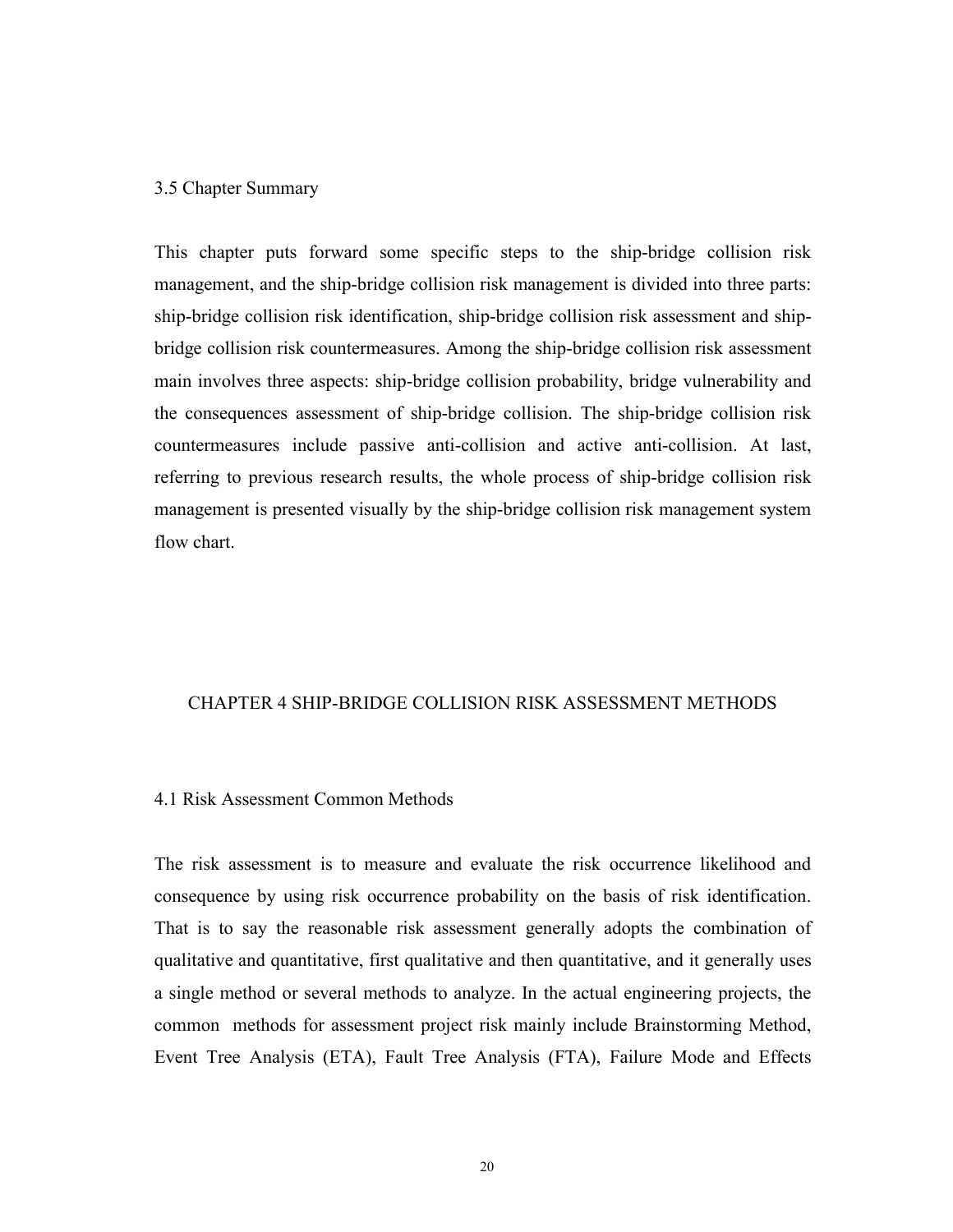Analysis (FMEA), Hazard and Operability Analysis (HAZOP), Delphi Method, Probabilistic Risk Assessment Method, Fuzzy Comprehensive Evaluation Method, etc. (Jin, 2011, p.26).

#### 4.2 Common Methods of the Ship-bridge Collision Risk Assessment

In the study of ship-bridge collision risk assessment, scholars adopted corresponding research methods to carry out ship-bridge collision risk assessment research according to their views and experience. At present, the more mature methods mainly include the Fault Tree Method, Fuzzy Comprehensive Evaluation Method and the Probabilistic Risk Assessment Method. This section introduces the application of the three methods in ship-bridge collision risk assessment research, and analyzes the merits and demerits of the three methods.

#### 4.2.1 The Fault Tree Method to Ship-bridge Collision Risk Assessment

Fault tree analysis is a graphics deductive method, which is a kind of top to down, and from the top to the basic events, which can make qualitative or quantitative analysis for the events such as ship-bridge collision probability. Comprehensive analyzing the factors of ship-bridge collision, it can adopt the fault tree method to the ship-bridge collision risk assessment of general channel or wide waters. General speaking, the river or canal waterway is narrow and bend and the river regime and hydrological changes frequently, in addition, there are a variety of other factors to make the problem of ships collision complex; In contrast, the bay bridge water is open and navigation condition is good, so the ship collision accident is mainly caused by human error, and the safety assessment is simple with the general channel. For complex problems, the structure of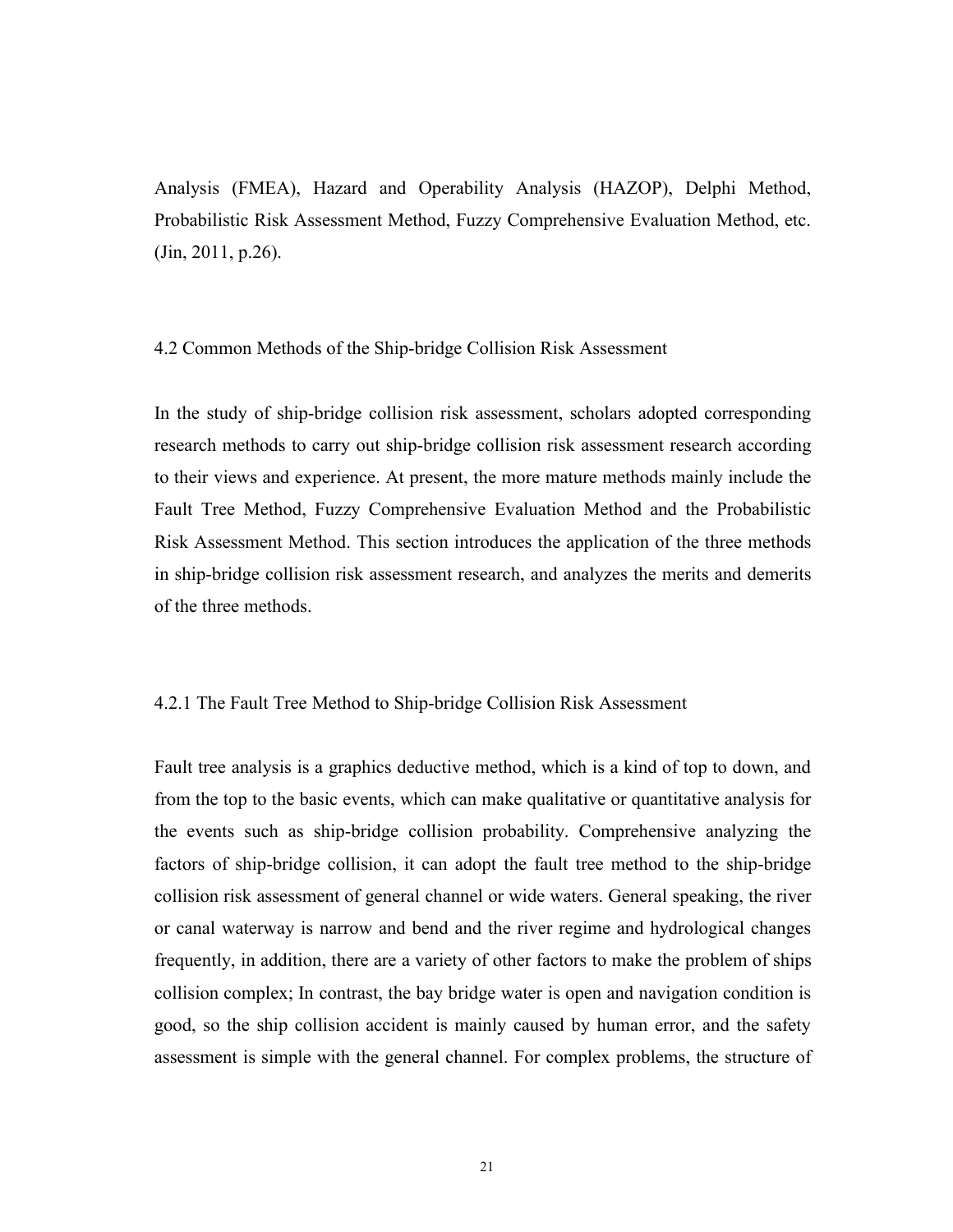fault tree is relatively complex. Under normal condition, ships impact bridge piers due to the ship's yaw, here the structure of fault tree for ship's yaw is, (Figure.2).



Figure.2 - the Fault Tree Structure of Ship Yaw

Source: Jin Y.J. (2011). Research on bridge ship collision risk assessment and bridge protection facilities. Wuhan: Author.

As shown in Figure 2, the method of FTA can analyze all of the fault reasons. However, it is easy to cause omission or error when using large system. In general, using the analysis method step by step like FTA, it needs the ship-bridge collision accident database as the foundation, this process need to accumulate and develop constantly. In the current engineering practice, there is a big difficulty to get such comprehensive historical data.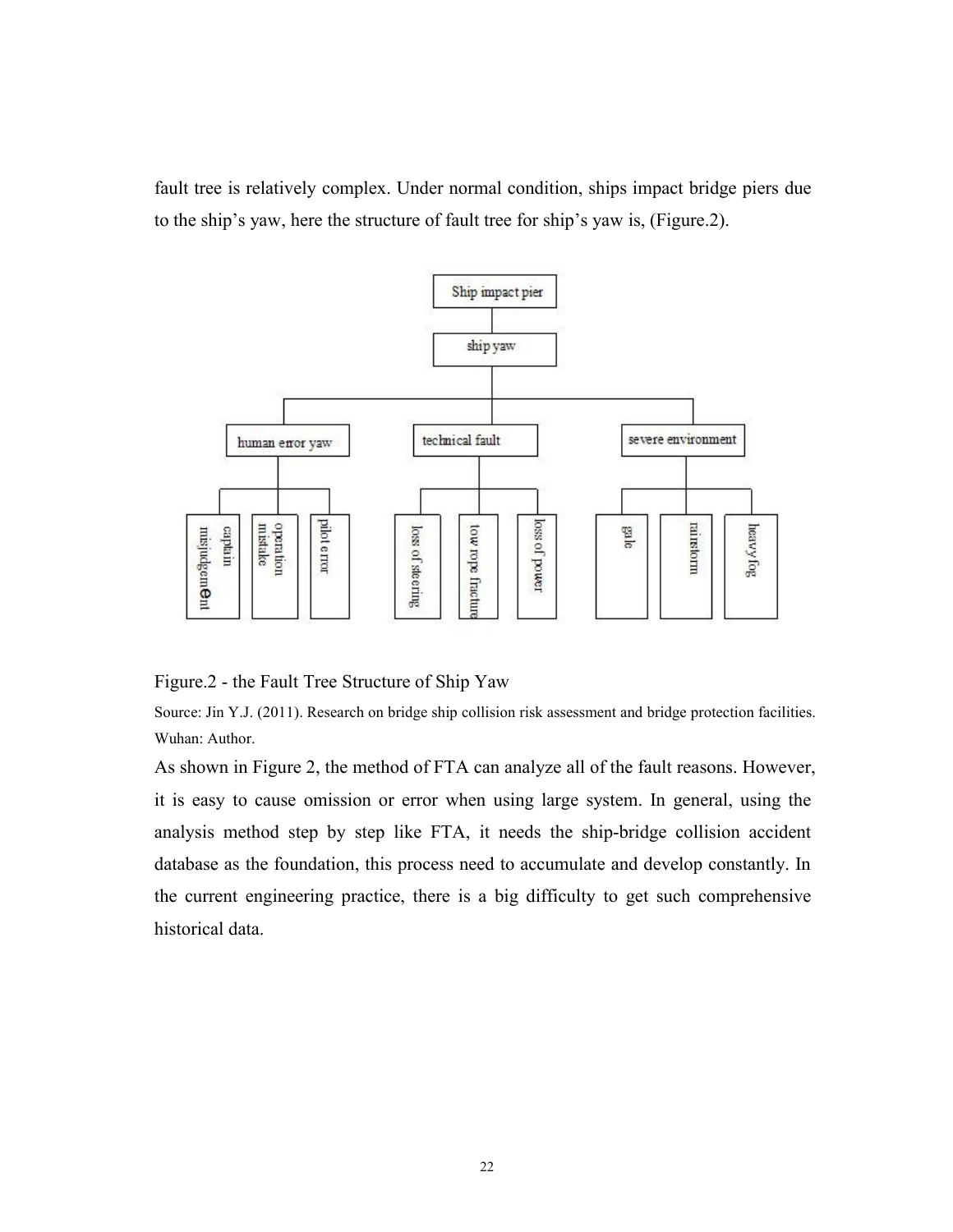#### 4.2.2 Fuzzy Comprehensive Evaluation Method

The fuzzy comprehensive evaluation method put the qualitative evaluation into the quantitative evaluation, which use fuzzy mathematics to make overallevaluation for the restricted things. It has the characteristic of clear results and strong systematicness and it can solve the problem well which is hard to quantify. The process of fuzzy comprehensive evaluation is as follows(Chen, & Ou, 2009, pp. 50-51):

> (1) Establish factors sets:  $X = \{X_1, X_2, ..., X_n\}$ (2) Establish judge sets:  $Y = \{Y_1, Y_2, ..., Y_n\}$ (3) Establish weight sets:  $A = \{A_1, A_2, ..., A_n\}$

(4) Establish evaluation matrix R. (the line i reflect the membership degree which the i factor to the each element of the evaluation sets, the j column reflect the membership degree which all factors to the j element)

(5) Establish fuzzy evaluation matrix:  $B = A \times R = [b_1, b_2, ..., b_p]$ 

(6) According to the judgment matrix B, to find the maximum membership degree  $b_i$ , and then find the corresponding evaluation index  $Y_i$  in judge sets, that is the evaluation results (Chen, & Ou, 2009, pp. 50-51).

Ship-bridge collision risk assessment can be divided into two directions: the evaluation of collision probability and the severity of consequences. Next taking the severity of consequences for example to specific introduce the fuzzy evaluation method. The steps are as follows:

(1) Establish the evaluation factors sets

According to the possible consequences of ship-bridge collision, take the factors set:  $X = \{X_1, X_2, X_3, X_4, X_5\}$ , the  $X_i(i=1,2,...,5)$  stand for casualties, economic loss of maintenance, traffic loss, environmental pollution loss and negative social influence loss in turn.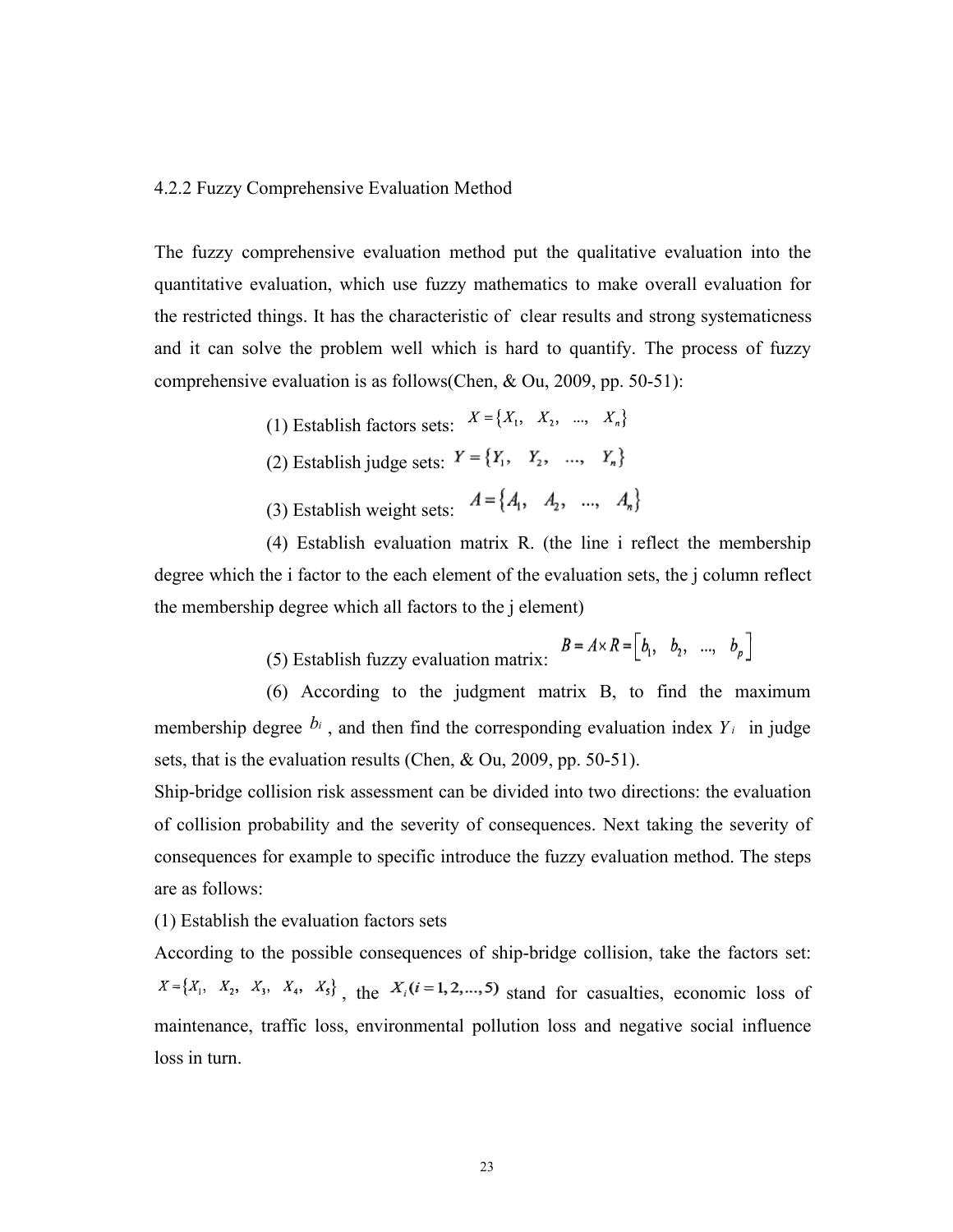(2) Establish the consequences evaluation set

Because the consequences of ship-bridge collision accident are fuzzy, the consequences evaluation set can be divided into five levels, whose corresponding evaluation sets are:

 $Y = \{Y_1, Y_2, Y_3, Y_4, Y_5\}$ , the  $Y_i(i = 1, 2, ..., 5)$  stand for very mild, slight, moderate, more serious and most serious respectively.

(3) Establish weight set

According to specific situation of the project, through the focused select assessment factors, determine the function relation scientifically between the evaluation value and the evaluation factor value, and determine the weight of the evaluation factors reasonably. With basis of the reference and experts consulting, and combining the evaluation factors to structure the following judgment matrix:

$$
P = \begin{bmatrix} 1 & 4 & 4 & 3 & 5 \\ 1/4 & 1 & 1 & 1/2 & 2 \\ 1/4 & 1 & 1 & 1/2 & 2 \\ 1/3 & 2 & 2 & 1 & 4 \\ 1/5 & 1/2 & 1/2 & 1/4 & 1 \end{bmatrix}
$$

(4) Establish evaluation matrix

According to the relevant provisions of our country, the casualties and direct economic losses as the standard of accident grade, at the same time considering the characteristics of transportation industry, formulate the corresponding evaluation criteria.

According to the data characteristics of each evaluation factor, it can be divided into the quantitative factors and qualitative factors. To the quantitative factor, adopt the ridge type membership function which is commonly used in the engineering; to the qualitative factor, on the basis of the fuzzy membership function to determine the membership degree.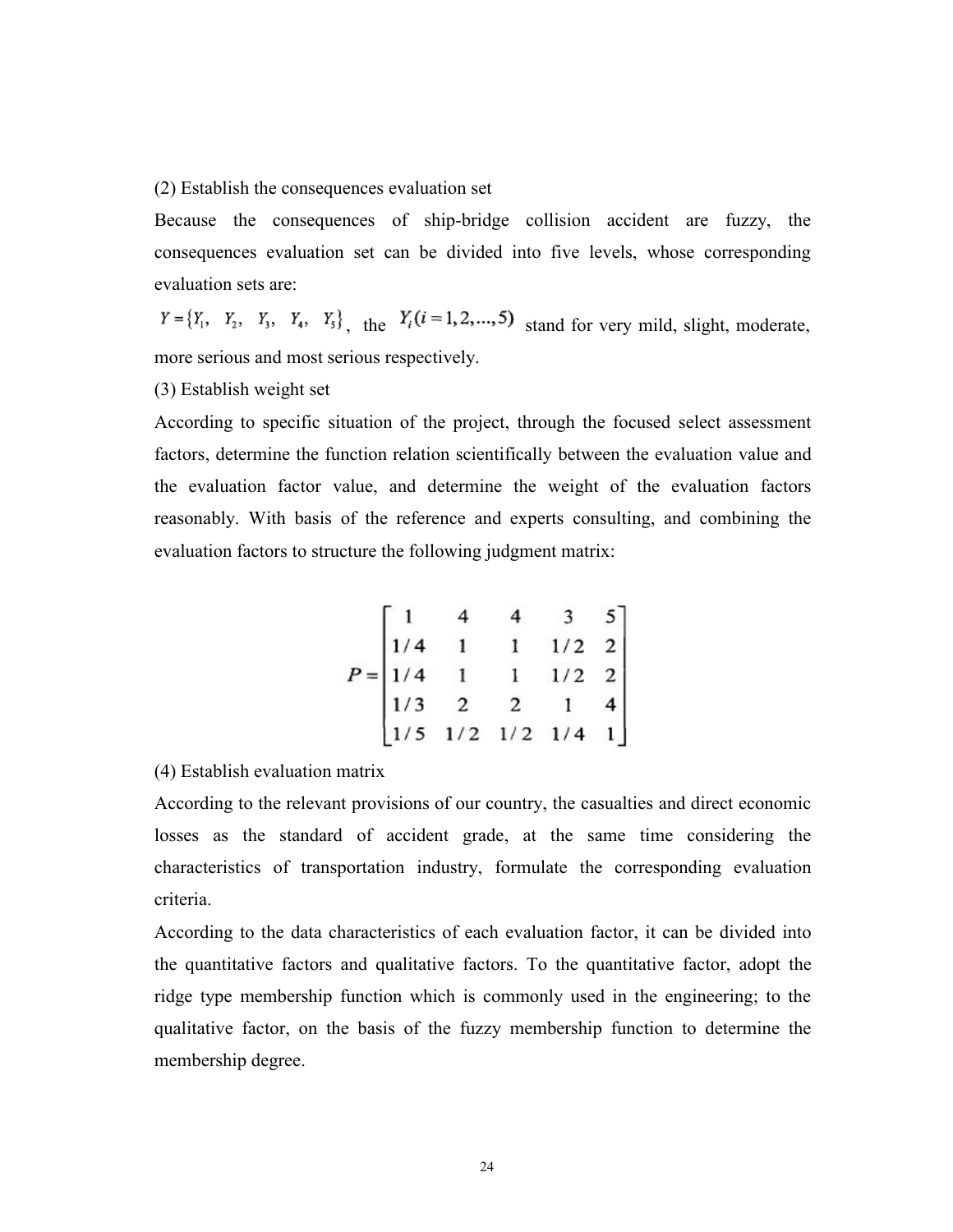#### (5) Fuzzy comprehensive evaluation

First through matrix operations to get fuzzy evaluation matrix, and then according to the principle of maximum membership degree to get the consequences severity degree grade of the ship-bridge collision accident (Chen, & Ou, 2009, pp. 50-51).

The fuzzy comprehensive evaluation method is based on the fuzzy set and it is a comprehensive evaluation to the membership level status of the evaluate things from a number of indicators. On the one hand, considering the hierarchy of objects, to make evaluation standard and fuzziness of effect factors to reflect; on the other hand, it needs to give full play to human' experience according to the characteristics of each evaluation factor in the evaluation, and to determine the function relation between the evaluation value and the evaluation factors value (which means membership degree function). So, on the basis of combining qualitative and quantitative factors and expanding the amount of information, the fuzzy comprehensive evaluation method is very dependent on the expert's experience, and it has a certain historical and subjectivity (Jin, 2011, p. 30).

#### 4.2.3 Probabilistic Risk Assessment Method

Probabilistic risk assessment method is the common research and application method of evaluating ship-bridge collision risk, it mainly covers three aspects: the collision probability, the collision consequences and risk criteria. According to the definition, the Probabilistic Risk Assessment needs to solve the following two questions: the probability of an accident and the consequences of an accident.

To measure risk from the angle of mathematics, on the basis of the different definitions of risk it can be summarized as the following categories:  $R = f(p, c, q, b)$ In the formula:  *means the probability of risk events;* 

*c* means the loss caused by the risk events;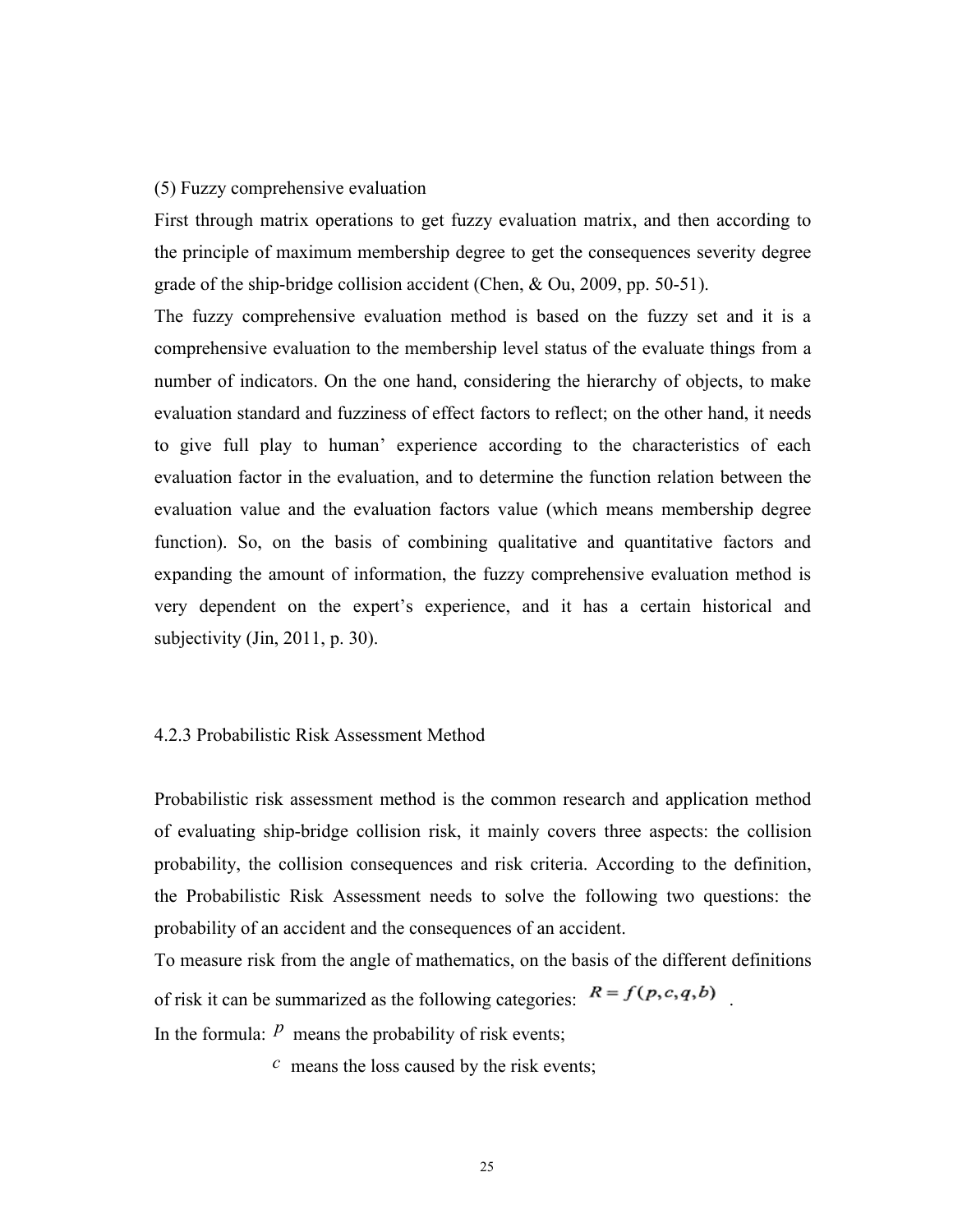*q* means the realization probability of the target yield;

*b* means the action of target yield.

The risk of ship-bridge collision (R) should remove the target yield, and just consider the probability of ship-bridge collision (P) and the possible consequences of shipbridge collision accident (C), using mathematical expression it can be expressed as:

$$
R=f(p,c)
$$

R is some function form of p and c. The  $R = P \times C$  grading method is a combination of quantitative and qualitative method, and it is also a more popular of the risk assessment methods over the world at present. So this paper suggests to use the  $R = P \times C$  grading method, using the product of accident probability and the corresponding damage probability to stand for the ship-bridge collision risk.

#### 4.2.4 Classical Probability Calculation Model

The probability calculation of ship-bridge collision is one of the core content of shipbridge collision risk assessment. In the theory, it can first find out the potential risk factors of ship-bridge collision, and then calculate and determine the collision probability caused by each risk factor, and finally calculate the total collision probability (Lin, 2007, pp. 181-186). However, there are a lot of influence factors to the ship-bridge collision accident and short of statistics, so this method still has certain difficulty in practice. Therefore, it can use experience comprehensive probability method at the same time, according to some theoretical research results and statistical analysis of existing accident data, to establish a global analysis method of collision probability. In practice, usually the experience comprehensive probability method is given priority, combined with component analysis to determine the ship-bridge collision probability. The observation statistics method and experience mathematical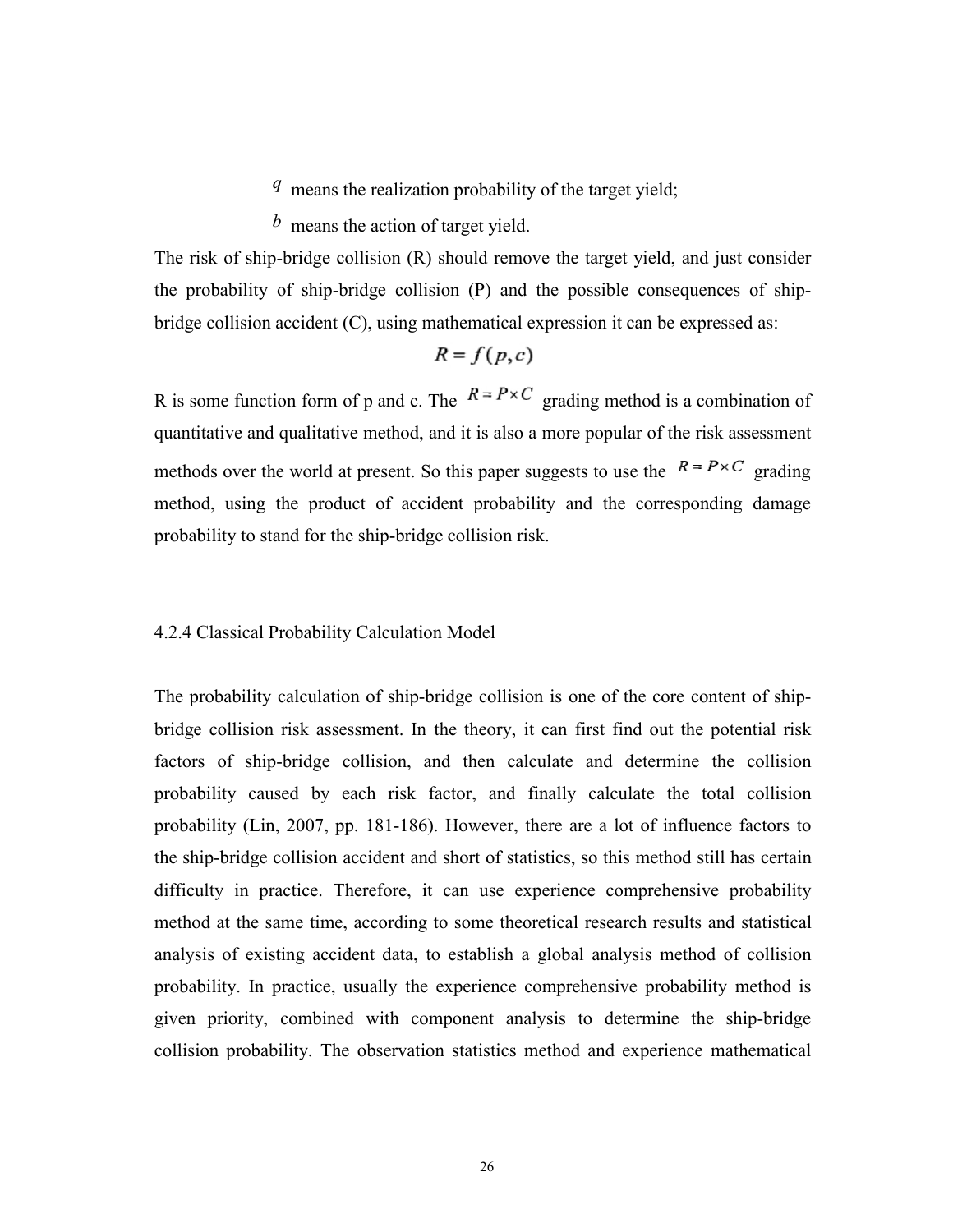model method are the two basic methods of the experience comprehensive probability method, next to expounding the characteristics of experience comprehensive probability method from the two aspects.

The observation statistics method calculates the probability of ship-bridge collision accident according to the statistics and analysis of ship-bridge collision accident. Such as the Danish great Belt bridge, the COWI company estimated the probability of ship sailing on the expected impact bridge track, and they thought the collision probability of 40,000 DWT ship is  $1.1 \times 10^{-4}$ , and less than the 40,000 DWT is  $3.2 \times 10^{-4}$ . The advantage of this observation statistics method is easy to understand and apply. The disadvantage isthat it needs a lot of statistical data, the authenticity, continuity and adaptability of data cannot effectively reflect, so that it makes the statistical work quite difficult. So it is difficult to use the single method to estimate the ship-bridge collision probability, and the result is not reliable.

The experience mathematical model, based on the ship-bridge collision accident statistics and the knowledge of channel and navigation management, is a mathematical model of ship-bridge collision. The advantage of this method is simple and practical, and it can adjust according to the different navigation environment. The point is to reasonably determine the parameters of model according to specific circumstance. This method is widely used in ship-bridge collision design. After many years research, the international scholars have presented some more mature experience mathematical model to calculate ship-bridge collision probability. For example, the AASHTO LRFD model, KUNZ model and O.D. Larsen model. Besides these, the scholars also set up their own model during the research process, such as Huang P.M. Direct Path model, Dai T.Y. Ship-bridge Collision Probability Calculation model (Jin, 2011, p.31). Along with the accumulation of observational data, the simple and practical experience mathematical model has become the main approach to the research of the ship-bridge collision probability. This paper takes the KUNZ model briefly introduce the calculation method of ship-bridge collision probability (Figure.3):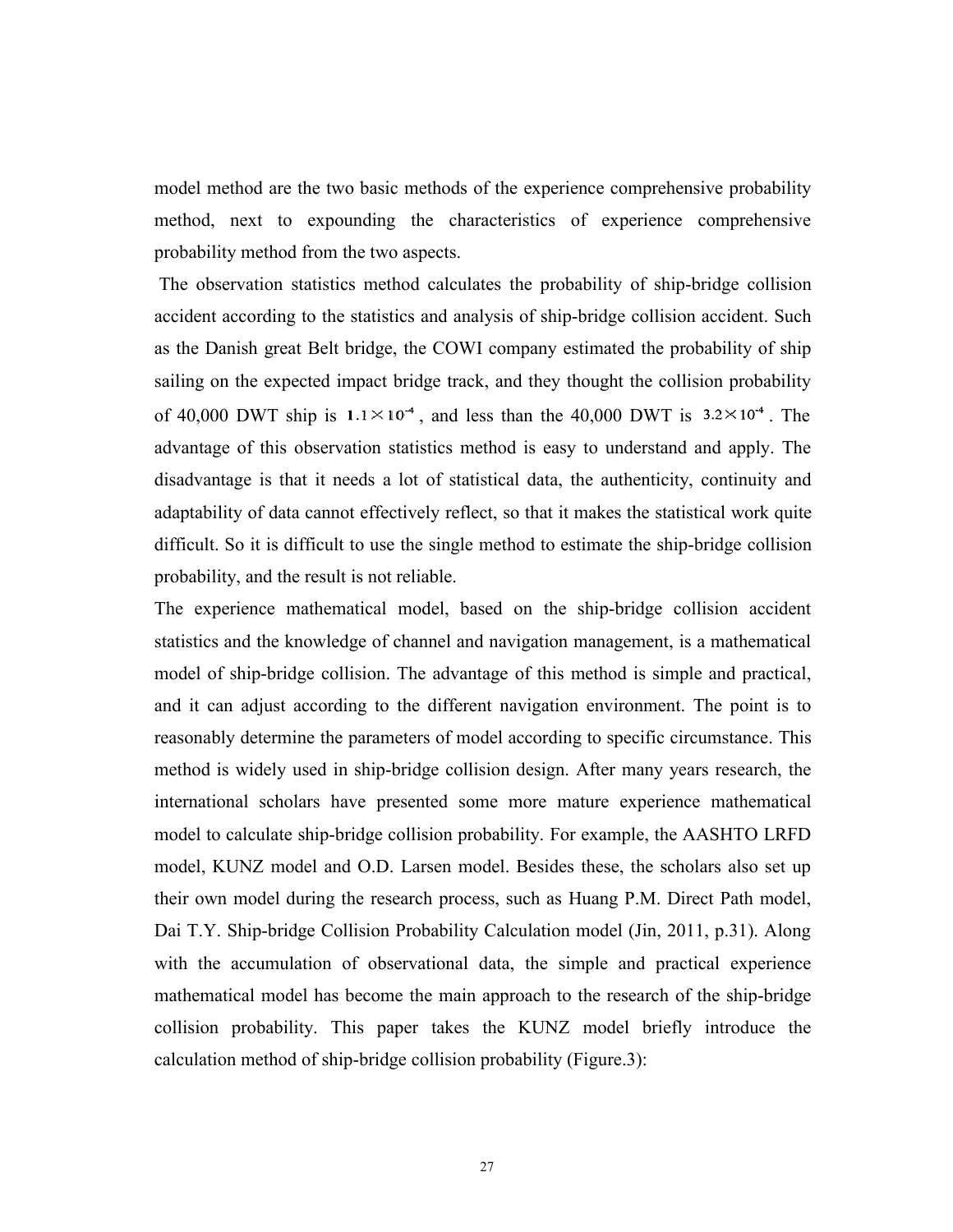

Figure.3 - KUNZ Probability Calculation Model

Source: Geng Bo (2008). Research on calculation model for probability of bridge crashed by vessels in Three Gorges area. Shandong: Author. Retrieved 10 June 2016 from the World Wide Web:

<http://www.docin.com/p-379352248.html>

As shown in Figure 3, C.N. KUNZ (Germany) considered each position of ship and piers before collision, and presented a ship-bridge collision probability calculation model with two random parameters. One of the variables is the ship's yaw angle ф, which means the angle of navigation direction with a predetermined course, the other variable is the parameter S of stopping distance, to a specific bridge and certain ship type, based on integrating various influence factors like the ship machinery performance, tonnage, average speed, boundary dimension, the officers average quality, water features in bridge site, bridge dimensions and so on. Here the minimum free distance S which can avoid the bridge obstacle component is a normal random variable. Ф and S are influenced by many independent factors, assuming the random variables of normal distribution expressed as: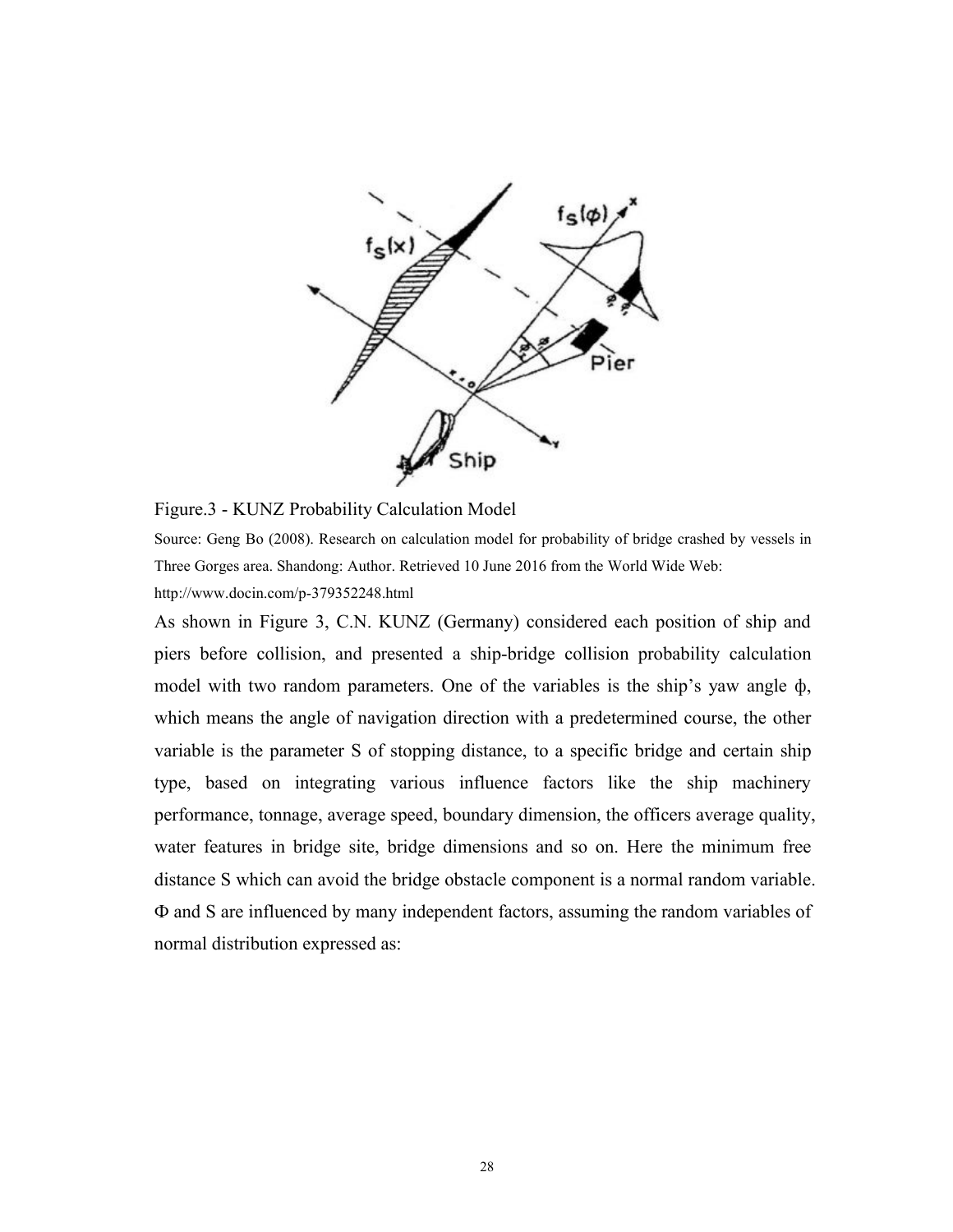$$
F_{\phi}(\phi) = \frac{1}{\sqrt{2\pi}\sigma_{\phi}} \int_{-\infty}^{\phi} \exp\left\{\frac{(\phi - \mu_{\phi})}{2\sigma_{\phi}^{2}}\right\}^{2} d\phi
$$

$$
F_{s}(s) = \frac{1}{\sqrt{2\pi}\sigma_{s}} \int_{-\infty}^{s} \exp\left\{\frac{(\phi - \mu_{s})}{2\sigma_{s}^{2}}\right\}^{2} ds
$$

So the mathematical expression of probability model is:  $P_c(T) = nT \int \lambda(s)W_1(s)W_2(s)ds$ In this formula:  $P_c(T)$  means the collision probability within a specified time T;

*n* means the number of navigable ships in T;

 $\lambda(s)$  means the probability of failure for ship sailing per unit distance;  $W_1(s) - W_1(s) = F_{\phi}(\phi_1) - F_{\phi}(\phi_2)$ , the probability of collision track;

 $W_2(s)$  -  $W_2(s)$  = 1 -  $F_s(s)$ , the probability of the uncontrolled accident before collision.

It is worth mentioning that the KUNZ model considers the influence of human factors during the ship-bridge collision, and it really reflects the process and mechanism of accidents in a certain extent.(Wang, 2008, p. 49)

## 4.2.5 Ship-bridge Collision Risk Acceptance Criteria

Risk acceptance criteria means the acceptable risk level in the stipulated time or within a certain behavior stage, which reflects the society, the public or personal to acceptance level. Risk acceptance criteria can directly provide the reference basis for risk level assessment, risk response and decision. If the same calculation results according different risk acceptance criteria to make decision, then the processing way also has difference (Yang, 2012, p. 130). So, making a reasonable risk acceptance criteria is particularly important.

If making the ship-bridge collision event as risk events, it must be a wide acceptable risk level, which is considered as the design basis of ship-bridge collision. At present,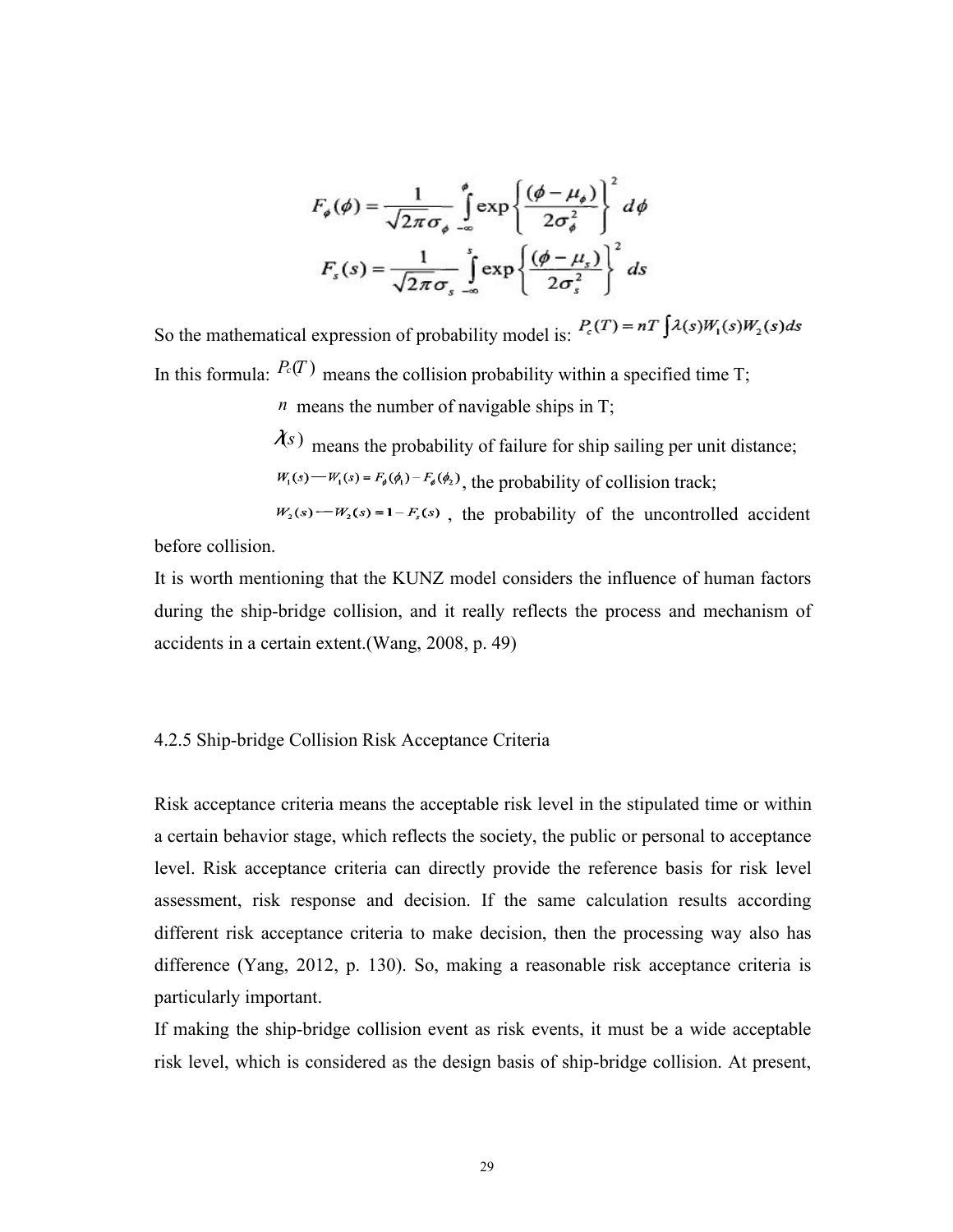the more perfect risk acceptance criteria are the AASHTO ship-bridge collision design guidelines. And the European specification also gives the corresponding reference value, but no specific provision. The brief introduction to the risk acceptance criteria of ship-bridge collision are as follows:

(1) The ship-bridge collision risk acceptance criteria of AASHTO LRFD

In the aspect of ship-bridge collision risk criteria, at present the relatively perfect is the AASHTO ship-bridge collision design guidelines. Its risk acceptance criteria adopt the designated target fall frequency method, for the target fall frequency of general bridge is  $10<sup>3</sup>$ , for the important bridge is  $10<sup>4</sup>$ . So it makes the engineer more intuitive and quantitative understandings.

(2) The ship-bridge collision risk acceptance criteria of EUROCODE

The EUROCODE adopts the designated target reliability method. The EUROCODE divides the security level of structure into three classes, the target fall frequency of a typical bridge is most likely  $10^{-6}$ . To the risk acceptance criteria, the EUROCODE has no specific explain.

(3) Other ship-bridge collision risk acceptance criteria

Some specific bridges have special ship-bridge collision criteria, (Table 5).

Table 5 - the Risk Acceptance Criteria of Some Specific Bridges

| The project name                                                                       | Risk acceptance criteria                                                                                                                                             |
|----------------------------------------------------------------------------------------|----------------------------------------------------------------------------------------------------------------------------------------------------------------------|
| Louisiana bridge                                                                       | Bridge destroy: 100 years 0.01                                                                                                                                       |
| The ISO 1987 standard "the unexpected<br>risks caused by the human activities"         | For too much the impact energy: 100 years 0.02                                                                                                                       |
| collision,<br>ship<br>Beside<br>include<br>fire.<br>explosion, ice ram, train accident | Railway and highway connection line destroy: 100<br>years 0.02<br>Highway connection line destroy: 100 years 0.10<br>Railway connection line destroy: 100 years 0.10 |

Source: Dai T.Y. (2002). Ship impact against bridge and its risk assessment. Harbin: Author. As shown in Table 5, the target fall frequency of the Louisiana bridge is  $10<sup>4</sup>$ , the same to the AASHTO LRFD; meanwhile, the acceptable frequency of "unexpected risks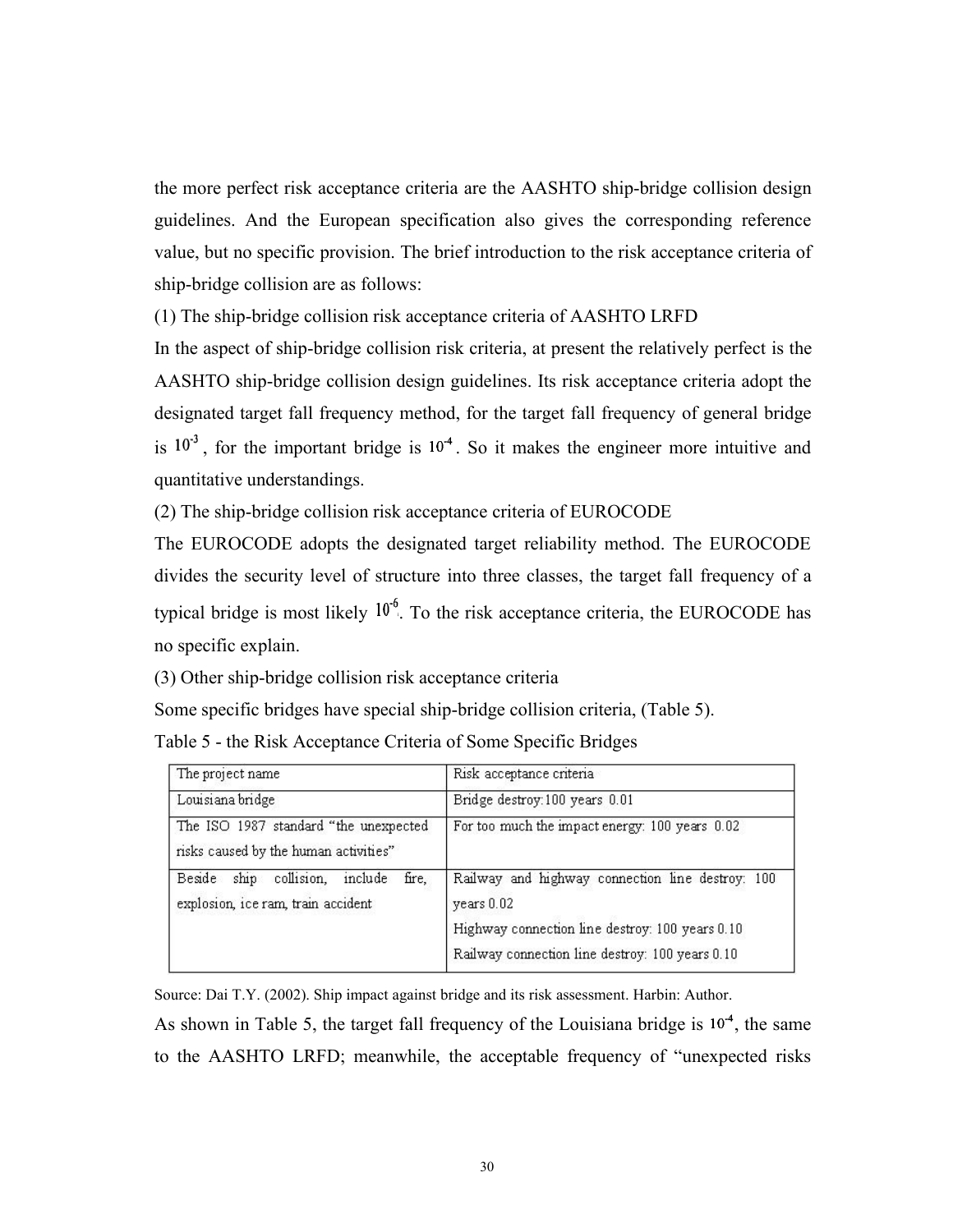caused by the human activities" is also in the range of AASHTO LRFD. Summarizing the above analysis, the ship-bridge collision risk acceptance criteria are allin the recommended range of ASSHTO LRFD. On the other hand, the target fall frequency, which is the ship-bridge collision risk analysis to several bridges in china (such as Sutong bridge, Donghai bridge, Jintang bridge, etc.), is reference to the AASHTO LRFD to select. So this paper would adopt the bridge target fall frequency of the AASHTO LRFD to the ship-bridge risk assessment (Dai, 2002, pp. 19-20).

#### 4.3 Measures to Reduce the Ship-bridge Collision Risk

Generally speaking, the measures to reduce the ship-bridge collision risk are divided into two directions: one is to reduce the probability of ship-bridge collision, and the other is to reduce the consequence severity of the ship-bridge collision, usually called the active anti-collision and passive anti-collision.

#### 4.3.1 Active Anti-collision Measures

Active anti-collision, as the name implies, is to take the methods of active avoidance collision or reduce the collision probability to reduce the ship-bridge collision risk.

(1) Set the navigation mark. The navigation mark is used for ship positioning, navigation or for other special purposes. The navigation mark makes a sound or visual signal to arouse the attention of crew, to help the ship navigation safety and to ensure the safety of water traffic.

(2) Ship navigation routing scheme. Considering the water traffic is busy, the governments sets up ships navigation routing scheme in the important water areas, such as the traffic separation schemes, one-way navigation, etc.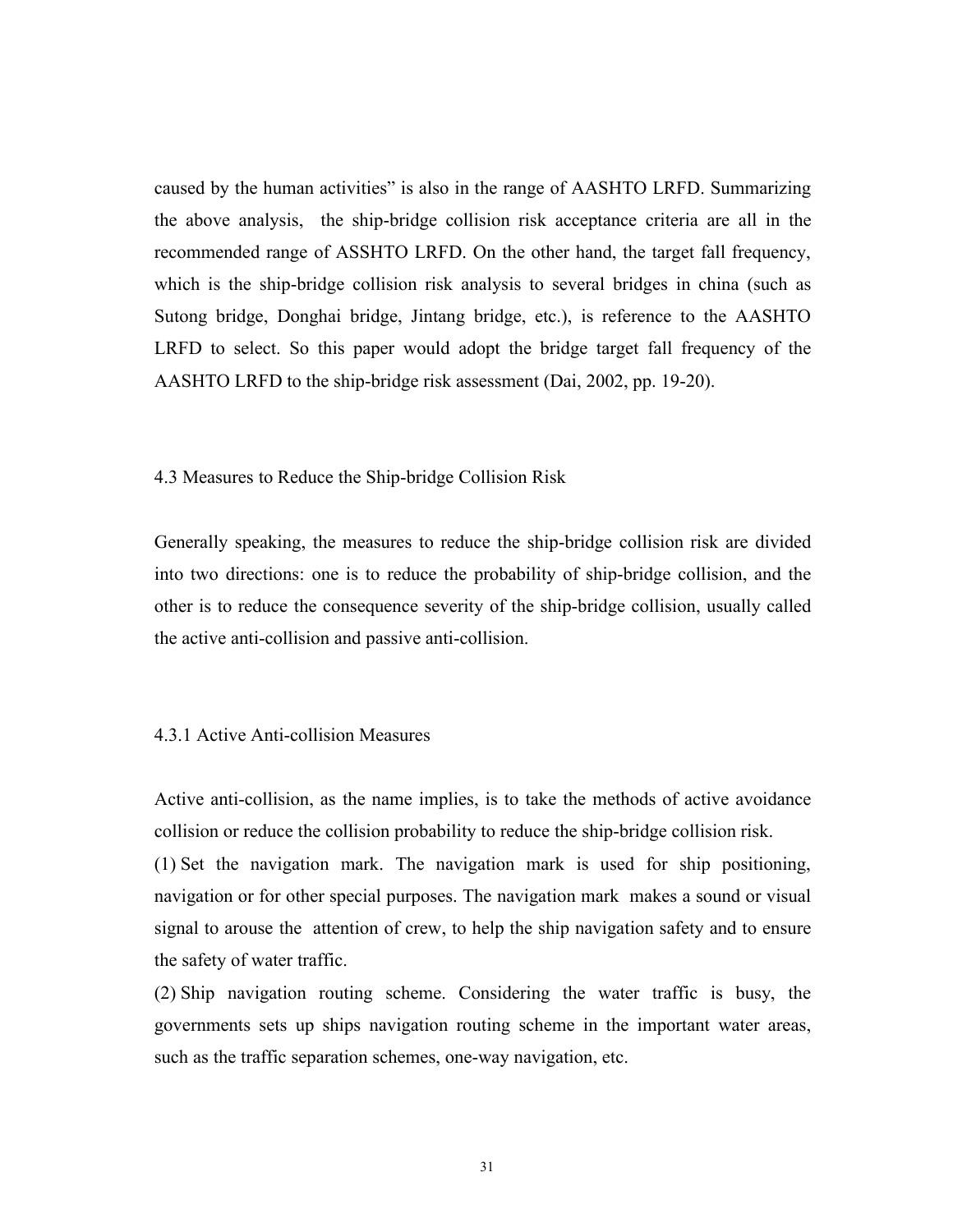(3) Set up the ship sailing warning zone. In order to avoid the ship collision, and regulate the behavior of ship sailing, it is necessary to set up warning zone in the complicated sailing water areas. Warning zone reminds special vigilant navigation when ships pass.

(4) Ship pilot. In certain waters, in order to reduce ship collision accidents, pilots board the ship and pilot the ship to sail into or out of the port safely.

(5) Install ship AIS system, set the vessel traffic service system. AIS is mainly used for collision avoidance between ships, but combining with the vessel traffic service system (VTS), it can reduce the ship-bridge collision accidents.

(6) Personnel safety training. According to the statistics, 80% of the marine accidents is caused by human factor. So, to strengthen the crew safety awareness training could also reduce the probability of the ship-bridge collision in a certain extent.

(7) Improve the bridge environment. The probability of bridge ship collision events is also related with the bridge itself, such as bridge location, bridge span arrangement, bridge construction and bridge navigable free height and so on. Bridge location should be in the traffic channel linear area. And the bridge axis should be orthogonal with the mainstream of water flow and ship design route as far as possible, the normal Angle of the mainstream of water flow and the bridge axis should be no more than 5 degree. Meanwhile, the bridge pier should be set in water as less as possible, and in order to avoid large-size ship collision, the bridge pier should be built in shoal waters (Li, 2011).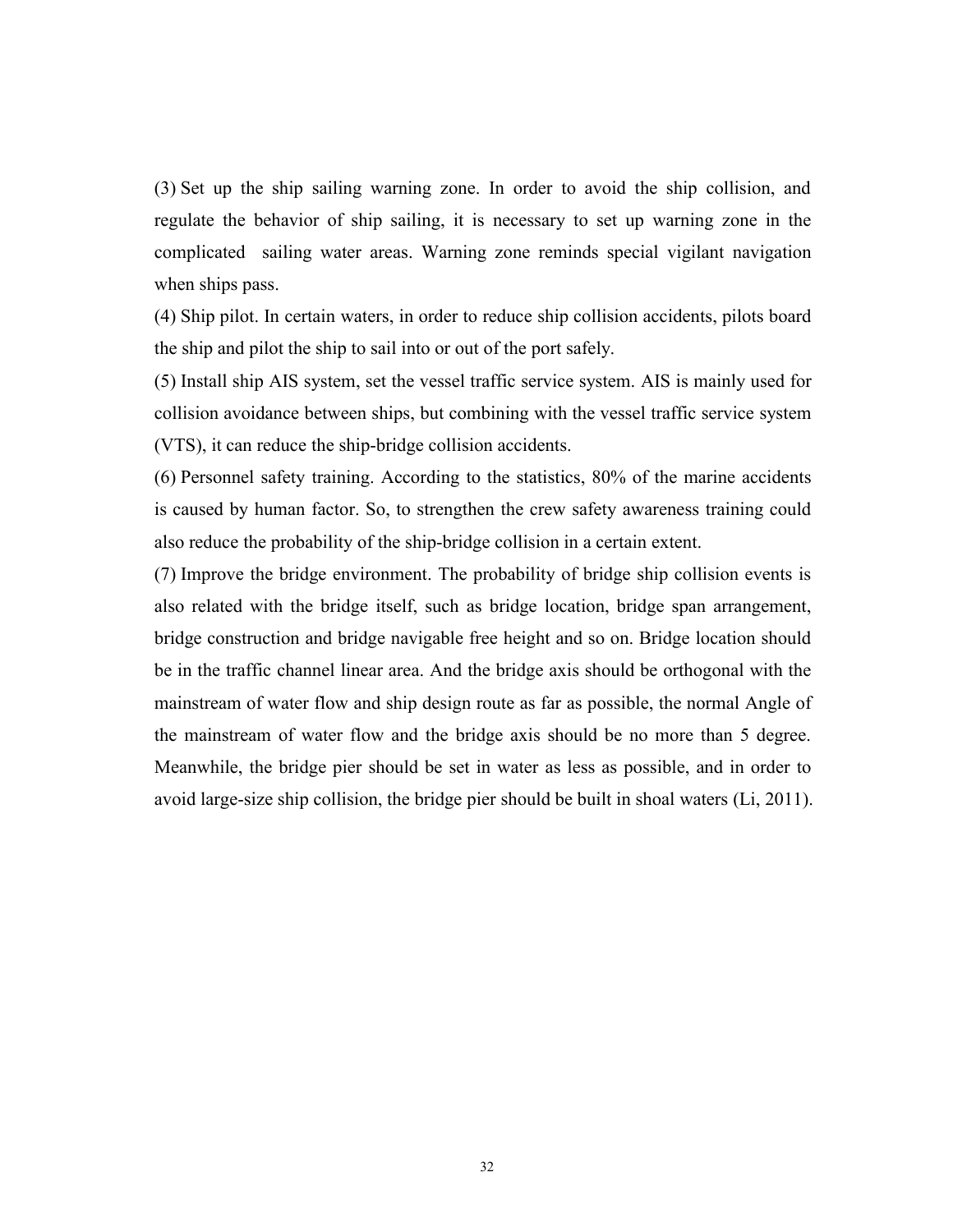#### 4.3.2 Passive Anti-collision Measures

Passive anti-collision sets anti-collision devices around the piers to reduce the impact of ship to the bridge pier, by reducing the bridge collapse rate or damage degree to reduce the ship-bridge collision. The purpose of bridge anti-collision device is to prevent ship collision over the withstanding capability of the bridge piers from damage and to protect the safety of bridge structure. By using different forms of anti-collision facilities can stop the ship collision force from reaching the pier, or through a buffer efficiency anti-collision facilities to extend the time of ship collision, so reducing the ship collision force, and achieving the purpose of protecting the bridge finally.

The bridge can have effective discount to ship collision force if it adopts passive anticollision system, as follows:

$$
P_p = \alpha_p \cdot P
$$

In this formula:  $P_{P}$  means ship collision force on the bridge with anti-collision facilities;

 $\alpha_{P}$  means ship collision force correction factor with anti-collision facilities;

 $\hat{P}$  means ship collision force on the bridge without anti-collision facilities.

The discount effect of the different anti-collision system is different to ship collision force, For example, the independent anti-collision pier can stop the ship impacting bridges, or it has been depleted of energy when ship reached the pier, the ship collision force is too small to damage the bridge pier. In this case, the ship collision force correction factor  $\alpha_p$  can get smaller. If using the attached type system, such as anticollision box, the ship collision is larger than the independent anti-collision, and the correction factor  $\alpha_p$  is also larger. Through comparing the ship collision force on some domestic cross-sea and across-river bridges with and without anti-collision box, it concludes that: with anti-collision pier, ship collision force tends to have a certain reduction, the discount rate range is from 5% to 69%, usually floating between 8% and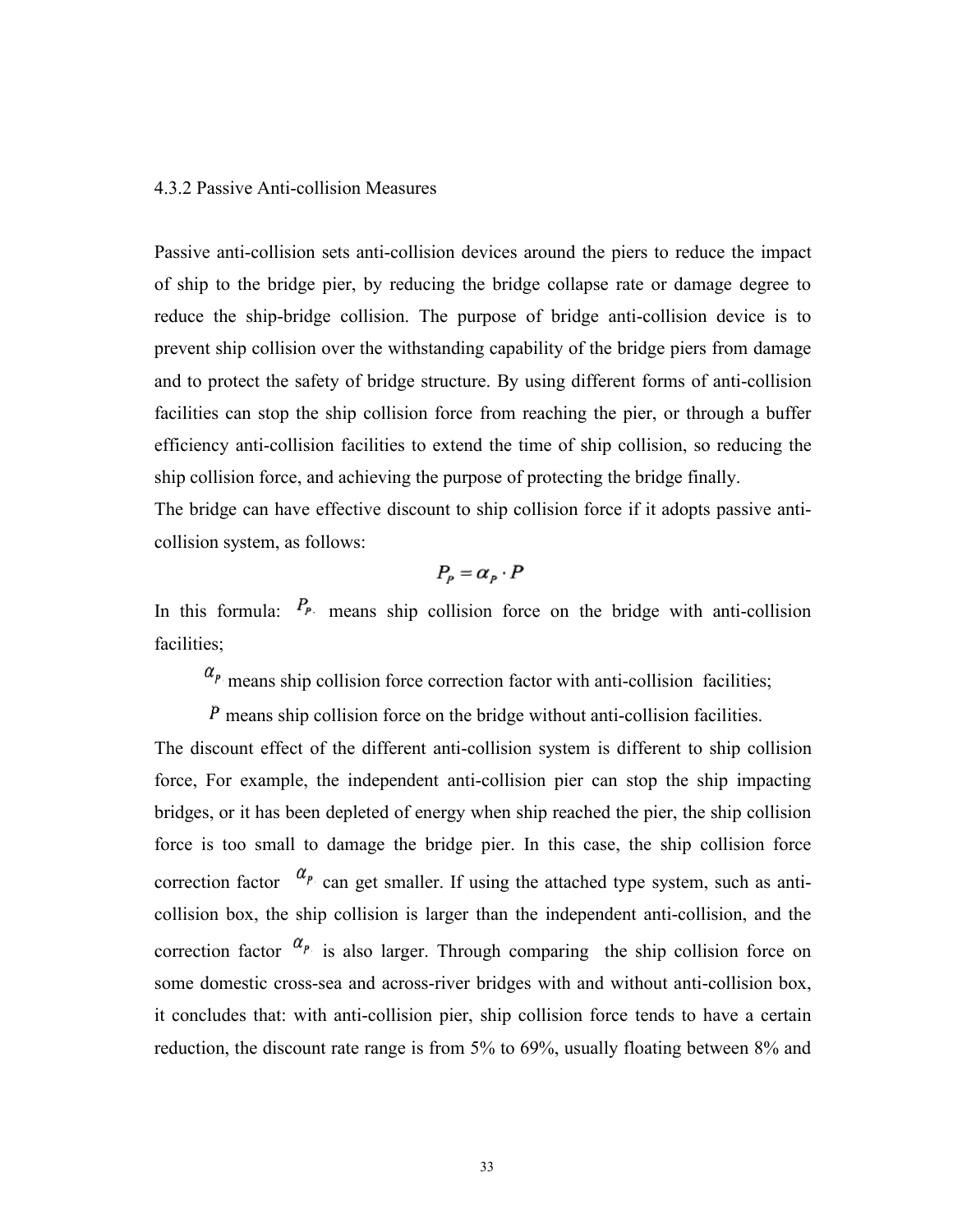30%, and the average is 25%. However, due to lack of research data, the ship collision correction factor of other types anti-collision devices still needs further research.

#### 4.4 Chapter Summary

This chapter first introduces the common methods of risk assessment, and then introduces the common methods of ship-bridge collision risk assessment: Fault Tree Analysis method, Fuzzy Comprehensive Evaluation method and Probabilistic Risk Assessment method. The Probabilistic Risk Assessment method is widely used for quantitative calculation at present, so the method is reviewed in detail: through the collision probability, the ship collision force, risk assessment and risk measures four aspects. This chapter also puts forward the personal opinion on the basis of comparative analysis of classical bridge ship collision probability calculation model. Finally, the chapter gives a brief introduction to the current authoritative risk assessment criteria. And considering the risk assessment criteria of the AASHTO specification as the calculation basis of this chapter. In the aspects of response to the ship collision risk measures, the chapter gives a brief introduction from two aspects: active anti-collision and passive anti-collision. And the active anti-collision measures will be focused on the back of this paper. Now, an intact ship-bridge collision risk assessment framework and method have been formed.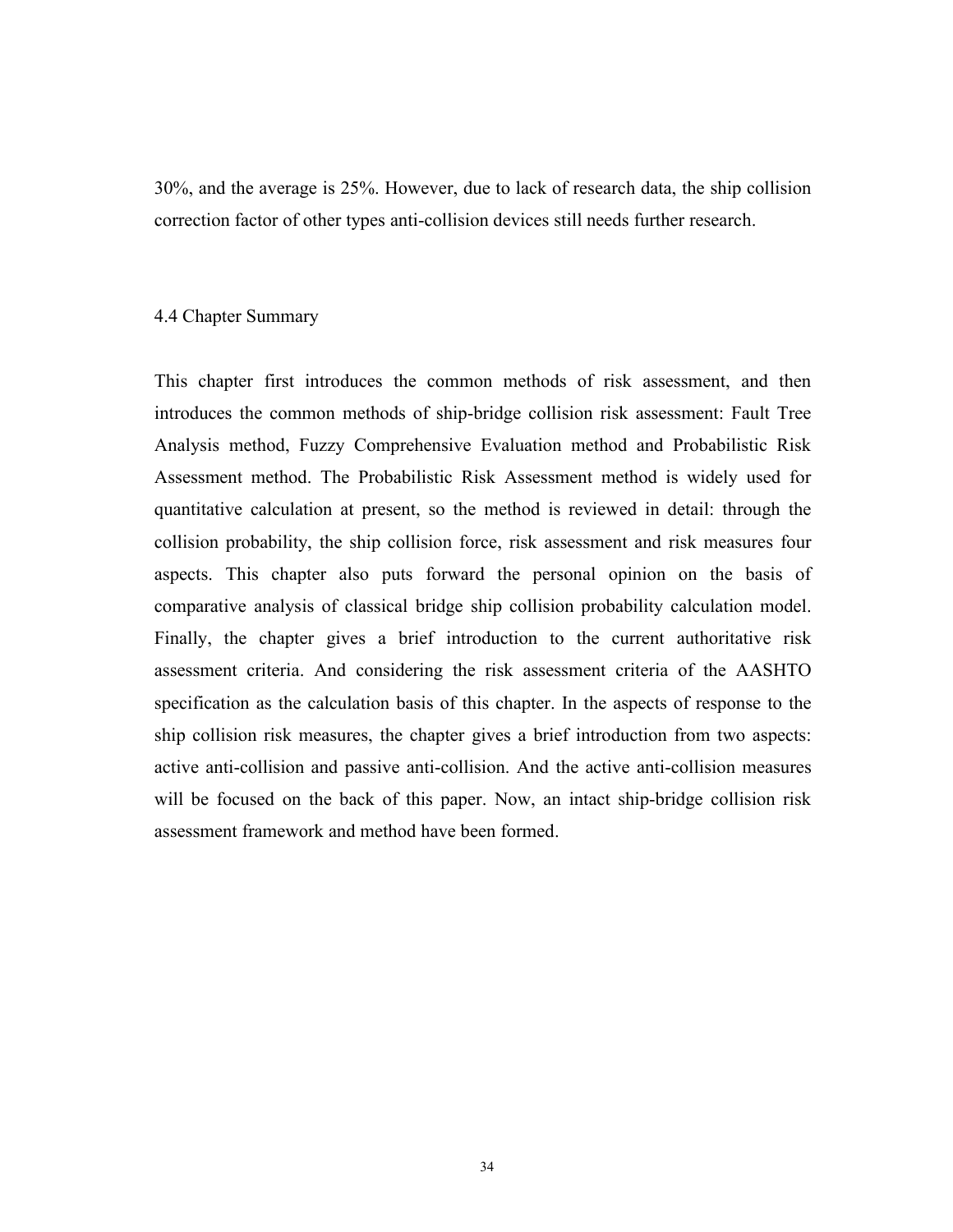### CHAPTER 5 BRIDGE SAFETY MANAGEMENT COUNTERMEASURES

This chapter, mainly from the perspective of management, and combining with the active anti-collision measures, presents some bridge safety management countermeasures in Shanghai port. Safety cannot leave human intervention to the "man, machine and environment" system, which means, the generalized control is the "management", so the "management" should be the accident control system and safety management system, and is one of the basic elements of safety science. The human intervention of ship-bridge collision risk is the main method to reduce risk by the management methods. And the management countermeasures include planning, organizing, coordinating, forecast, prediction, supervision, education, publicity and other aspects.

(1) The local government

The government is responsible of safety management, and also the coordinator of comprehensive treatment, is on the leading position of "responsibility chain". The management methods of the local government in the ship-bridge collision risk include: by setting the corresponding local laws and regulations, realize the risk control; Supervise the situation of ship-bridge collision risk; Coordinate the relevant departments to establish the safety management measures of ship-bridge collision risk (Lei, 2006, p.56).

(2) Bridge owners and operating management units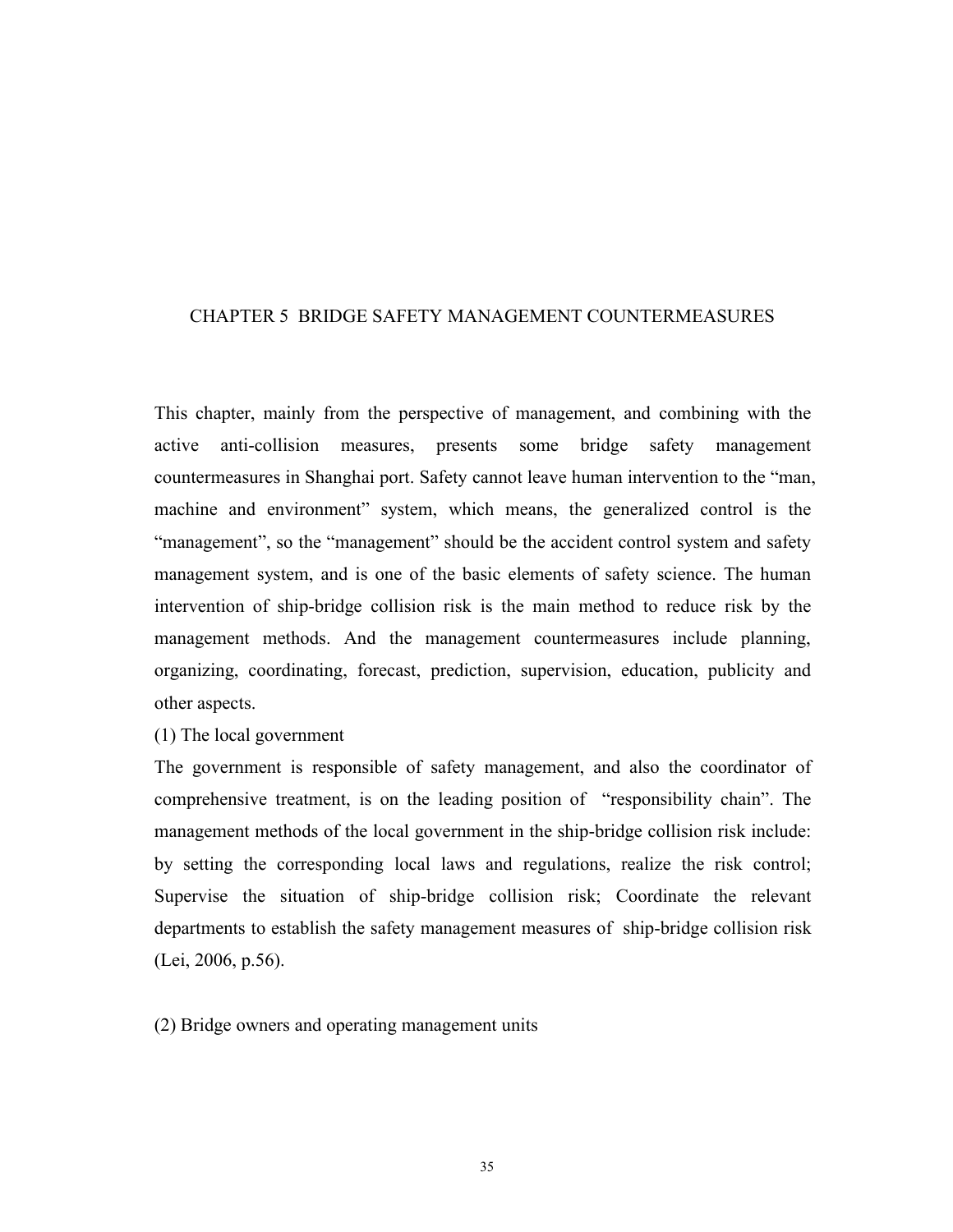Bridge owners and operating management units are in charge of bridge safety production. Its main safety management methods include: to carry out the bridge safety management measures including install bridge anti-collision devices, and set the navigation warning facilities and so on. Do the bridge maintenance, such as the maintenance of bridge itself and its ancillary facilities, as well ensure the bridge safety technical condition.

(3). The traffic management department and highway management department

The traffic management department and the highway management department are the supervision and management department of bridge within the domain. And it includes the supervision and management of bridge floor and piers. Its main safety management methods include: to supervise and inspect the executive condition of concerning highways laws and regulations; to maintain the highway according to the specified technical specifications and operation procedures.

(4) The maritime administrative department

The maritime administrative department is the competent authority for national water safety supervision, in accordance with the legal authority to carry out safety supervision and navigation management to ship, the crew, the ship company and the relevant waters. Its main safety management methods include: in regulatory, to supervise and manage the ship seaworthiness, the crew competency and bridge zone navigation order; the emergency rescue and accident treatment of the ship-bridge collision accidents. The specific measures of the bridge zone navigation order supervision and management include the site traffic management, VTS command, bad weather to close navigation in bridge waters, anchored ship leave the bridge in the bad weather, make navigation speed limit in bridge waters, regular broadcast navigation information in bridge waters, set electronic screen to remind (Chen, 2010, p.29).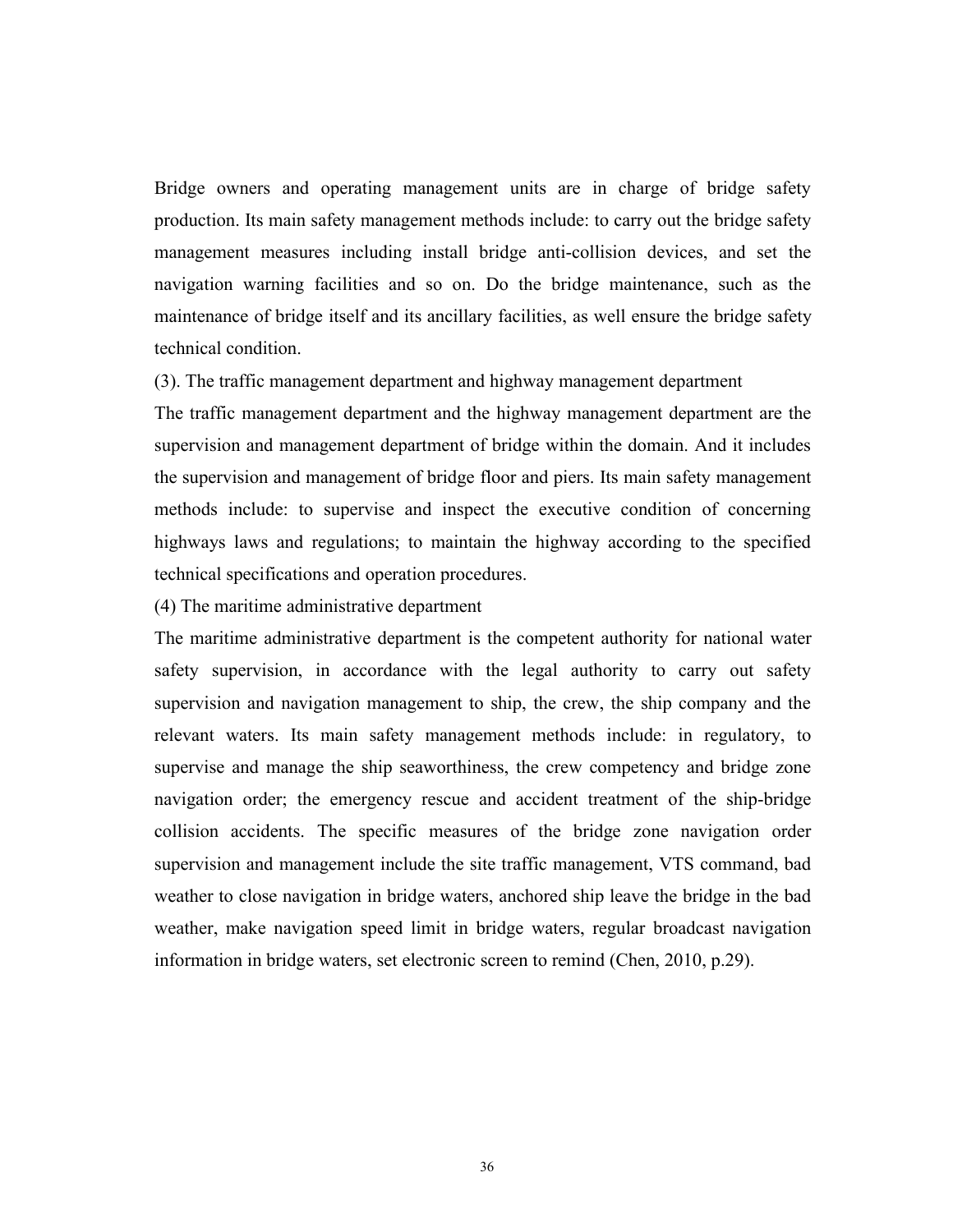#### (5) Beacon management and channel mapping departments

Beacon management department is the supervision and administration department of beacon industry, strengthening the beacon monitoring, repairing in time if it is abnormal, and ensuring the normal working state of beacon. The channel mapping departments are the competent department to provide hydrographic data, such as the channel depth changes in bridge water, then the channel mapping departments shall provide the related information and data in time.

#### (6) Channel management department

Channel management department is the maintenance department of fairway, Its main safety management methods include: to enhance the channel and channel facilities construction, management and maintenance, to ensure the channel facilities in good technical status, to guarantee the bridge channel to satisfy the navigation condition.

(7) Water affairs and ocean, meteorological departments

Water affairs and ocean departments are the management department of water resources monitoring and the Yangtze river channel sand mining; the meteorological department is a technology department of issuing weather forecast and sea condition. The main safety management methods include: supervise and manage sand mining and waste dumping in bridge zone and the surrounding waters; issue the accurate meteorological and sea condition information timely, and provide meteorological services for bridge zone safe navigation.

(8) Fishery department

Fishery department is the fishery industry management department, whose main intervention methods include: supervise and manage the fishing work in bridge navigable waters, delimit fishing work zones, avoid fishing work impeding the bridge zone navigable waters sailing safety.

(9) Ship inspection department

Ship inspection department is the ship legal checking agency, whose main intervention method is in control of ships, which means through the implement legal inspection, to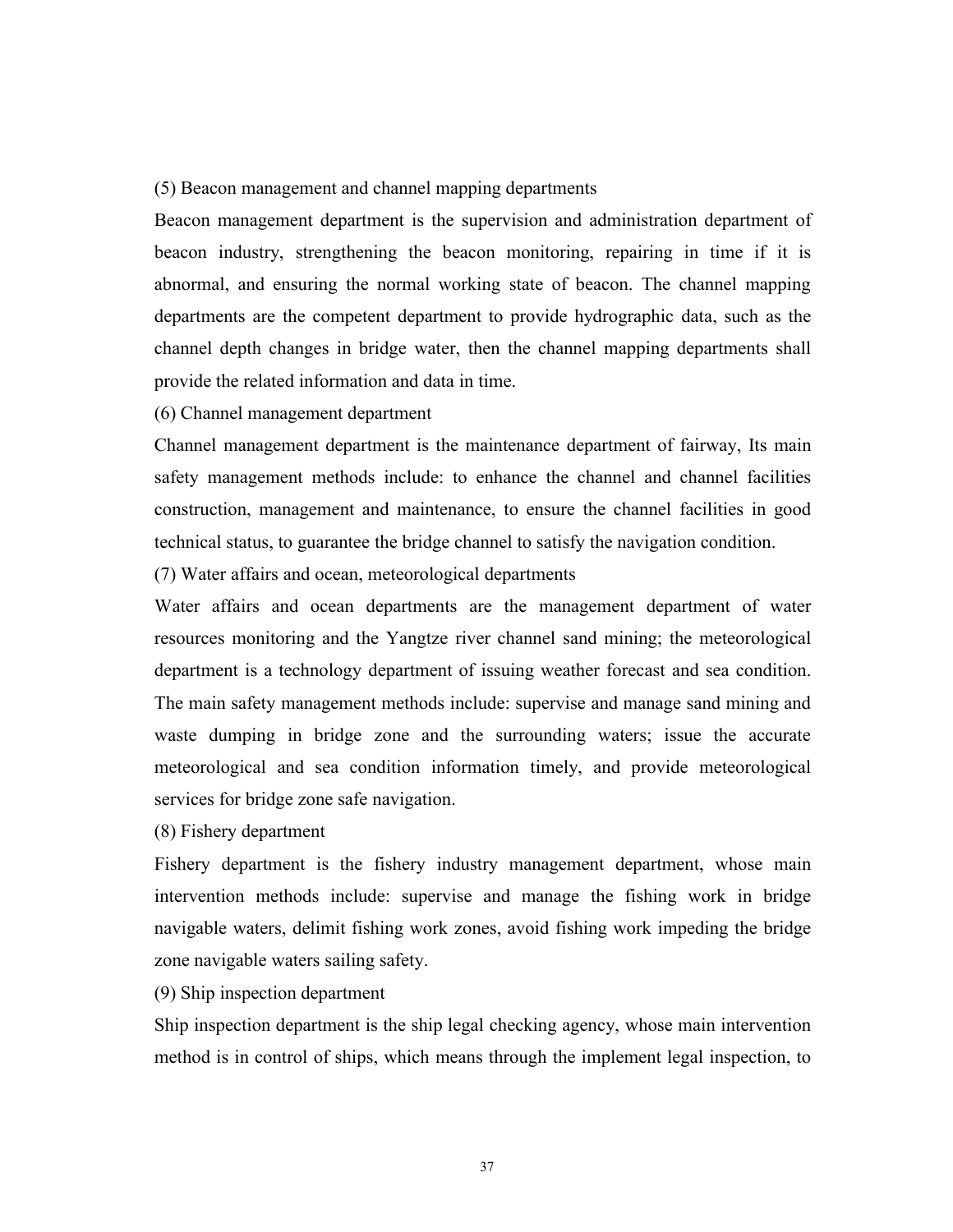ensure that the ship conforms to the standard of international conventions and domestic laws and regulations, as well as the ship and the equipments keep good technical status.

(10) Ship company (owners, operators, managers)

Ship company is the main body of the ship safety operation, whose main safety management methods include: to ensure the crew competency, to equip the ship with enough competency crew, and carry out the crew training, etc.; to ensure the ship seaworthy, ship maintenance, keep good technical condition, etc.; to strengthen the ship company personnel quality training, and do a good job of management according to the requirements of safety management system.

(11) Crew training institutions

Crew training institutions are the education institutions responsible for the crew knowledge, safety consciousness, skill improvement, whose main safety management methods include: crew training and knowledge update, improve the safety knowledge, safety skills and safety consciousness.

(12) Pilot institution

Pilot institution is the legal person to provide professional pilotage service, whose main safety management methods include: through training to improve pilot safety knowledge, safety skills and safety awareness; ensure the pilot abide by inland relevant laws and regulations, and lead ship into and out of the port safely.

(13) Water aid agency

Water aid agency is the rescue department for water people lives and property, such as Shanghai Salvage Bureau, whose main safety management methods are for disaster response in time, rescue, salvage shipwrecks, remove oil spill, restore navigation quickly and so on.

(14) Financial insurance institutions

Financial institutions provide financing services for shipping units and shipowners, and provide insurance for the ship, the crew and bridge, in a certain extent to impact the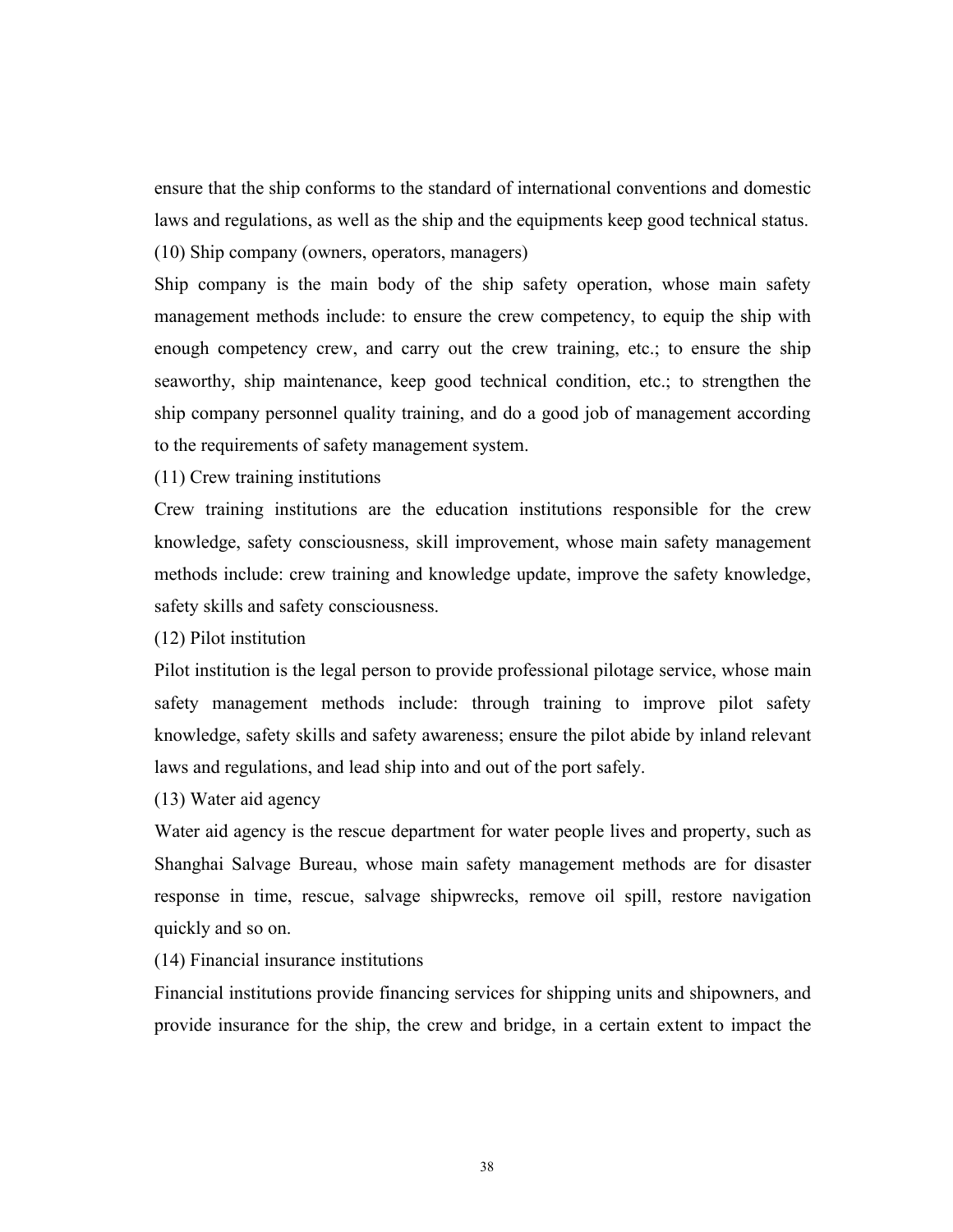safety management of the shipping company and bridge owner, such as strictly control the insurance assessment audit process.

(15) The news media and the masses

The news media and the masses are the propaganda and supervision department, whose main safety management methods include: widely publicize the ship-bridge collision risk, reports the ship-bridge collision accident and danger to raise the safety consciousness and quality of the general public; the news media and masses through inform the water illegal behavior to supervise related units or individuals in the shipbridge collision risk.

#### CHAPTER 6 SHIP-BRIDGE COLLISION CASE ANALYSIS

#### 6.1 Brief Introduction to the Accident

In March 27, 2008, the ship "Qinfeng128", belonging to Taizhou luqiao Qinfeng shipping limited company (gross tonnage 7122; net tonnage 3988; dead weight tonnage 10452; the ship length 134 meters; breadth 19 meters; depth 9.2 meters; the host power 2500 kw), was left Zhenhai for Tianjin, when the ship sailed to the Huibieyang waters  $(30°03'. 5 N, 121°47'. 2 E)$ , about 0015, ship fore mast and bridge impacted the box girder of Jintang bridge E19 and E20 pile. It caused about 60 meters 3000 tons reinforced concrete box girder fell off and pressed the "Qinfeng128" deck and bridge parts, the bridge pier damaged, and the ship fore mast collapsed fracture, bridge severe deformation and radar mast collapsed. A total of 20 crew members was on the ship and 16 people was rescued, 4 people died (the captain, chief officer, second officer, and a sailor on duty ).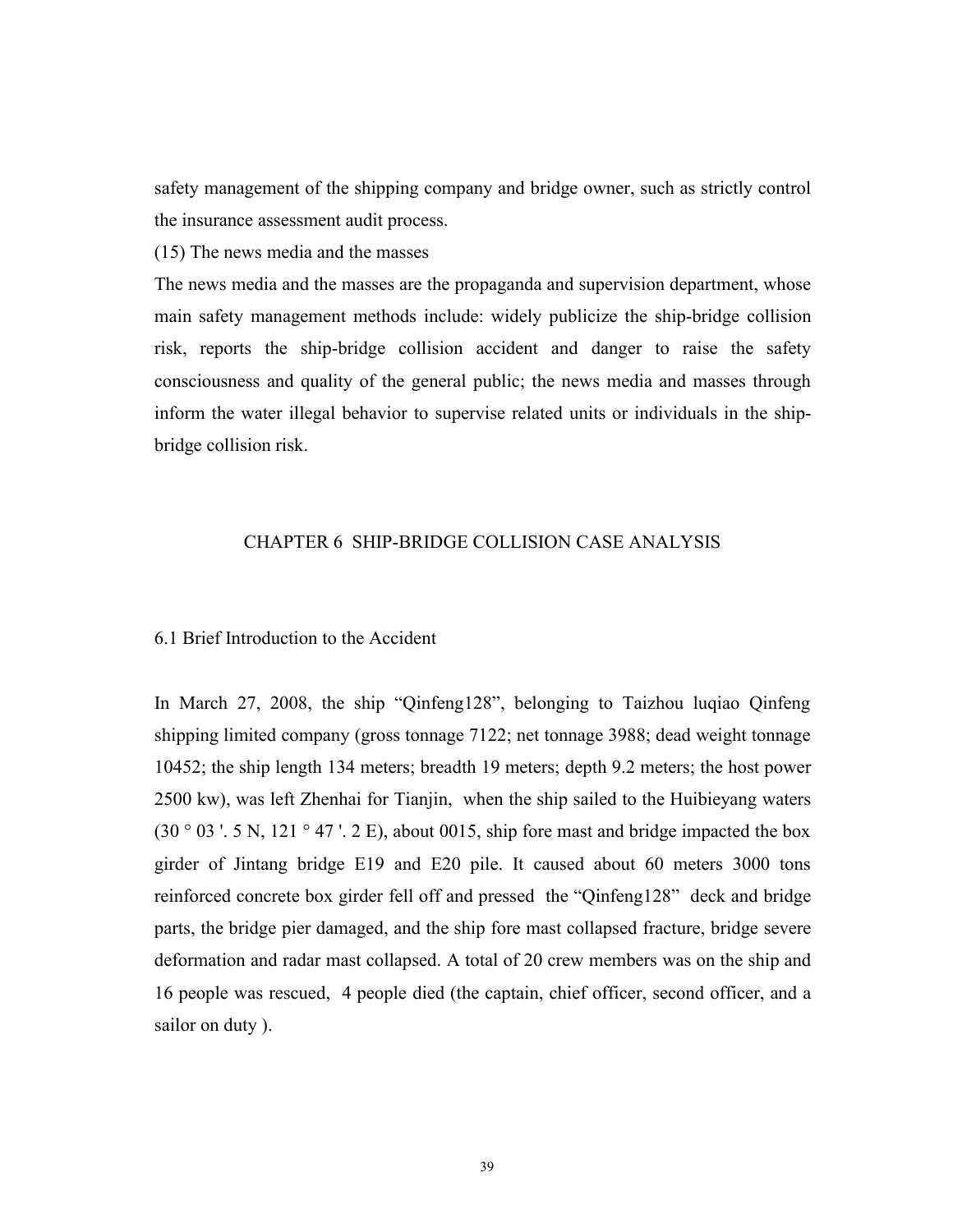### 6.2 Accident Reason Analysis

### 6.2.1 Designed Wrong Plan Route

The ship "Qinfeng128" used the unmodified nautical chart, which is the important reason causing the wrong plan routes design. According to the survey, the bridge main navigable hole and related navigation mark was put into formal use in February 1, 2007, but the ship used the 2005 version navigational charts and did not make corresponding revision. The ship's planning route deviated the main navigation hole nearly a mile. "Qinfeng128" ship fore mast height 24.4 meters, minus the forward draft 2.4 meters. In fact the fore mast about 22 meters above the water, and the bridge compass deck height 21.8 meters, minus aft draft 5.2 meters, about 16.6 m above the water. Meanwhile, the height of bridge box girder minus the tide height 2.92 meters, the actual height less than 15.1 meters only, so the ship was apparently unable to properly through. (See the Figure.4 and Figure.5).



Figure.4 - "Qinfeng 128" Impacted the Jintang Bridge Source: Retrieved 10 June 2016 from the World Wide Web: http://news.sina.com.cn/c/2008-03-28/012715240206.shtml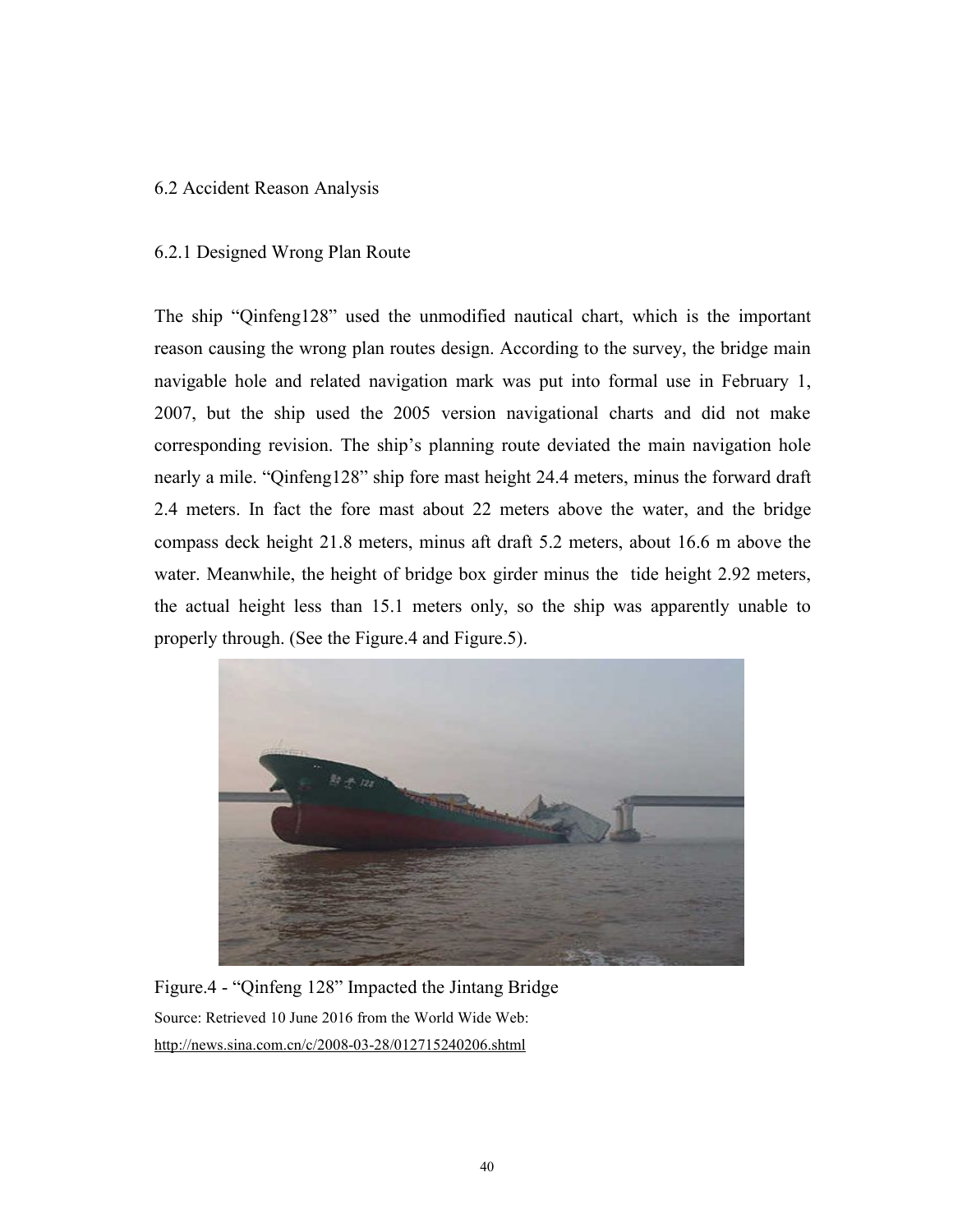

Figure.5 - The Impact Schematic of "QinFeng" Ship Source: Retrieved 10 June 2016 from the World Wide Web: http://wenku.baidu.com/view/416c40f37c1cfad6195fa78f.html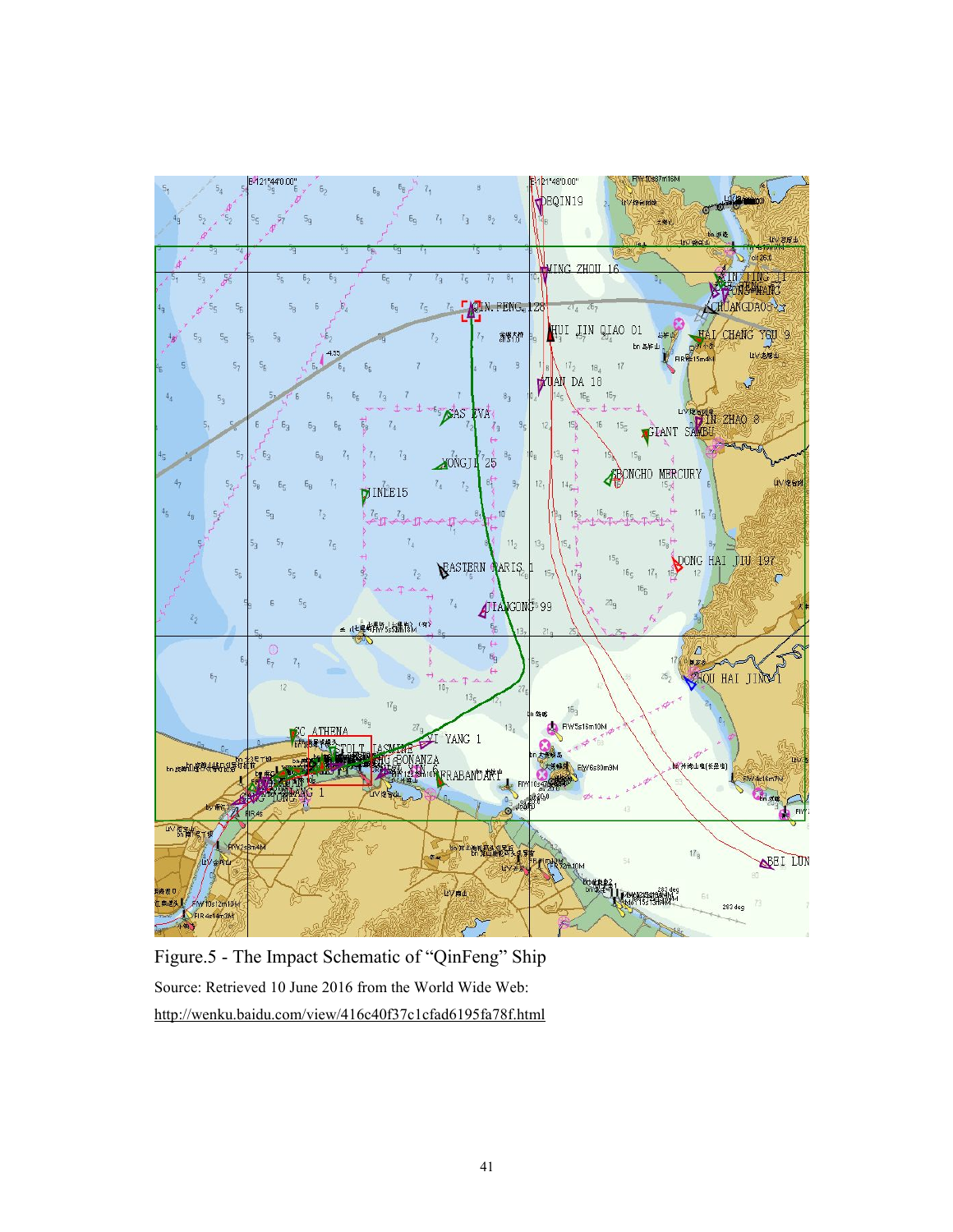#### 6.2.2 Lack Of Safety Awareness and Poor Sailing Quality

Before accident, the duty officer thought the ship could safely pass the bridge, so did not take any action to avoid collision, and had serious lookout negligence. There was not strong winds and heavy fog when the accident happened, the visibility was good and did not affect identifying the beacon light. If the officer of "Qinfeng128" strengthened bridge lookout, observed the radar echo and the navigation mark and identified the target property in time, and controlled sailing speed early, the accident could be avoided (Wang, 2009, pp.76-77).

#### 6.2.3 Anti-collision Management Fall Behind

Although the main navigable hole of Zhoushan Jintang bridge opened in February 1, 2007, the phenomenon that ships wandered across the ban navigable holes still existed. It also suggest that the ship navigation warning system of bridge water and the avoidance collision measures of ban navigation hole were not enough in place. If it informed the "Qinfeng128" early while it had diverged from the main channel, or if set anti-collision devices nearby the ban navigation hole, maybe the accident could be avoided, or the loss reduced.

#### CHAPTER 7 CONCLUSION

The ship impact on the bridge often causes disastrous consequences: casualties, property loss, environment damage and so on. To eliminate and reduce the accident is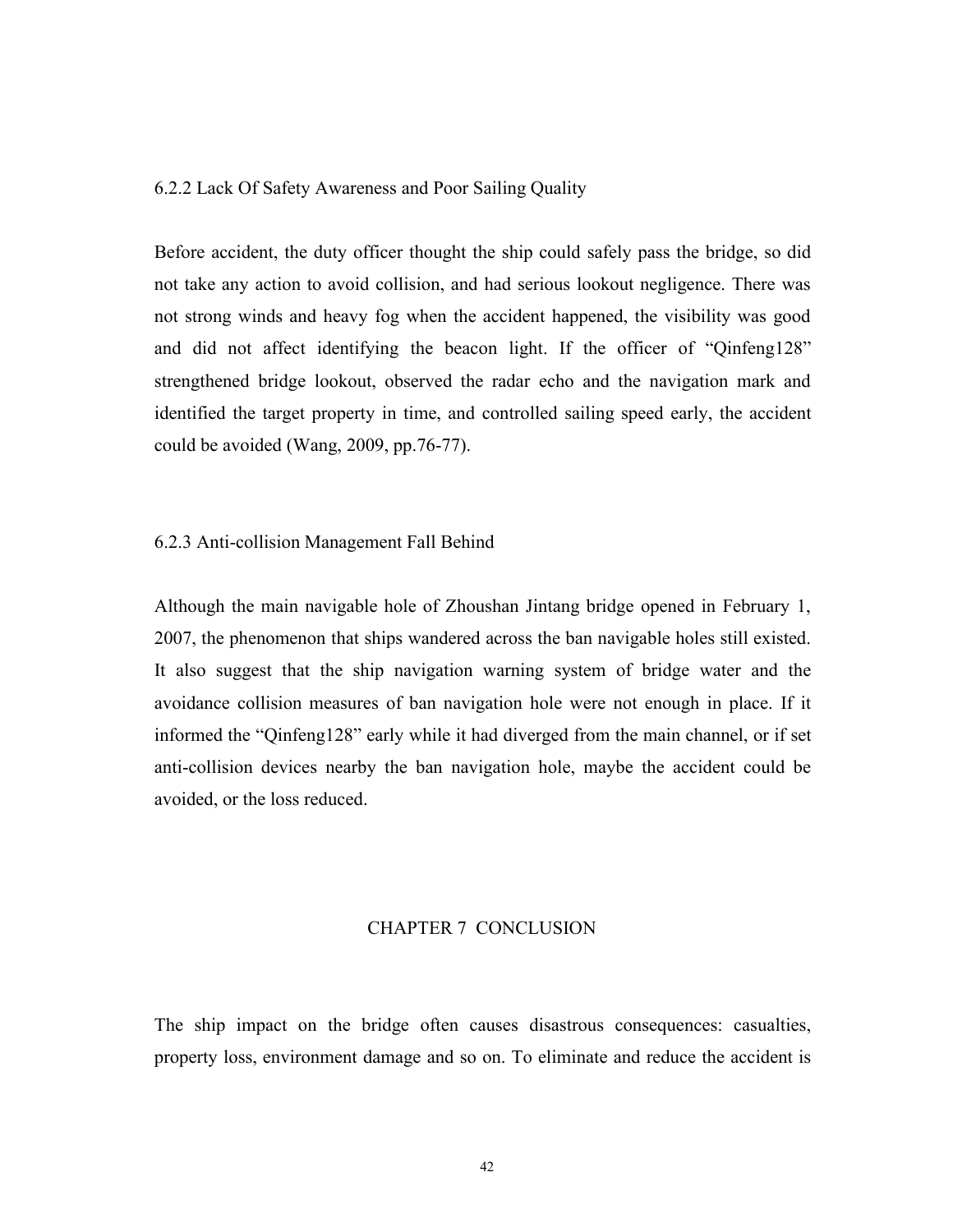the goal and wish of all countries. The study of ship-bridge collision problems will spread to multiple disciplines. The researchers have done a lot of related work all over the world. This paper combines the scholar's research and the actual situation of Shanghai port waters, discusses the ship-bridge collision risk assessment and the calculation of ship-bridge collision probability formula, and later puts forward some bridge safety management countermeasures in Shanghai port waters in my personal views. And through the case analysis to clarify the necessity of bridge safety management. This paper involves the main works as follows:

(1) Briefly introducing the background of ship-bridge collision research, presenting the accidents mainly caused by human error, summarizing the research history and current situation to the ship-bridge collision.

(2) Focused on the general information of Shanghai port bridges, and presenting some problems and difficulties of bridge safety management in Shanghai port waters.

(3) Presenting the content and process of the ship-bridge collision risk management.

(4) Risk assessment is the key step of risk management. Through reading a lot of literatures, summing up three research methods which are widely used in the shipbridge collision risk management: the Fault Tree Analysis method, the Fuzzy Comprehensive Evaluation method and the Probabilistic Risk Assessment method. Through analyzing and comparing the three kinds of ship-bridge risk assessment methods, and proposing that considered the probability risk assessment method as the main research method of the ship-bridge collision risk assessment.

(5) In view of the bridge safety management problems and difficulties in Shanghai port, from the perspective of human factors (that is management), put forward some bridges safety management countermeasures.

(6) Throughout the full paper, the main solved problem is the risk assessment methods of ship-bridge collision and bridge safety management countermeasures, and combined with the relevant case to deepen understanding.

43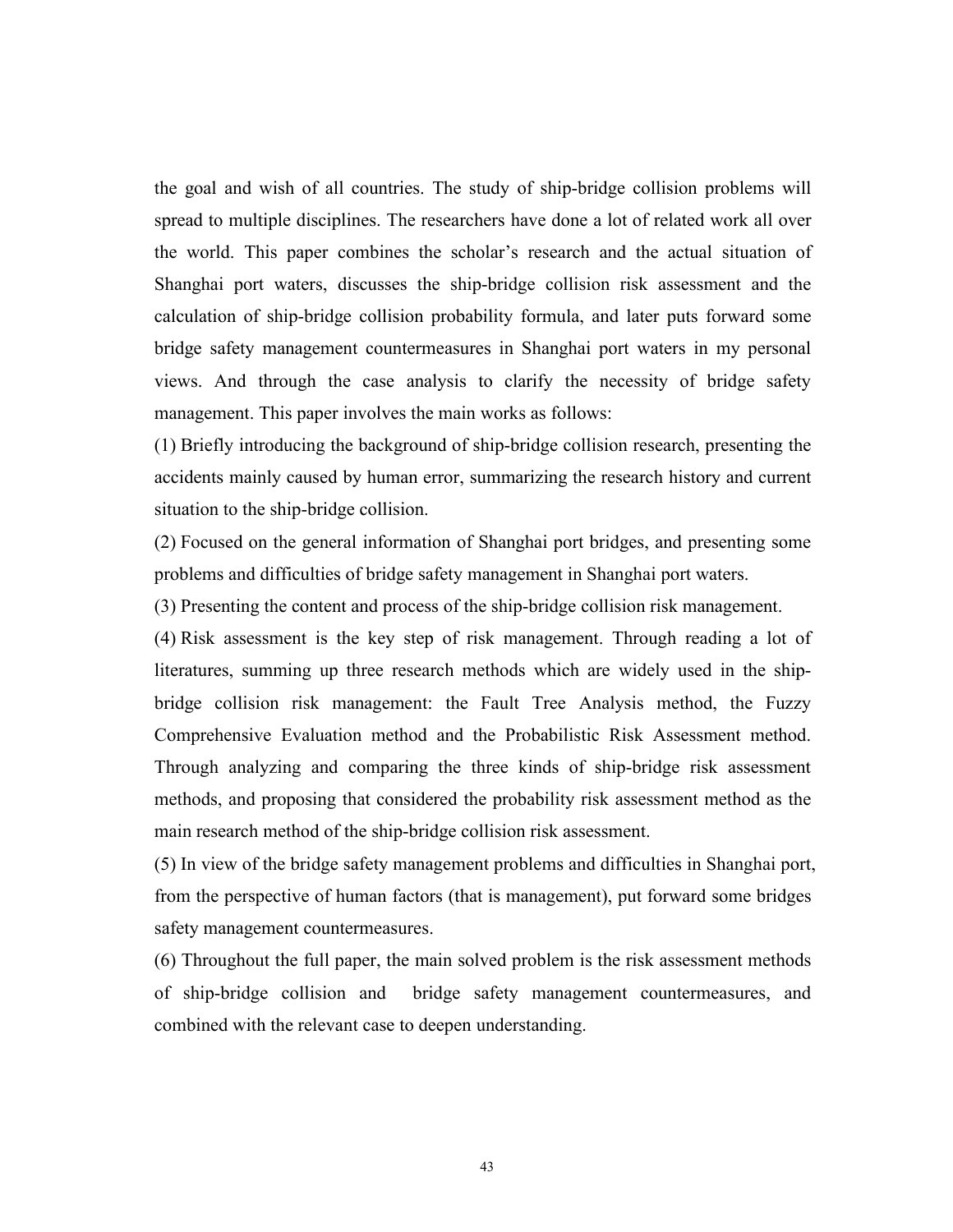Due to my shallow knowledge and the limited task time, the work of this paper is hard to avoid being superficial.There are many works for further study, such as constantly enriching the information database of our country ships and shipping; further developing and researching more effective and economic bridge anti-collision facilities; considering the bridge anti-collision as the part of bridge design, and establishing the corresponding design specification in China, promoting the development of our transportation.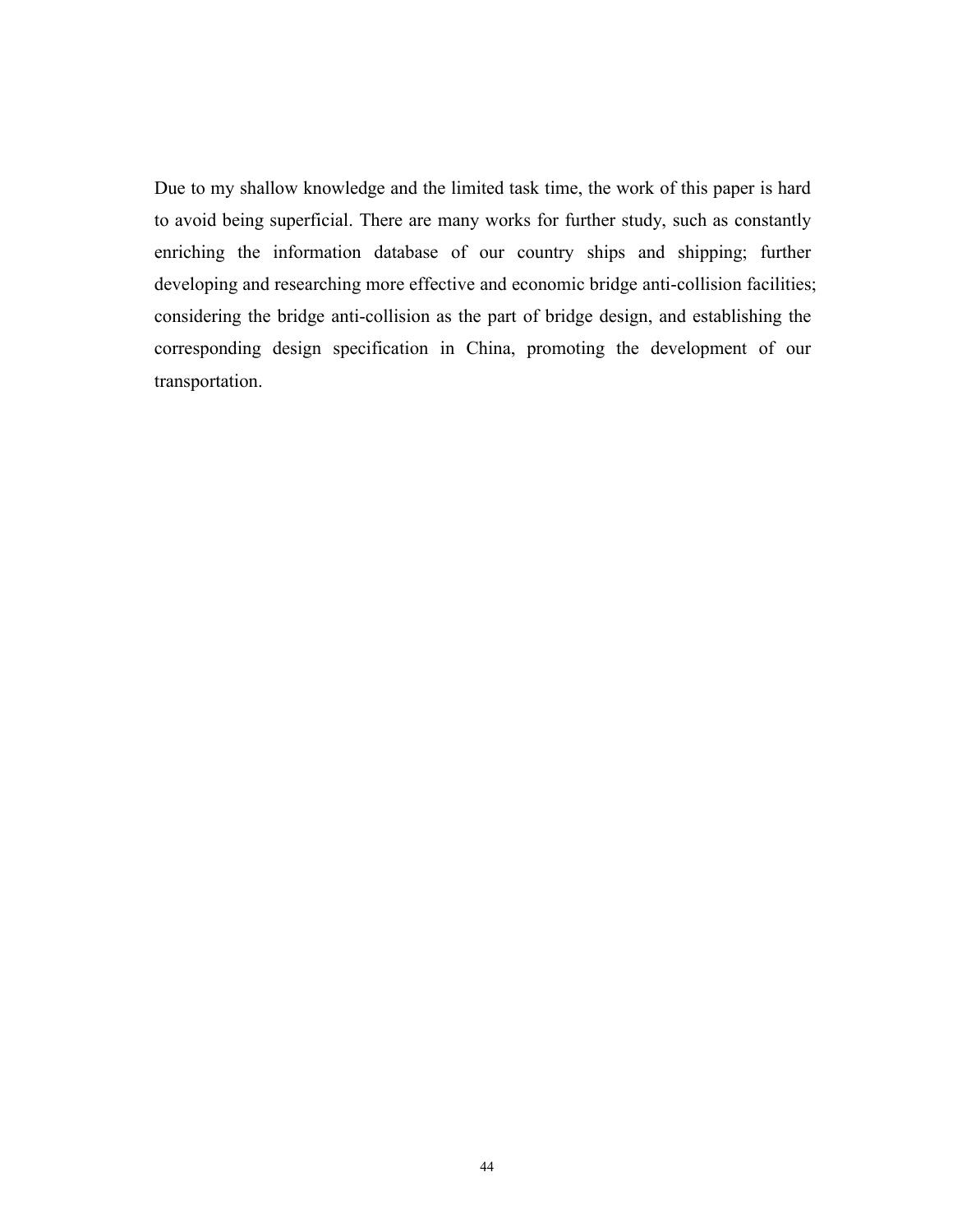REDFERENCE:

AASHTO. (1991). Guide Specification and Commentary for Vessel Collision Design of Highway Bridges. American Association of State Highway and Transportation Officials, Washington D.C.

AASHTO. (1994). Lrfd Bridge Design Specification and Commentary. American Association of State Highway and Transportation Officials, Washington D.C.

Chao, G.R. (2002). *On assessment of marine traffic safety of Shanghai port waters* (p.18). Dalian: Dalian Maritime University Press.

Chen, H.B. & Ou, Y.T. (2009). Fuzzy comprehensive evaluation method in the application of ship bridge collision risk assessment. China Water Transport, 9(1), 50-51. Retrieved 10 June 2016 from the World Wide Web: <http://www.docin.com/p-371182050.html>

Chen, Y.M. & Huang, Zh.B. (2010). Ship bridge collision accident prevention measures. *Guangdong Building Materials, 4,* 28-30.

Dai, T.Y. (2002). *Ship impact against bridge and its risk assessment* (pp. 19-20). Harbin: Harbin Engineering University Press.

Geng, B. & Wang, H. (2007). Research on the ship-bridge collision risk assessment system. *China civil engineering journal, 40(5),* 34-40. Retrieved 10 June 2016 from the World Wide Web: <http://www.doc88.com/p-8436878364243.html>

Jin Y.J. (2011). *Research on bridge ship collision risk assessment and bridge protection facilities* (p. 30). Wuhan: Author.

Lei, H.Zh. (2006). *On Assessment of Marine Traffic Safety of Shanghai Port and its Adjoining Waters.* Wuhan: Wuhan Technology University Press.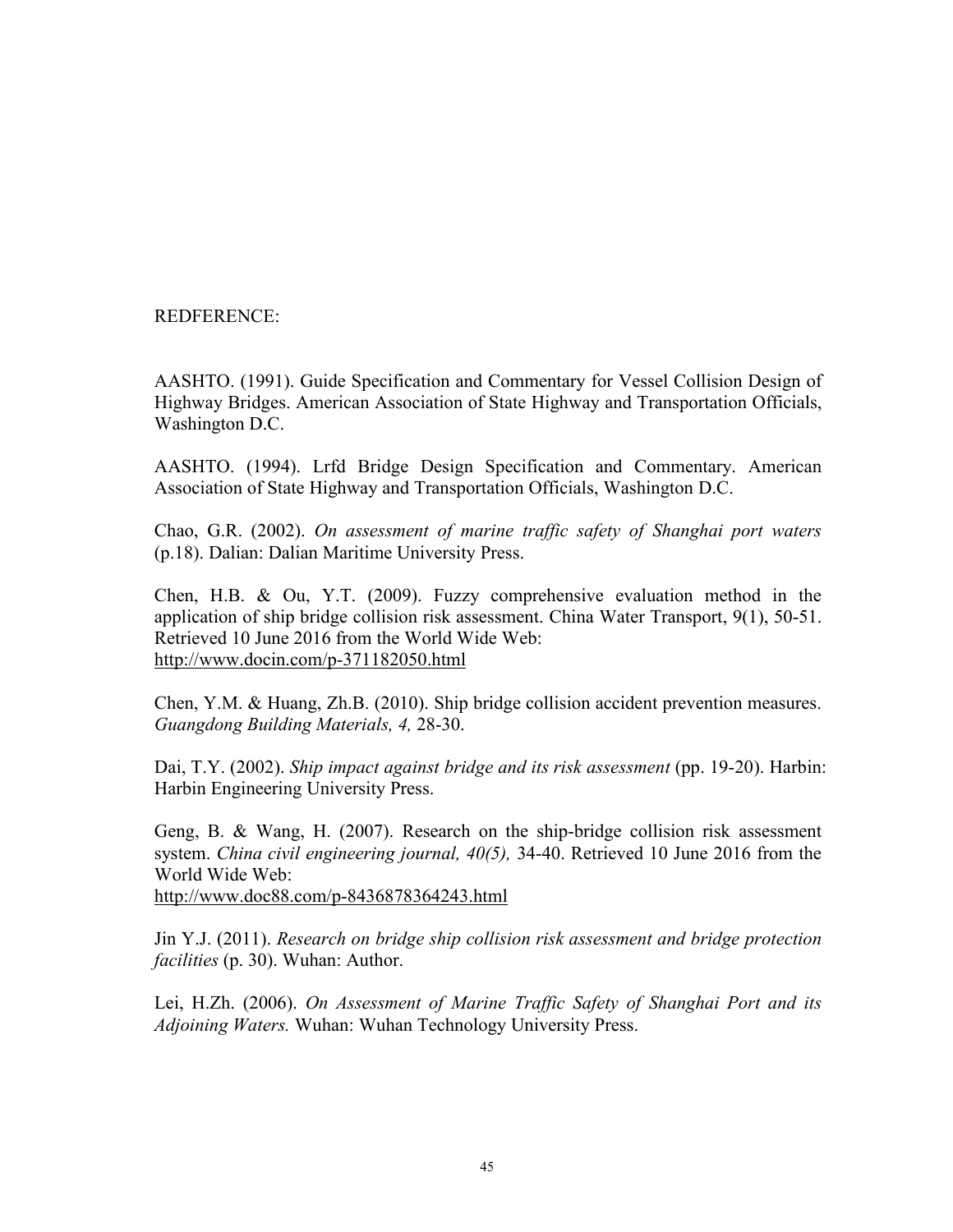Li, H.W. (2011). *Thinking about preventing ship bridge collision accident.* Unpublished lecture handout, Guangdong MSA, Guangdong, China.

Lin, T.L., Wang, J.J. & Chen, A.R. (2007). Construction of probability models about ship collision with bridge piers based on accident records. *Journal of TongJi University (Natural Science), 35(2),* 181-186.

Pan, Fang (2010). *Research and application of navigation bridge ship collision risk analysis and avoid measures* (p. 24). Guangzhou: Author.

Pedersen, PT. (2002). Collision risk for fixed offshore structures close to high-density shipping lanes. *Journal of Engineering for the Maritime Environment, 216(1),* 29-45. Retrieved 10 June 2016 from the World Wide Web: http://www.docin.com/p-402054753.html

Shen, M.L. (2004). *The planning and design of Shanghai Huangpu river television monitoring system* (pp. 5-7). Shanghai: Shanghai Maritime University Press.

Sun, L.J. & Feng, J.L. (2000). Research on the Shanghai urban bridge management system. *East China Highway, 2(123),* 34-37.

Wang, F.M. & Wang, J.J. (2008). Research on calculation model for probability of bridge crashed by vessels in Three Gorges area. *Technology of Highway and Transport, 6,* 48-54. Retrieved 10 June 2016 from the World Wide Web: http://www.docin.com/p-379352248.html

Wang, J.T. & Zhu, Y.R. (2009). Case analysis of "Qinfeng 128" impacted the Jintang bridge accident. *Traffic Information and Security, 27,* 76-79. Retrieved 10 June 2016 from the World Wide Web: http://www.doc88.com/p-102817796023.html

Xiang, H.F., Fan, L.C. & Wang, J.J. (2002). State of art of ship collision for bridges and future research. *Journal of TongJi University, 30(4),* 386-392.

Yang, D.J. (1990). *The bridge anti-collision protection system and design.* Beijing: China Communications Press. Retrieved 10 June 2016 from the World Wide Web: <http://www.cnki.com.cn/Article/CJFDTotal-GWGL198405001.htm>